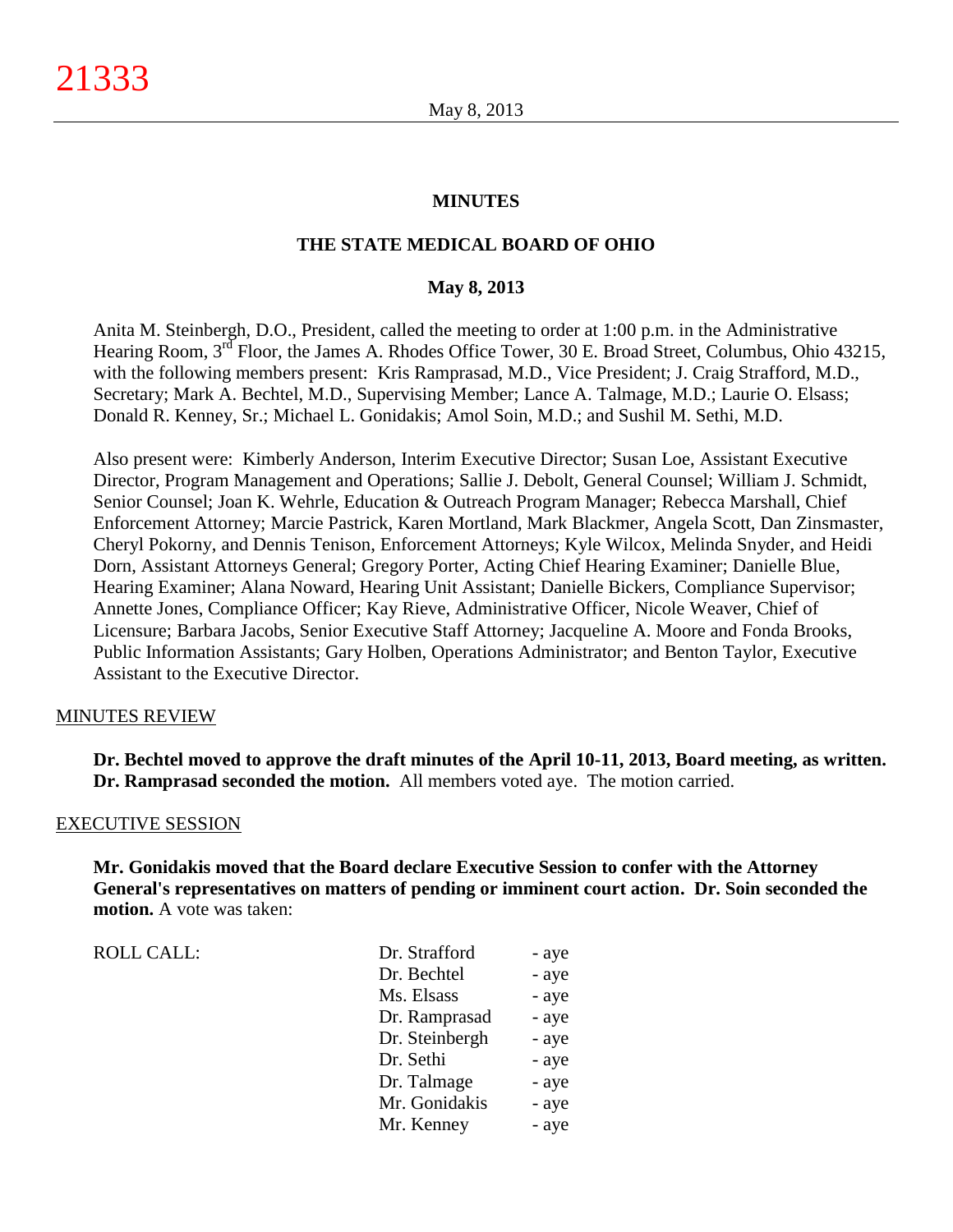May 8, 2013

Dr. Soin - aye

The motion carried.

Pursuant to Section 121.22(G)(3), Ohio Revised Code, the Board went into executive session with Ms. Anderson, Ms. Loe, Ms. Debolt, Ms. Wehrle, Ms. Marshall, the Enforcement Attorneys, the Assistant Attorneys General, Ms. Bickers, Ms. Jones, Ms. Rieve, Ms. Weaver, Ms. Jacobs, Ms. Moore, Ms. Brooks, and Mr. Taylor in attendance.

The Board returned to public session.

### APPLICANTS FOR LICENSURE

**Dr. Soin moved to approve for licensure, contingent upon all requested documents being received and approved in accordance with licensure protocols, the physician applicants listed in Exhibit "A," the physician assistant applicants listed in Exhibit "B," the massage therapy applicants listed in Exhibit "C," and the acupuncturist applicants listed in Exhibit "D," and the anesthesiologist assistant applicants listed in Exhibit "E." Ms. Elsass seconded the motion.** A vote was taken:

|                | - aye         |
|----------------|---------------|
| Dr. Bechtel    | - aye         |
| Ms. Elsass     | - aye         |
| Dr. Ramprasad  | - aye         |
| Dr. Steinbergh | - aye         |
| Dr. Sethi      | - aye         |
| Dr. Talmage    | - aye         |
| Mr. Gonidakis  | - aye         |
| Mr. Kenney     | - aye         |
| Dr. Soin       | - aye         |
|                | Dr. Strafford |

The motion carried.

# REPORTS AND RECOMMENDATIONS

Dr. Steinbergh announced that the Board would now consider the Reports and Recommendations appearing on its agenda.

Dr. Steinbergh asked whether each member of the Board had received, read and considered the hearing records; the Findings of Fact, Conclusions of Law, Proposed Orders, and any objections filed in the matters of: Michael M. Kamrava, M.D.; Christopher L. Demas, M.D.; Gary Allan Dunlap, D.O.; and Katherine L. Richmond, D.O.

A roll call was taken: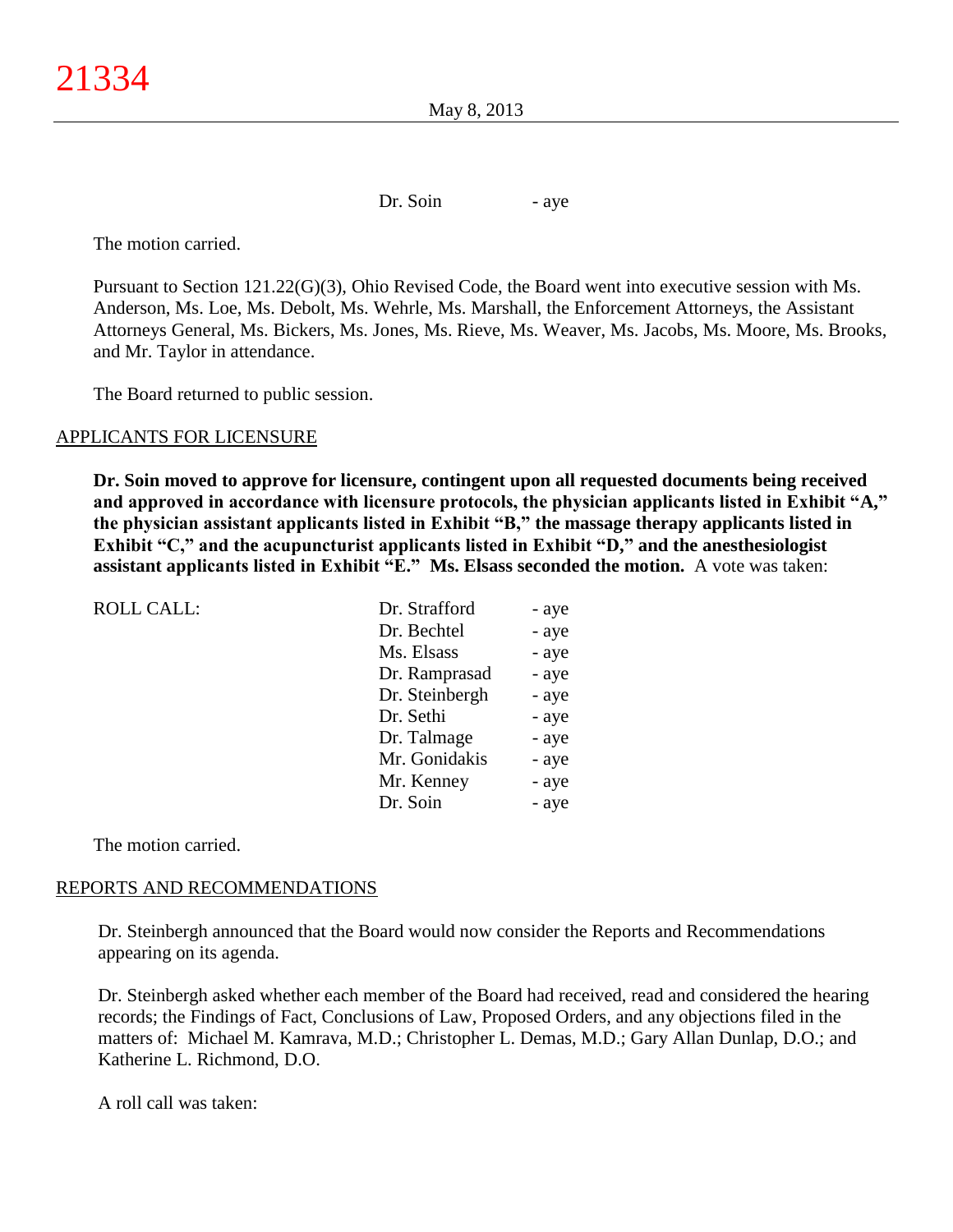| <b>ROLL CALL:</b> | Dr. Strafford  | - aye |
|-------------------|----------------|-------|
|                   | Dr. Bechtel    | - aye |
|                   | Ms. Elsass     | - aye |
|                   | Dr. Ramprasad  | - aye |
|                   | Dr. Steinbergh | - aye |
|                   | Dr. Sethi      | - aye |
|                   | Dr. Talmage    | - aye |
|                   | Mr. Gonidakis  | - aye |
|                   | Mr. Kenney     | - aye |
|                   | Dr. Soin       | - aye |
|                   |                |       |

Dr. Steinbergh asked whether each member of the Board understands that the disciplinary guidelines do not limit any sanction to be imposed, and that the range of sanctions available in each matter runs from dismissal to permanent revocation or permanent denial. A roll call was taken:

| <b>ROLL CALL:</b> | Dr. Strafford  | - aye |
|-------------------|----------------|-------|
|                   | Dr. Bechtel    | - aye |
|                   | Ms. Elsass     | - aye |
|                   | Dr. Ramprasad  | - aye |
|                   | Dr. Steinbergh | - aye |
|                   | Dr. Sethi      | - aye |
|                   | Dr. Talmage    | - aye |
|                   | Mr. Gonidakis  | - aye |
|                   | Mr. Kenney     | - aye |
|                   | Dr. Soin       | - aye |
|                   |                |       |

Dr. Steinbergh noted that, in accordance with the provision in section 4731.22(F)(2), Ohio Revised Code, specifying that no member of the Board who supervises the investigation of a case shall participate in further adjudication of the case, the Secretary and Supervising Member must abstain from further participation in the adjudication of any disciplinary matters. In the matter before the Board today, Dr. Strafford served as Secretary, Dr. Bechtel served as Supervising Member, and Dr. Talmage served as Secretary and/or Acting Supervising Member

Dr. Steinbergh reminded all parties that no oral motions may be made during these proceedings.

The original Reports and Recommendations shall be maintained in the exhibits section of this Journal.

## CHRISTOPHER L. DEMAS, M.D., Case No. 12-CRF-091

Dr. Steinbergh directed the Board's attention to the matter of Christopher L. Demas, M.D. She advised that no objections were filed. Ms. Blue was the Hearing Examiner.

Dr. Steinbergh continued that a request to address the Board has been timely filed on behalf of Dr. Demas. Five minutes will be allowed for that address.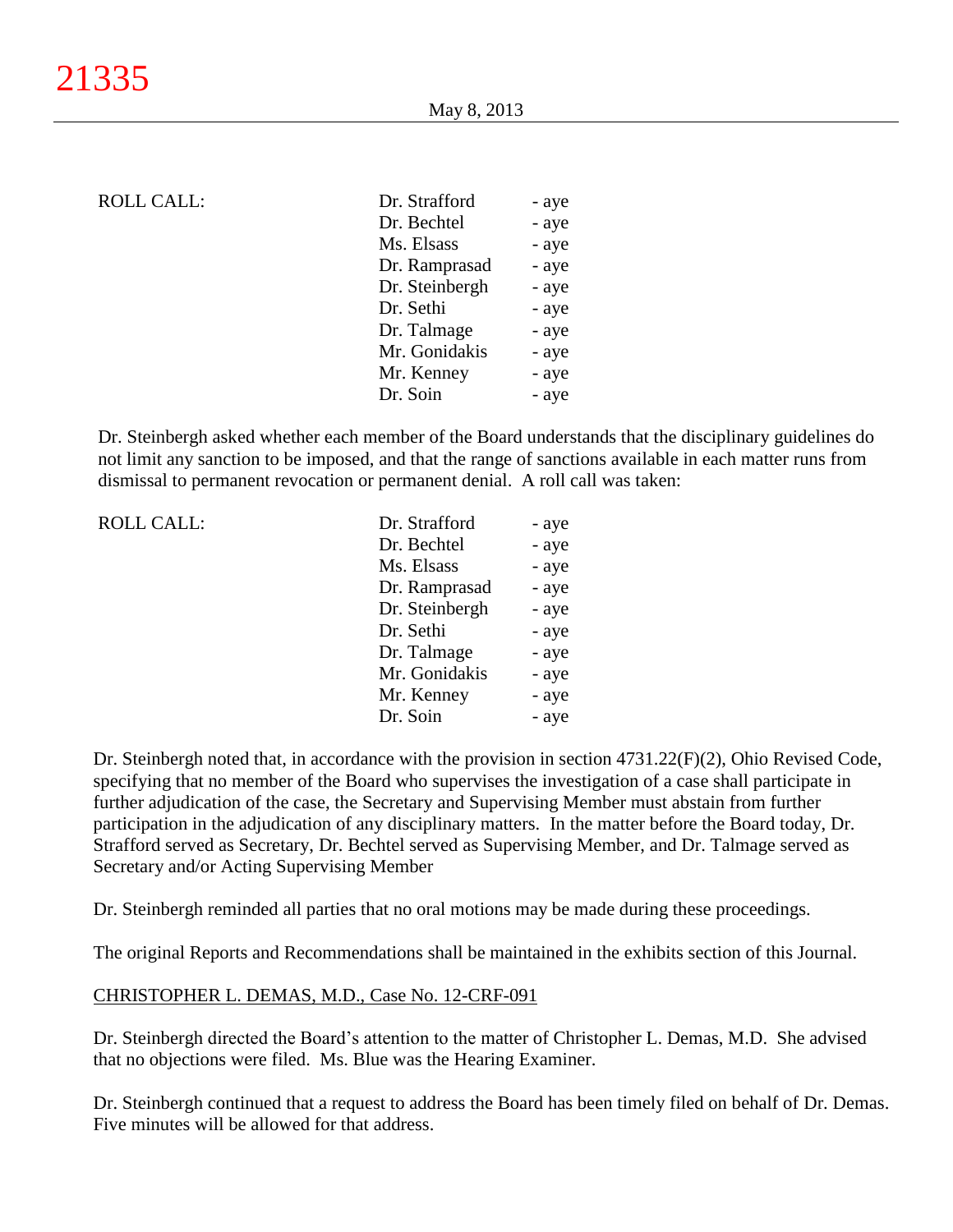Dr. Demas was represented by his attorney, Elizabeth Collis.

Ms. Collis stated that the Hearing Examiner did an excellent job outlining the issues in this case and she fully supports the Findings of Fact and Conclusions of Law in the Report and Recommendation. However, Ms. Collis requested that the Board impose a shorter suspension than recommended by the Hearing Examiner.

Ms. Collis stated that, as noted by Ms. Dorn, the Board does not allege that Dr. Demas provided substandard patient care or had poor documentation; the Board's case is based solely on Dr. Demas' conviction. Ms. Collis stated that Dr. Demas' conviction is different from what one would expect in a case of forgery. Ms. Collis stated that Dr. Demas did not sign the names of others to documents. Rather, Dr. Demas provided the names of other physicians to CVS Pharmacy to include in supervisory agreements. Ms. Collis stated that Dr. Demas has taken full responsibility for his conduct.

Ms. Collis continued that it is clear that Dr. Demas got in over his head in his dealings with CVS Pharmacy and he should have had a better understanding of what he could and could not do in terms of supervising nurse practitioners. Also, Dr. Demas should have had clear approval from the other physicians to include their names on the supervisory agreements. However, Ms. Collis noted that no patients were harmed and all charts were reviewed by Dr. Demas. Ms. Collis also pointed out that Dr. Demas has already been punished by the courts.

Ms. Collis asked that the Board impose a suspension that is less than one year.

Dr. Demas stated that he has been practicing medicine in Ohio for over 30 years. Dr. Demas has held faculty positions at the Ohio State University Medical Center and has testified as an expert witness on behalf of the Medical Board. Dr. Demas stated that he now finds himself in a position which he had never anticipated and for which he is highly embarrassed.

Dr. Demas stated that he was approached in 2006 by CVS Minute Clinic and asked to supervise nurse practitioners. At that time, Dr. Demas provided Minute Clinic with his name and the name of a physician who was working in Dr. Demas' office as a list of supervising physicians. As the owner and operator of his practice, Dr. Demas believed that he could provide the name of his staff physicians to CVS Pharmacy just as he provided their names to health insurance companies. Dr. Demas stated that the supervision simply entailed being available for telephone questions and reviewing random sample charts.

Dr. Demas continued that Minute Clinic was anxious to open new clinics in central Ohio, so CVS contacted him to help them find the names of other physicians to include on supervisory agreements. Dr. Demas stated that he contacted Dr. Im, who was planning to join Dr. Demas' practice, and he agreed to be listed as a collaborating physician. Dr. Standeford also completed an application to participate as a supervising physician for Minute Clinic after being contacted by Dr. Demas.

Dr. Demas stated that during this time, he provided supervision and guidance to the Minute Clinic's nurse practitioners and reviewed all the charts sent to him by email. Dr. Demas stated that at that time, he did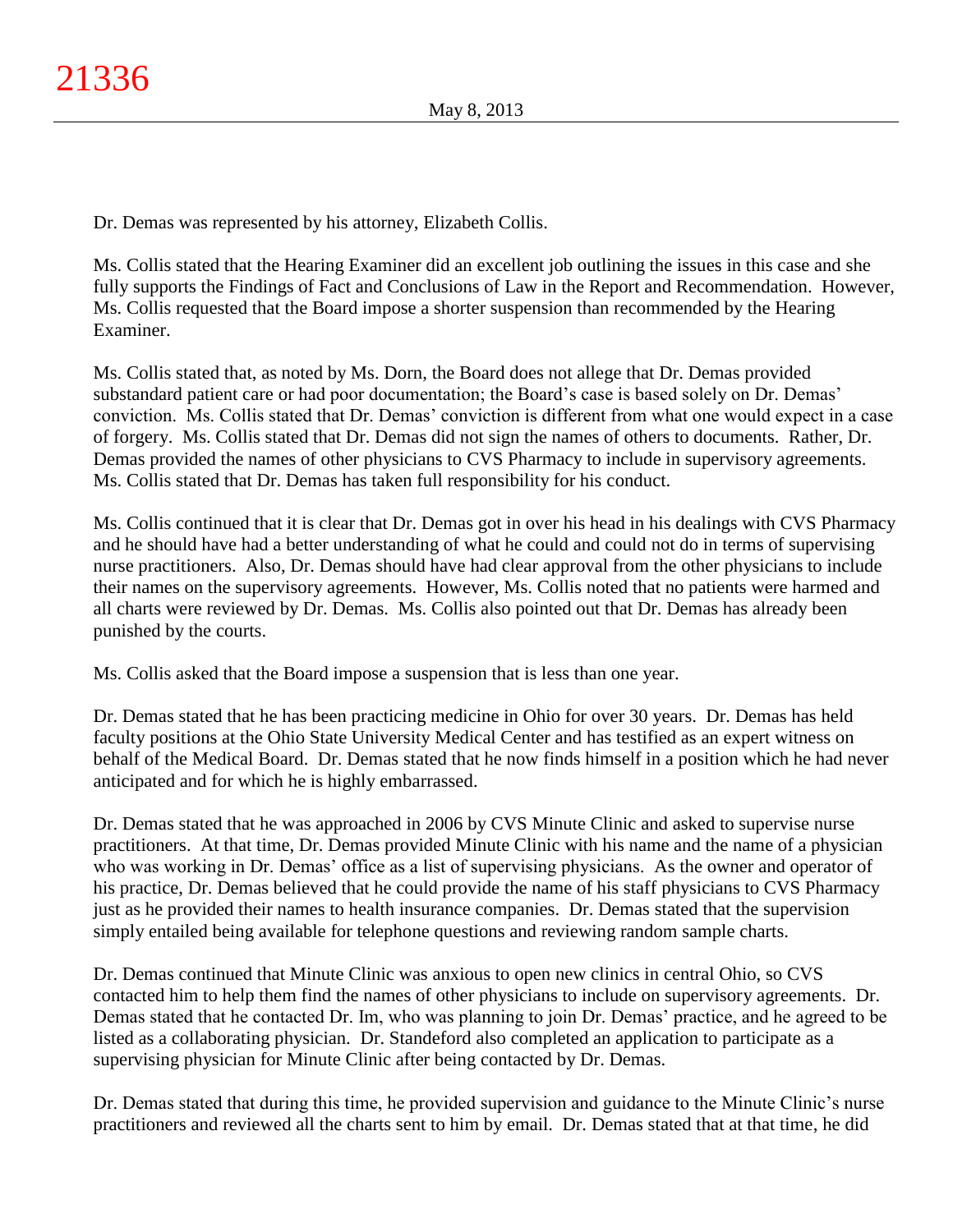not clearly understand the Nursing Board's regulations on how many nurse practitioners he could supervise at one time. Specifically, Dr. Demas did not understand that the limit on supervising three nurse practitioners applied to chart review as well as telephone availability.

Dr. Demas stated that, contrary to the Hearing Examiner's position, this was not about greed. Dr. Demas stated that the money he earned was electronically deposited into his office business account and was used to pay his employees, including the collaborating physicians according to their contracts. Dr. Demas stated that he erred in providing the names of physicians to Minute Clinic and allowing their names to be signed to collaborating agreements. Dr. Demas also stated that he did not do his due diligence to learn what the Ohio nursing regulations require. Dr. Demas stated that he should not have relied on CVS attorneys who advised him that this is how CVS has set up clinics in other states. In addition, Dr. Demas stated that he had been unaware that the chart reviews should have been distributed to the other physicians.

Dr. Demas stated that he has taken full responsibility for his conduct and pleaded No Contest to seven counts of forgery. Dr. Demas stated that he paid a fine of \$17,500.00, not including attorney's fees and court costs, and he is no longer allowed to supervise nurse practitioners without permission from the Nursing Board. Dr. Demas added that he is in full compliance with the terms of his probation.

Dr. Demas stated that he supports the findings of the Hearing Examiner and he intends to comply with all of the recommended probationary terms. However, Dr. Demas respectfully requested that the Board not impose a suspension of his medical license, or to impose a suspension of no more than 30 days. Dr. Demas stated that he has an open and active solo practice in Westerville. Dr. Demas stated that six staff members and their families rely on him, as do 5,000 patients for whom he provides care and treatment as their sole physician. Dr. Demas stated that he erred in telling CVS to include the names of three physicians on nurse practitioner agreements, but noted that no patients were harmed. Dr. Demas asked the Board to consider this crime in the context of his entire career as a community-minded caregiver.

Dr. Steinbergh asked if the Assistant Attorney General would like to respond. Ms. Dorn stated that she would like to respond.

Ms. Dorn agreed with the Hearing Examiner that this case is about greed. Ms. Dorn stated that the more standard care arrangements Dr. Demas entered into, the more money he received. Ms. Dorn stated that Dr. Demas paid his staff with the money he received from CVS, but he never paid the three physicians whose names he put on the contracts. In order to get around those standard care arrangements, which resulted in more money for him, Dr. Demas had to direct CVS to use the names of three physicians who were unaware that their names were being used. In fact, one physician testified the she was oblivious to the fact that her name was on the contracts.

Ms. Dorn continued that Dr. Demas was eventually caught and charged with 28 felony counts of forgery. Dr. Demas entered into a plea and was found guilty of seven of the 28 counts. Dr. Demas was sentenced to three years of community control, ordered to pay \$17,500.00 in costs, and was restricted from entering into standard care agreements without prior approval from the Nursing Board. Ms. Dorn explained that standard care agreements limit a physician to supervising only three nurse practitioners with prescribing authority at one time. Since the Minute Clinics were basically run by nurse practitioners, Dr. Demas was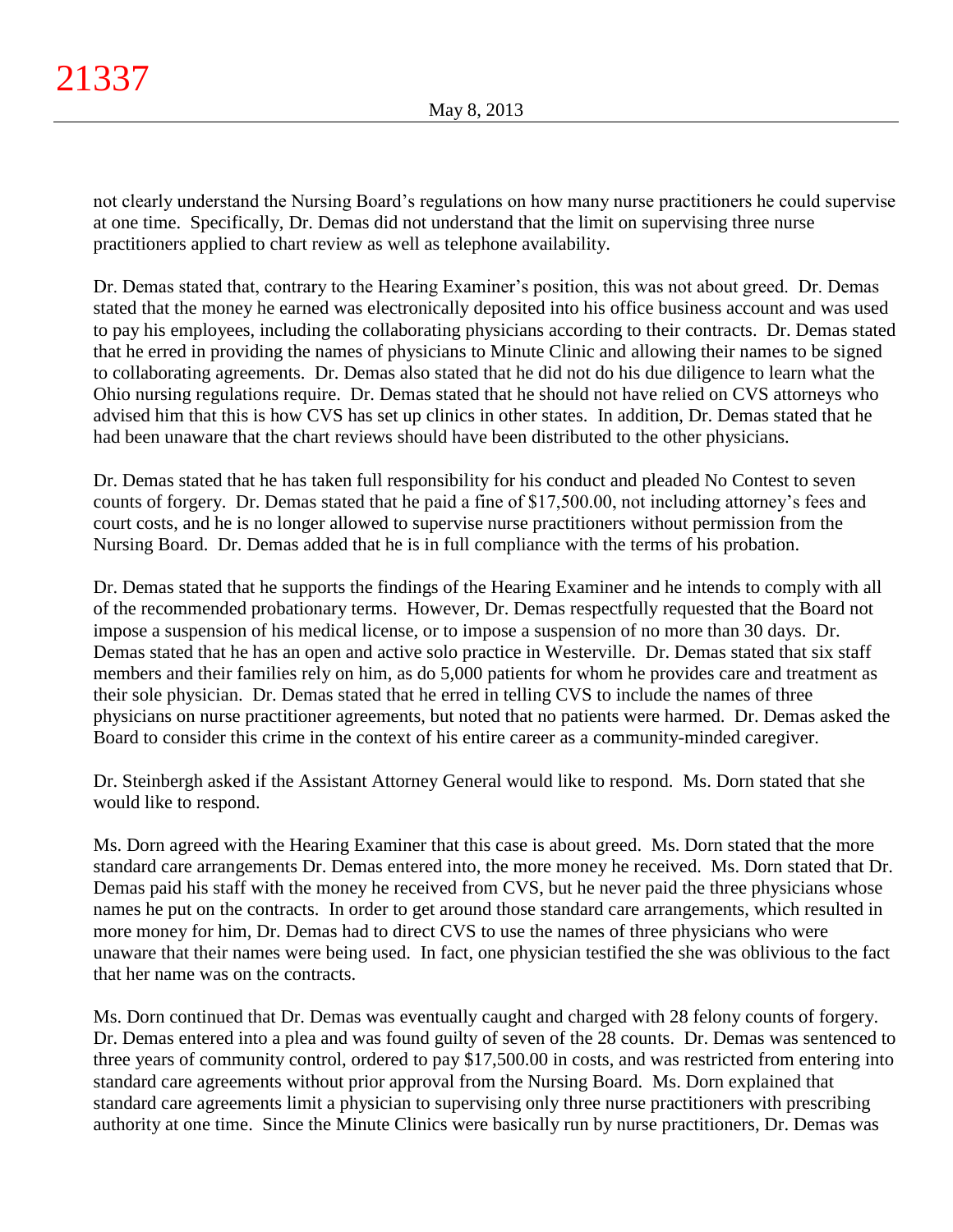able to gain more Minute Clinic medical director positions by using other physician's names on the agreements.

Ms. Dorn stated that by entering into pleas and being found guilty by the court, Dr. Demas acknowledged that he had purpose to defraud or that he knew he was facilitating fraud, according to the statute under which he pled. Ms. Dorn stated that, as many of Dr. Demas' letters of support acknowledge, Dr. Demas is an intelligent person with great business acumen. Ms. Dorn stated that for someone of Dr. Demas' intelligence, naiveté regarding these contracts seems out of character.

Ms. Dorn stated that there is no dispute that Dr. Demas violated the Board's statute by being found guilty of seven counts of forgery. Ms. Dorn stated that Dr. Demas' greed and poor judgment led him to commit this crime and jeopardize his medical career, as well as potentially the careers of three other physicians. Ms. Dorn encouraged the Board to adopt the Hearing Examiner's Report and Recommendation, including the one-year suspension followed by two years of probationary conditions.

# **Dr. Ramprasad moved to approve and confirm Ms. Blue's Findings of Fact, Conclusions of Law, and Proposed Order in the matter of Christopher L. Demas, M.D. Ms. Elsass seconded the motion.**

Dr. Steinbergh stated that she would now entertain discussion in the above matter.

Mr. Kenney stated that on May 22, 2012, the Court of Common Pleas of Delaware County found Dr. Demas guilty of seven counts of forgery, to which Dr. Demas pled "No Contest." Mr. Kenney stated that Dr. Demas used the names of other physicians on nurse practitioner standard care agreements, and also used the signature of physicians on a questionnaire. Mr. Kenney noted that according to the Board's disciplinary guidelines, the minimum penalty for obtaining anything of value by fraudulently misrepresenting in the course of practice is an indefinite suspension of at least one year and probationary conditions for at least two years following reinstatement.

Mr. Kenney stated that Dr. Demas was found guilty of committing forgery on numerous nurse practitioner standard care agreements from 2006 to 2009. The court imposed a sentence of community control not to exceed three years with terms including intensive supervision which may include a term of house arrest. Dr. Demas was also fined \$17,500.00, required to maintain his employment as a solo practitioner and not change his place of employment, and prohibited from entering into any standard care agreement without prior approval of the Nursing Board.

Mr. Kenney observed that, according to Dr. Demas' testimony, he knew that nurse practitioners with prescribing authority had to be supervised by physicians on a three-to-one ratio. Also, there is no dispute that Dr. Demas was convicted of seven counts of forgery. Mr. Kenney stated that he agrees with the Hearing Examiner's Proposed Order.

Dr. Steinbergh stated that she disagrees with the concept that patient care was not an issue in this case. Dr. Steinbergh opined that when a primary care physician sees 30 patients a day in his office, as Dr. Demas testified, that is a full day. Dr. Steinbergh further opined that to then review and sign off on the number of charts Dr. Demas reviewed online is also a full day. Because of this, Dr. Steinbergh felt that the Board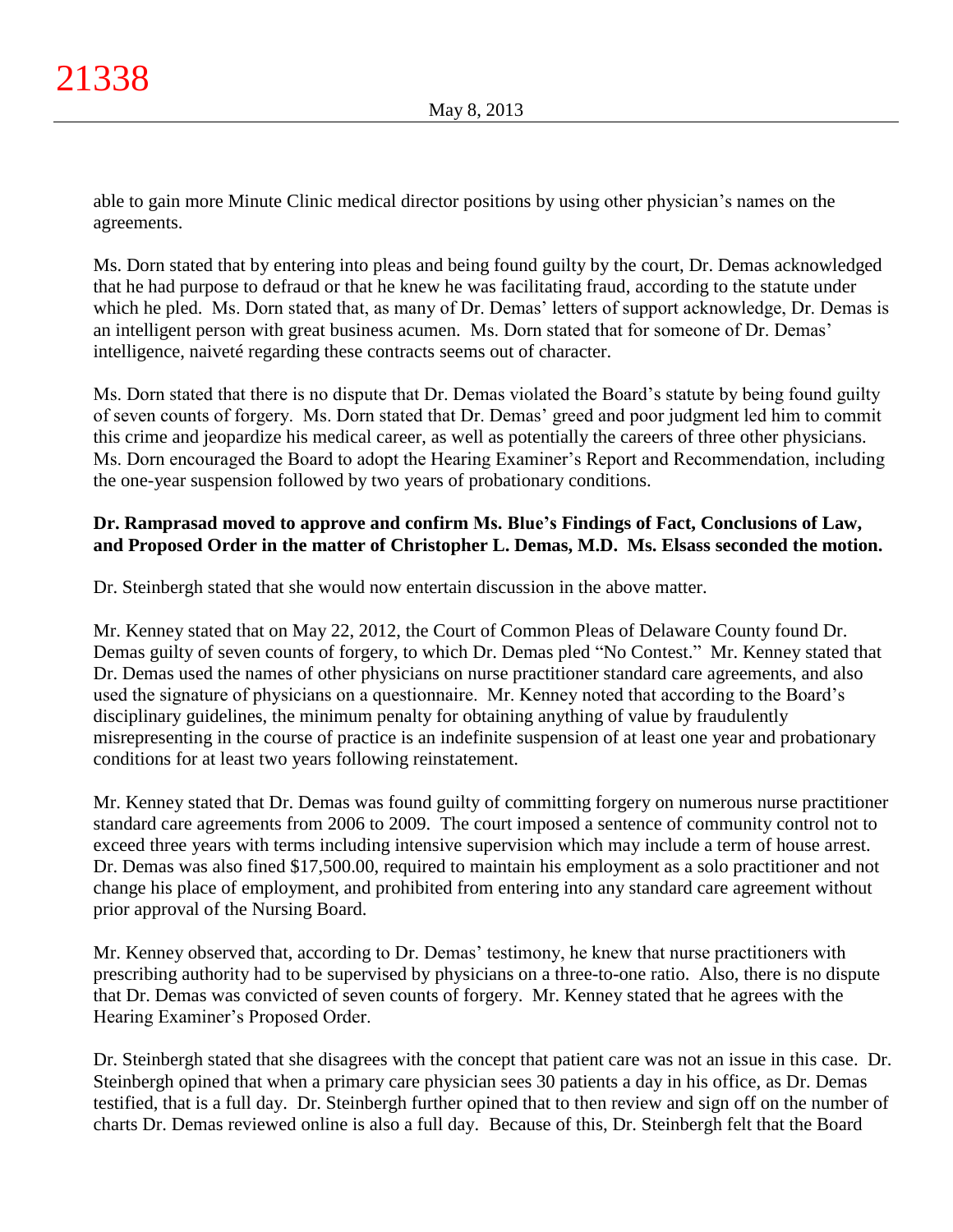must be concerned about patient safety in this case. However, Dr. Steinbergh stated that she is not making her decision based on that issue, but rather on the Hearing Examiner's Findings of Fact and Conclusions of Law.

Dr. Steinbergh opined that this case does involve an element of greed. Dr. Steinbergh stated that Dr. Demas had a chance to take a stand with CVS and simply say "no," but he did not do that. Dr. Steinbergh stated that she agrees with the Proposed Order of suspension and probation.

Mr. Gonidakis, noting that CVS is a large institution, wondered how many more physicians are engaging in these practices and how many times the Board will have to revisit this kind of fact pattern in the future.

A vote was taken on Dr. Ramprasad's motion to approve:

| <b>ROLL CALL:</b> | Dr. Strafford  | - abstain |
|-------------------|----------------|-----------|
|                   | Dr. Bechtel    | - abstain |
|                   | Ms. Elsass     | - aye     |
|                   | Dr. Ramprasad  | - aye     |
|                   | Dr. Steinbergh | - aye     |
|                   | Dr. Sethi      | - aye     |
|                   | Dr. Talmage    | - abstain |
|                   | Mr. Gonidakis  | - aye     |
|                   | Mr. Kenney     | - aye     |
|                   | Dr. Soin       | - aye     |
|                   |                |           |

The motion to approve carried.

# MICHAEL M. KAMRAVA, M.D., Case No. 12-CRF-085

Dr. Steinbergh directed the Board's attention to the matter of Michael M. Kamrava, M.D. She advised that objections were filed to Ms. Clovis' Report and Recommendation and were previously distributed to Board Members.

Dr. Steinbergh continued that a request to address the Board has been timely filed on behalf of Dr. Kamrava. Five minutes will be allowed for that address.

Dr. Kamrava apologized for his errors in judgment in California that led the Medical Board of California to revoke his license to practice medicine in that state. Dr. Kamrava stated that he has now applied for restoration of his Ohio medical license, which he allowed to expire in 1982. Dr. Kamrava stated that he will follow the strictest guidelines of the American Society of Reproductive Medicine (ASRM) if he is allowed to practice again in Ohio.

Dr. Kamrava stated that he had been encouraged to enter the field of *in vitro* fertilization by Dr. Melvin Taymor, his mentor and a pioneer of the procedure. Dr. Kamrava stated that his efforts and those of his team have always been directed at singleton live healthy births. However, Dr. Kamrava stated that this is a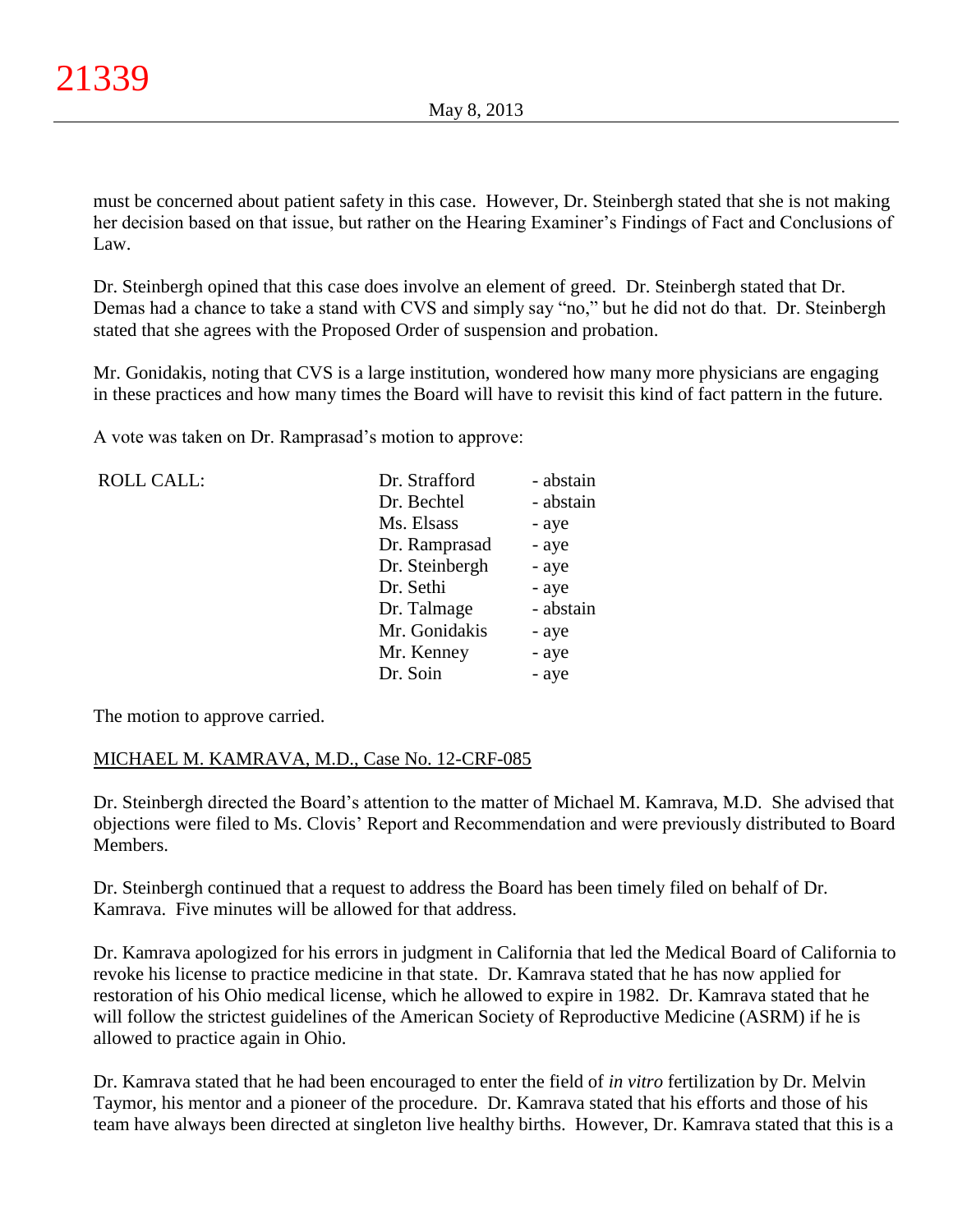challenge that has vexed the medical community for over 30 years and there is still no exact solution. Dr. Kamrava stated that he takes full responsibility for everything he does, yet physicians cannot be ignorant of the social and legal ramifications of their actions.

Dr. Kamrava noted that different countries have different legalities regarding embryo transfers, with most European countries and the developed world having laws that no more than two embryos can be returned to the patient. Laws such as these eliminate arguments between physician and patient over the patient's wishes to have more than 2 embryos transferred. Dr. Kamrava stated that he has modified his approach after this terrible experience. Dr. Kamrava's process now includes social and psychological examination of the patient prior to starting any procedures and obtaining consents that follow the ASRM guidelines.

Dr. Kamrava stated that not a single moment goes by that he does not think about what happened in California and the psychological consequences in terms of pain and humiliation. Dr. Kamrava stated that even if he is granted a license, he will have tremendous financial liability for the rest of his life.

Dr. Kamrava stated that he has developed two procedures of implanting embryos that has almost eliminated tubal pregnancies, which is the major public health concern of maternal morbidity/mortality.

Dr. Kamrava asked the Board to restore his Ohio medical license, stating that he will accept any supervision or probation that the Board deems appropriate.

Dr. Steinbergh asked if the Assistant Attorney General would like to respond. Ms. Snyder stated that she would like to respond.

Ms. Snyder stated that Dr. Kamrava has asked the Board to reinstate his Ohio medical license, which expired in 1982. The Board proposed to take action on Dr. Kamrava's pending application because of action taken by the Medical Board of California, which revoked Dr. Kamrava's California medical license because of his substandard treatment of three specific patients. Ms. Snyder stated that Dr. Kamrava did not produce any mitigating factors at his hearing other than the fact that he has taken some continuing medical education.

Ms. Snyder continued that today, Dr. Kamrava told the Board that he intends to abide by the ASRM guidelines and that he has changed his practice. Ms. Snyder noted that in its final order, the Medical Board of California found that it could not trust Dr. Kamrava to change his practice. Ms. Snyder also stated that at hearing Dr. Kamrava discussed the legal ramifications of his actions and the legal guidelines he must follow, but he did not seem to truly understand the impact that his medical practice had on his patients and the children he created. Ms. Snyder stated that Dr. Kamrava has shown emotion about how this has affected him and has been humiliating for him, but he has said nothing about his patients or the children. Ms. Snyder opined that these should be considered by the Board as aggravating factors.

Ms. Snyder stated that she supports the Hearing Examiner's Proposed Order of Permanent Denial of Dr. Kamrava's application for restoration.

# **Ms. Elsass moved to approve and confirm Ms. Clovis' Findings of Fact, Conclusions of Law, and**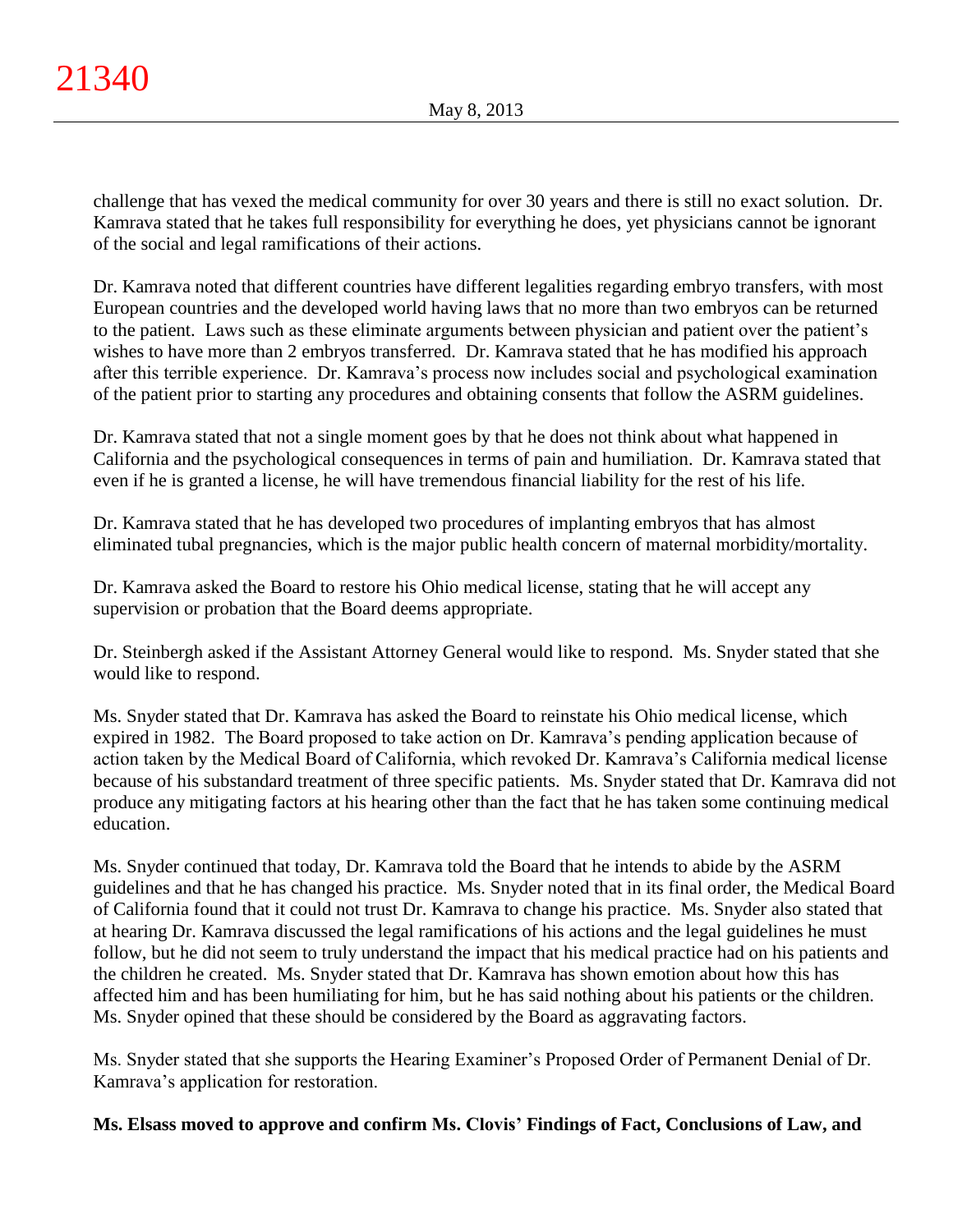# **Proposed Order in the matter of Michael M. Kamrava, M.D. Dr. Ramprasad seconded the motion.**

Dr. Steinbergh stated that she would now entertain discussion in the above matter.

Dr. Ramprasad briefly reviewed Dr. Kamrava's career in medicine. Dr. Kamrava began practicing *in vitro* fertilization in 1984 and ceased his practice of obstetrics and gynecology in 1990 to concentrate on fertility.

Dr. Ramprasad continued that the California Board order revoking Dr. Kamrava's license was based on three different cases, one of which was very well-publicized around the country. Dr. Ramprasad stated that Patient #1 had 12 embryos placed by Dr. Kamrava in 2008 at a time when the patient already had six children. This resulted in an octuplet pregnancy and the patient's seventh through fourteenth children were born. The contention in this case is that the implantation of the numerous embryos was against the standards of that time.

Dr. Ramprasad stated that Patient #2 was a 48-year-old woman who requested pregnancy on the basis of getting oocytes from her daughter, who was 28 years old. During the resulting pregnancy, the patient's son suffered a very serious motorcycle accident and the patient failed to come back for further procedures of fetal reduction. As a result, a multiple pregnancy resulted. Dr. Ramprasad stated that there is no evidence on the basis of ASRM guidelines that the implantation should not have occurred, although there is some question in the guidelines of whether a daughter can donate an oocyte.

Dr. Ramprasad stated that Patient #3 came to Dr. Kamrava for fertilization. Dr. Ramprasad stated that a cyst on the patient's ovary showed cytological changes which may have indicated ovarian cancer. However, this finding was not followed-up on and Patient #3 subsequently developed ovarian cancer.

Dr. Ramprasad stated that the Proposed Order is permanent denial of Dr. Kamrava's application for restoration of his Ohio medical license. The rationale for the Proposed Order is that Dr. Kamrava had used an unusual number of embryos in two patients seeking pregnancy under questionable conditions. Dr. Ramprasad stated that up to 2008, the standards of the ASRM were ambiguous. Dr. Ramprasad noted the Assistant Attorney General's closing statement that this was an evolving area of medicine and that the standards, even at the time of the hearing, were murky. The ASRM guidelines did not give a free hand to transplant as many embryos as the physician pleased, but it said that one can use their own judgment depending on circumstances and the patient's status. However, Dr. Ramprasad stated that Dr. Kamrava did not use good judgment.

Dr. Ramprasad noted that the California Board's reasoning for revoking Dr. Kamrava's medical license states the following:

The evidence established that, overall, and with the noted exception of failing to inform [Patient 3] of her abnormal cytology report, Respondent made IVF treatment decisions with regard for the patients' well-being, considering each patient's circumstances. On the issue of deciding on the number of embryos to transfer in [Patient 1 and Patient 2], the evidence did not show that Respondent practiced carelessly in disregard of the patients, but that instead, he was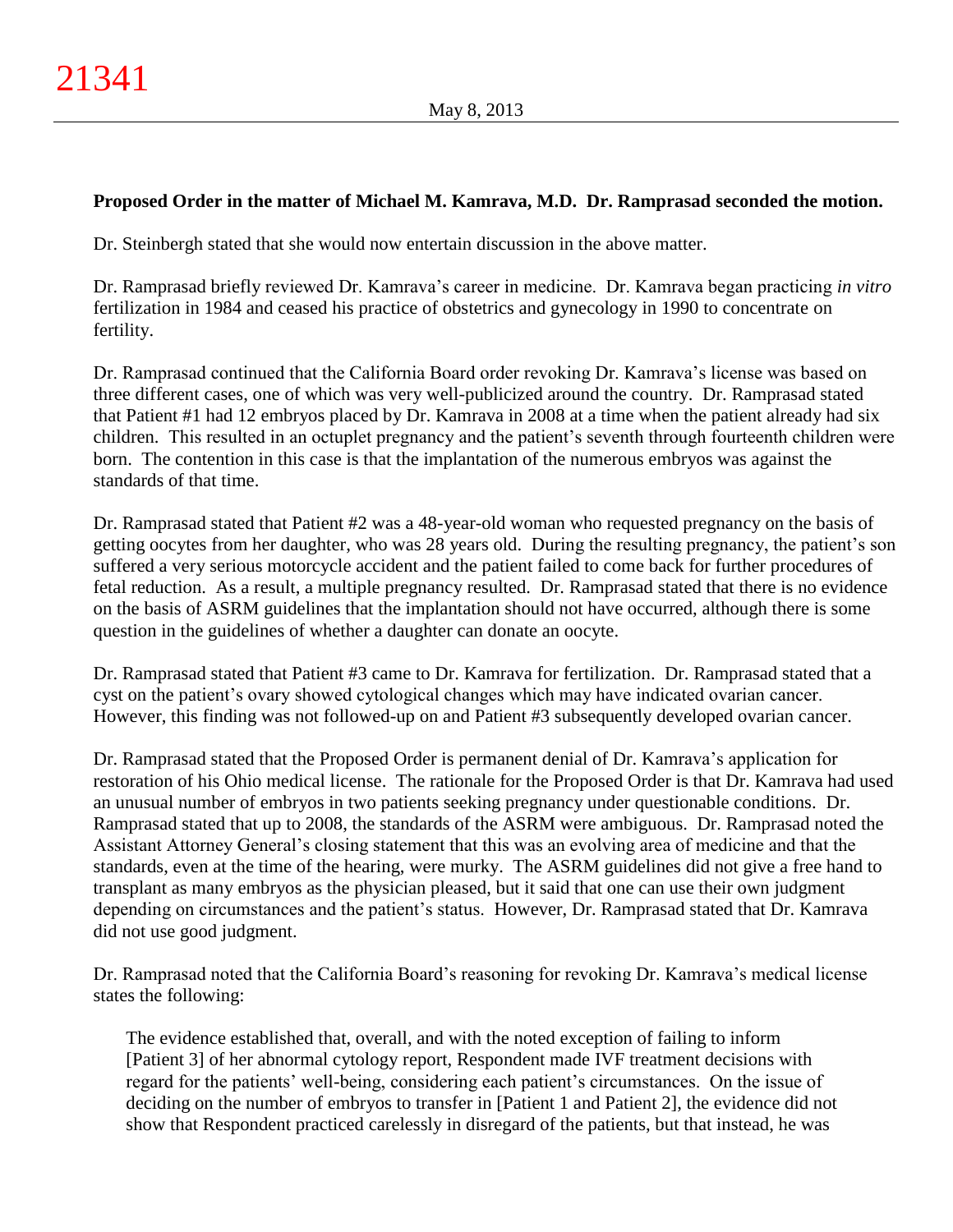aware of each patient's circumstances and used his professional judgment (albeit very poor judgment in a portion of the cases of [Patient 1 and Patient 2], as concluded ante) and considered each patient's wishes to determine the number of embryos to transfer. While the evidence did not establish Respondent as a maverick or deviant physician, oblivious to standards of care in IVF practice, it certainly demonstrated that he did not exercise sound judgment in the transfer of twelve embryos to [Patient 1], as Respondent admitted. … Respondent also admitted that he was wrong to transfer seven embryos to [Patient 2].

Dr. Ramprasad stated that it appears that Dr. Kamrava is a doctor who cares, but he did not do the right things.

Dr. Ramprasad stated that the second rationale for the Proposed Order is that "Dr. Kamrava explained that he felt it was his role to follow his fertility patients' desires without question, but it is impossible to ignore the profit motive in implanting so many embryos without regard to social circumstances and long-term consequences." Dr. Ramprasad stated that there is not a single sentence or word in the hearing record or in the California Board's records of any attempt to ask Dr. Kamrava if he was making more money by placing more embryos. Therefore, Dr. Ramprasad does not accept that part of the rationale.

Dr. Ramprasad stated that the third rationale is that Dr. Kamrava became emotional during his presentations at the hearing. Dr. Ramprasad opined that Dr. Kamrava has been reflective, though it did not come across that way in his address to the Board today. In his letter to the Board's secretary, Dr. Kamrava stated that he is extremely sorry for the events. When asked at hearing why he is emotional, Dr. Kamrava said, "I'm not a computer. You are talking to patients, they are human beings, and, you know, I cannot forget this experience."

Dr. Ramprasad noted that Dr. Kamrava had seen Patient #1 since 1997 and tried other modalities and referrals before attempting *in vitro* fertilization. Dr. Ramprasad suggested that the appropriate Order in this case is denial of Dr. Kamrava's application for restoration, but not permanent denial.

**Dr. Ramprasad moved to amend the Proposed Order to non-permanent denial of Dr. Kamrava's application for restoration of his license to practice medicine and surgery in Ohio.** No Board member seconded the motion. Dr. Steinbergh stated that the motion to amend is lost for want of a second.

Dr. Steinbergh stated that the Hippocratic Oath says, "Do no harm." Dr. Steinbergh believed that, philosophically, there has to be a moral and ethical responsibility that drives common sense, a filter that physicians use when making patient care decisions.

Dr. Steinbergh stated that in 1997, Patient #1, who was 21 years old at the time, came to Dr. Kamrava and announced her intention to have a large family of approximately 10 children. Patient #1 was unmarried, though the record indicates that she had a male partner who sometimes accompanied her to appointments. The record outlines the rest of Patient #1's treatment, including the number of times Dr. Kamrava implanted embryos. Dr. Steinbergh stated that she did not see that Dr. Kamrava showed any social responsibility to the children. Patient #1, a single mother, had 12 embryos implanted and an octuplet pregnancy resulted. Dr. Steinbergh stated that the case of Patient #3, in which a cyst aspiration which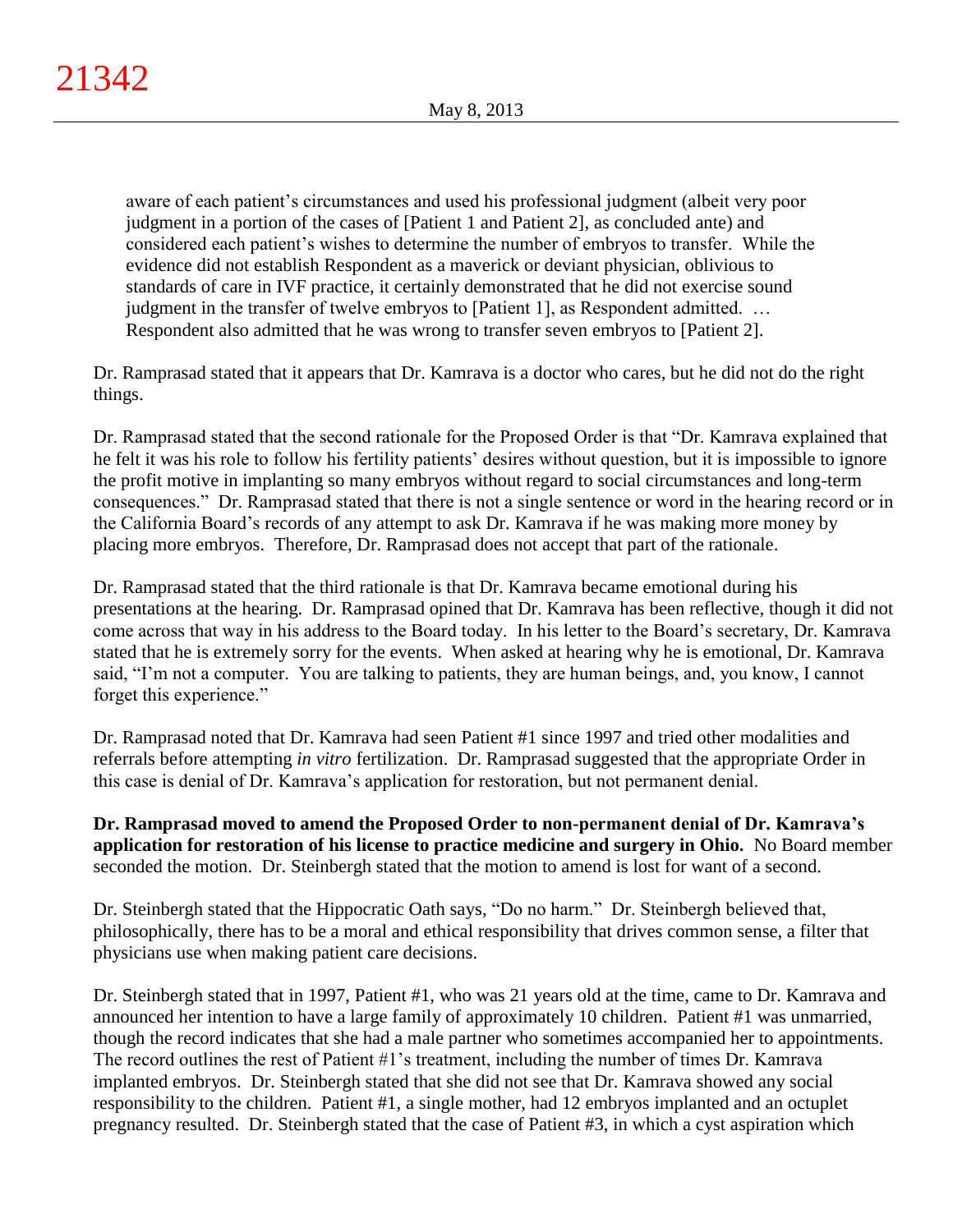could have potentially been ovarian cancer was ignored, also greatly concerned her.

Dr. Steinbergh stated that the most important aspect of this matter to her is the concept that a physician would simply say "yes" to a patient without any concern whatsoever. Dr. Steinbergh likened the situation to that of a physician overprescribing narcotics according to the patient's wishes. Dr. Steinbergh stated that physicians must have medical judgment and the ability to say "no." Dr. Steinbergh stated that Dr. Kamrava never thought about the potential children or how this would affect their lives.

Dr. Steinbergh stated that she agrees with the Findings of Fact, Conclusions of Law, and the Proposed Order of permanent denial.

A vote was taken on Ms. Elsass' motion to approve:

| <b>ROLL CALL:</b> | Dr. Strafford  | - abstain |
|-------------------|----------------|-----------|
|                   | Dr. Bechtel    | - abstain |
|                   | Ms. Elsass     | - aye     |
|                   | Dr. Ramprasad  | - aye     |
|                   | Dr. Steinbergh | - aye     |
|                   | Dr. Sethi      | - aye     |
|                   | Dr. Talmage    | - abstain |
|                   | Mr. Gonidakis  | - aye     |
|                   | Mr. Kenney     | - aye     |
|                   | Dr. Soin       | - aye     |
|                   |                |           |

The motion to approve carried.

# GARY ALLAN DUNLAP, D.O., Case No. 13-CRF-016

Dr. Steinbergh directed the Board's attention to the matter of Gary Allan Dunlap, D.O. She advised that objections were filed to Mr. Porter's Report and Recommendation and were previously distributed to Board members.

Dr. Steinbergh continued that a request to address the Board has been timely filed on behalf of Dr. Dunlap. Five minutes will be allowed for that address.

Mr. Gonidakis exited the meeting at this time.

Dr. Dunlap stated that he misses having an active medical license and he enjoys what he does. Dr. Dunlap stated that he will do whatever it takes to get the suspension on his license lifted.

Dr. Dunlap stated that this issue came up because he was scheduled for a psychiatric evaluation with Dr. Noffsinger in Cleveland and he only had an eight- to ten-day notice of the appointment time. Dr. Dunlap stated that he had a vacation planned for that time which he had arranged and paid for four to five months prior, so he felt it would be proper to cancel the appointment with Dr. Noffsinger. Dr. Dunlap stated that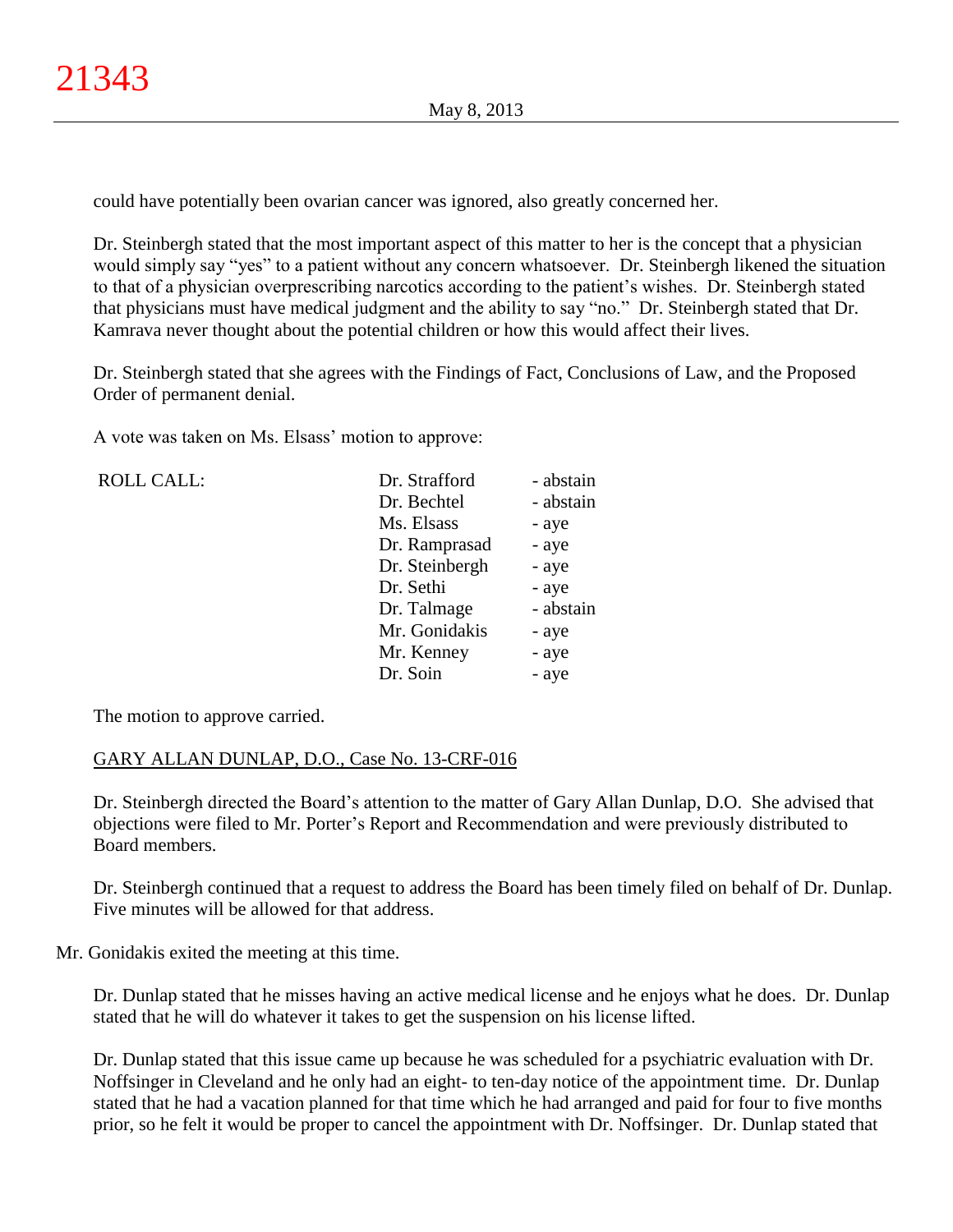he did not have a secretary in his office that week, so he was very busy doing all the administrative work himself and he did not call Dr. Noffsinger that week. Dr. Dunlap stated that he was leaving that Saturday, so he told his secretary at that time, who is quite competent, that she needs to call Dr. Noffsinger on Monday regarding the appointment scheduled for the following Thursday. Dr. Dunlap stated that one of the secretary's children became sick and she did not come into work until Tuesday evening. The secretary called Dr. Noffsinger's number on Wednesday morning to cancel the appointment because Dr. Dunlap was in Europe.

Dr. Dunlap stated that when he returned from his vacation, he called Dr. Noffsinger on Monday morning to make an appointment and did not learn about the problems until later. A Medical Board investigator saw Dr. Dunlap in his office that afternoon and informed him that his medical license has been suspended because he did not appear at the appointment with Dr. Noffsinger. Dr. Dunlap explained that his secretary had called Dr. Noffsinger and left him a message on Wednesday morning regarding the Thursday appointment, but Dr. Noffsinger did not get the message until Friday.

Dr. Dunlap stated that his license has now been suspended for seven weeks and he is willing to do whatever he needs to do to lift the suspension. Dr. Dunlap stated that he had intended to see Dr. Noffsinger and thought it would be okay to reschedule the meeting for two weeks later. At the hearing, Dr. Dunlap was asked what he thought about the evaluation, and he had replied that he thought it must have been at least a half-day evaluation because the cost was \$1,750.00 and involved multiple written tests. Dr. Dunlap stated that he had referred to the appointment as a "meeting" and this was emphasized by the Assistant Attorney General and the Hearing Examiner. However, Dr. Dunlap stated that he knew it was not a simple meeting and that the evaluation would be fairly elaborate.

Dr. Steinbergh asked if the Assistant Attorney General would like to respond. Ms. Snyder stated that she would like to respond.

Ms. Snyder commented that Dr. Dunlap may not be what many may have expected for a mental impairment case because Dr. Dunlap presents himself very well. Ms. Snyder stated that Dr. Dunlap was sent to a Board-ordered mental impairment evaluation. Ms. Snyder explained that when the Board feels that a physician is unable to practice safely due to a possible mental health condition, the Board has the authority to send that physician to a Board-ordered evaluation. Ms. Snyder stated that this is an important power because it means that the Board has evidence though an investigation that supports that belief. Ms. Snyder stated that time is of the essence in these cases and the physician does not get to determine when, how, or where the evaluation occurs.

Ms. Snyder stated that in his case, investigators visited Dr. Dunlap's practice three times over a sevenmonth period. In all three visits, the investigators found boxes of Dr. Dunlap's personal belongings stacked to the ceiling, oftentimes in the waiting room and hallway so that the patients could not reach the examination rooms. Each time, the investigators told Dr. Dunlap that he had to clean up the office and Dr. Dunlap said he would, but he never did. Ms. Snyder stated that this is not a case of trying to steamroll Dr. Dunlap or trample him or any of the other inflammatory language in Dr. Dunlap's objections. Rather, this is a case about getting Dr. Dunlap mentally healthy so he can practice safely.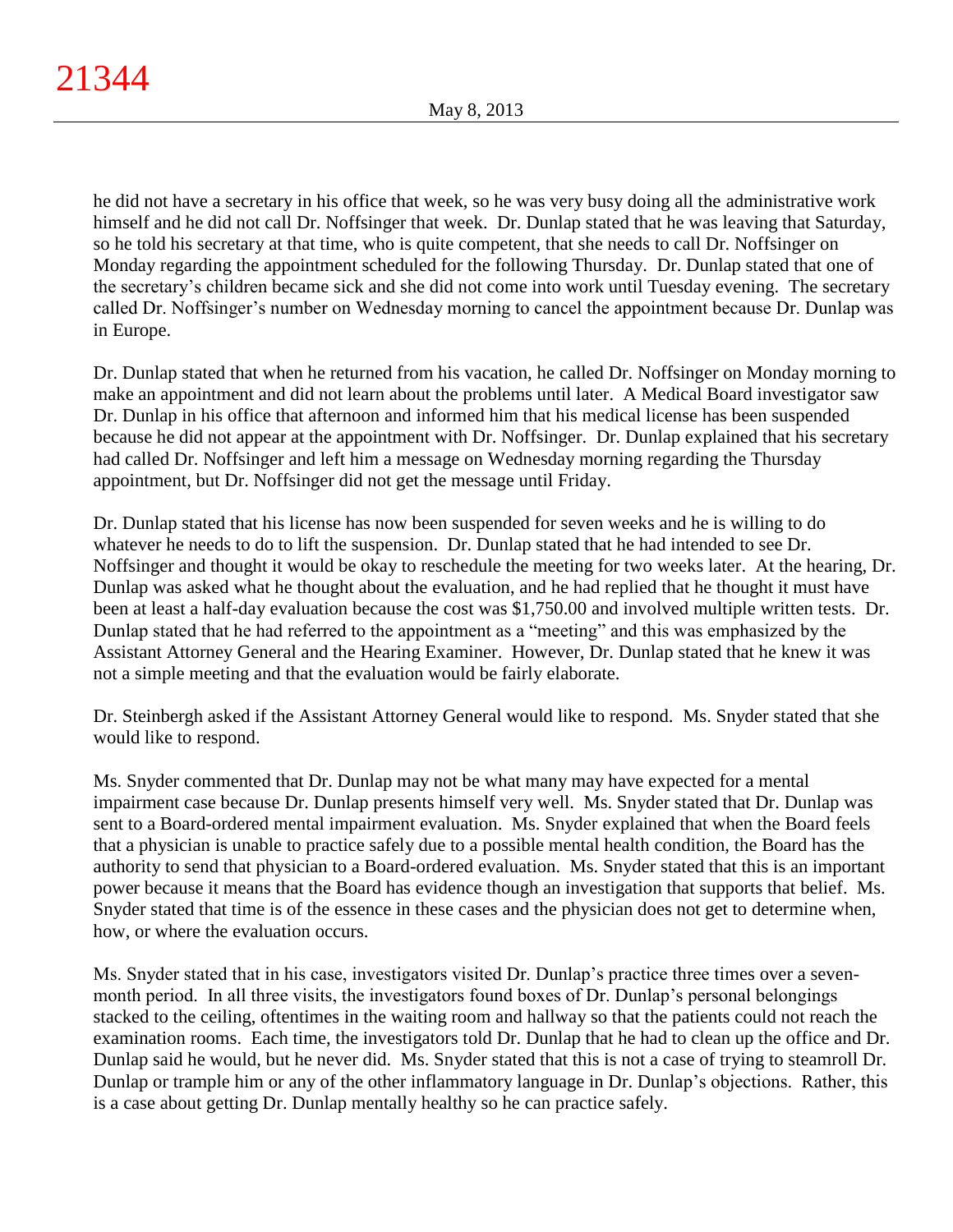Ms. Snyder stated that the second part of the Board's impairment statute states that if a physician fails to attend a Board-ordered evaluation, the law automatically assumes that the physician is unsafe to practice due to mental health issues. Therefore, when Dr. Dunlap failed to appear for his evaluation, the law considered him unsafe to practice. Ms. Snyder stated that this part of the law is also important because some physicians are so mentally unhealthy that they cannot go to an evaluation. Ms. Snyder stated that they are, for lack of a better term, "stuck," and this also describes Dr. Dunlap. Ms. Snyder stated that Dr. Dunlap received the letter from the Board ordering the evaluation and he did nothing. Ms. Snyder stated that when a licensed professional receives a letter from their licensing entity indicating the possibility of mental impairment, it should elicit a strong reaction and cause the professional to call right away. However, Dr. Dunlap waited a week and, in fact, left the county to go skiing. Ms. Snyder stated that, although Dr. Dunlap stated that he gave the task of calling Dr. Noffsinger to a trusted secretary, that secretary was, in fact, a temporary worker that he hired the night before he left. Ms. Snyder stated that calling Dr. Noffsinger was just one of the many tasks Dr. Dunlap assigned to her and did not even ask her about it later.

Ms. Snyder stated that one way the Board can now decide that Dr. Dunlap is not mentally impaired is if it finds that Dr. Dunlap's failure to attend the evaluation was due to circumstances beyond his control. Ms. Snyder asked the Board, as it considers whether Dr. Dunlap's skiing vacation was a circumstance beyond his control, to remember that Dr. Dunlap had the Board's letter for a week and did nothing. Ms. Snyder stated that that is what Dr. Dunlap does; he does nothing because he is "stuck" and needs mental health treatment.

Ms. Snyder asked the Board to adopt the Report and Recommendation.

# **Dr. Soin moved to approve and confirm Mr. Porter's Findings of Fact, Conclusions of Law, and Proposed Order in the matter of Gary Allan Dunlap, D.O. Dr. Ramprasad seconded the motion.**

Dr. Steinbergh stated that she would now entertain discussion in the above matter.

Dr. Steinbergh stated that Dr. Dunlap was visited by Medical Board investigators on or about May 15, 2012, May 30, 2012, and January 17, 2013. By Dr. Dunlap's own admission, he felt that he was a hoarder. Dr. Steinbergh stated that Dr. Dunlap's office conditions were terrible and there is documentation that at least one patient with a disability had difficulty walking through the office. There is also documentation that Dr. Dunlap did not answer his telephone and that patients could not get through to him. Dr. Dunlap was aware of this and discussed it with the investigator. Dr. Dunlap agreed on the first visit to clean his office, but he stated that he did not feel he was living in his office at that time.

Dr. Steinbergh continued that the investigator visited again on May 30. The investigator found the same conditions and had the same discussion with Dr. Dunlap. On December 19, Dr. Dunlap provided sworn testimony that he recognized that he has an issue and was in the process of organizing and eliminating the excess accumulation. On or about January 17, Dr. Dunlap was interviewed again by an investigator and things had continued to deteriorate in his office.

Dr. Steinbergh stated that Dr. Dunlap received a letter from the Board dated February 20, 2013, ordering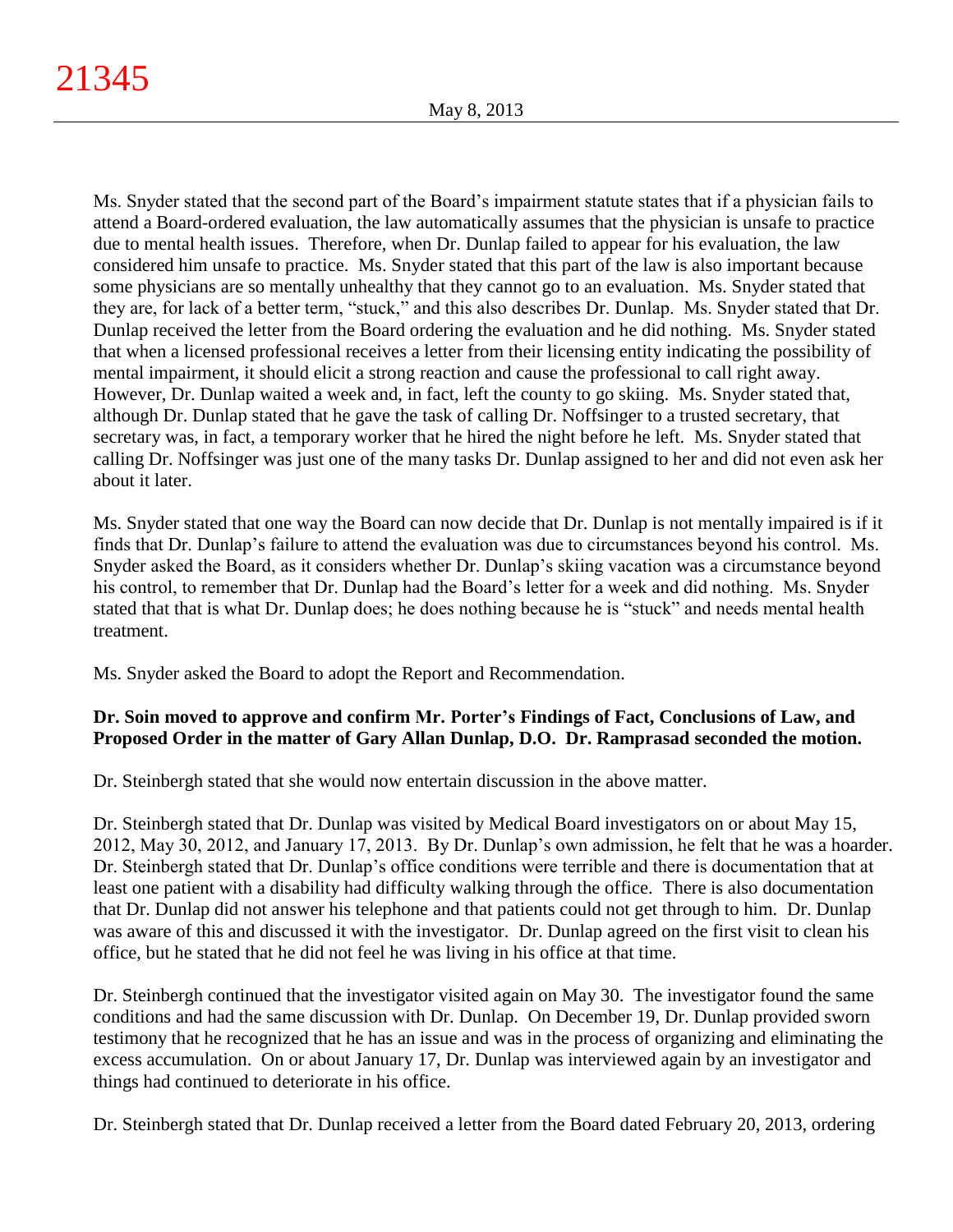him to a psychiatric evaluation. Dr. Steinbergh noted that Dr. Dunlap's attorney also received a copy of the letter. Dr. Steinbergh stated that the letter clearly states, "Please be advised that failure to submit to this examination as directed constitutes an admission of the allegations against you, unless the failure is due to circumstances beyond your control, and that a default and final order may thereupon be entered without taking testimony or presentation of evidence." On that basis, the Board summarily suspended Dr. Dunlap's medical license when he failed to appear for the evaluation.

Dr. Steinbergh stated that Dr. Dunlap's failure to appear for the evaluation constitutes admission that he is unable to practice within acceptable and prevailing standards of care, unless the failure was due to circumstances beyond his control. Dr. Steinbergh acknowledged that Dr. Dunlap had a vacation planned for that time, but stated that neither he nor his attorney contacted the Board. Dr. Steinbergh opined that the circumstances were not beyond Dr. Dunlap's control. Further, at hearing Dr. Dunlap referred to the Boardorder mental health evaluation as a "meeting" or an "appointment."

Dr. Steinbergh stated that she read Dr. Dunlap's objections and she has a rebuttal for almost every point. Dr. Steinbergh noted that Dr. Dunlap had questioned if the Medical Board would have been willing to reschedule the appointment; however, Dr. Steinbergh stated that evaluations are sometimes rescheduled, at the discretion of the Secretary and Supervising Member, due to circumstances beyond the physician's control. Nevertheless, there was no attempt on the part of Dr. Dunlap to communicate with the Board.

Dr. Steinbergh stated that the Proposed Order is to continue Dr. Dunlap's suspension for an indefinite time, establish conditions for interim monitoring, and other standard conditions, including requirements for continued psychiatric treatment. Upon reinstatement, Dr. Dunlap will be on probation for a minimum of five years with conditions including a Board-approved practice plan and monitoring physician. Dr. Steinbergh stated that she agrees with the Findings of Fact, Conclusions of Law, and Proposed Order.

Dr. Ramprasad agreed with Dr. Steinbergh. Dr. Ramprasad drew particular attention to the patient who was infirm and could not navigate the impediments in Dr. Dunlap's office without help. Dr. Ramprasad stated that this is unsafe and patients should not be treated this way. Dr. Ramprasad also noted that, according to the investigator, the office kitchenette had a strong rotten smell and there were containers with molded food. Also, four rooms could not even be opened because there was too much material there. Dr. Ramprasad stated that it is unacceptable for a physician to fail to recognize the physical danger to patients in that office. Dr. Ramprasad stated that he supports the Proposed Order.

Dr. Soin stated that receiving a letter from the State Medical Board is a strong statement and he would have taken it seriously if he had been in Dr. Dunlap's position. Dr. Soin acknowledged that Dr. Dunlap prepaid for a vacation and that he could suffer economic losses. Dr. Soin stated that if this were the only issue, he may feel differently about this case. However, Dr. Soin found a pattern of a lack of general respect for the Medical Board's authority. Dr. Dunlap failed to follow through on multiple requests to clean his office, and this causes Dr. Soin to be concerned for Dr. Dunlap's patients.

Regarding the pre-paid vacation, Dr. Soin asked what would happen if Dr. Dunlap had to leave to catch a flight and a patient arrived with chest pain. Dr. Soin wondered if Dr. Dunlap would say that he has to catch a plane and leave the patient. Dr. Soin expressed concern about that pattern of behavior. Dr. Soin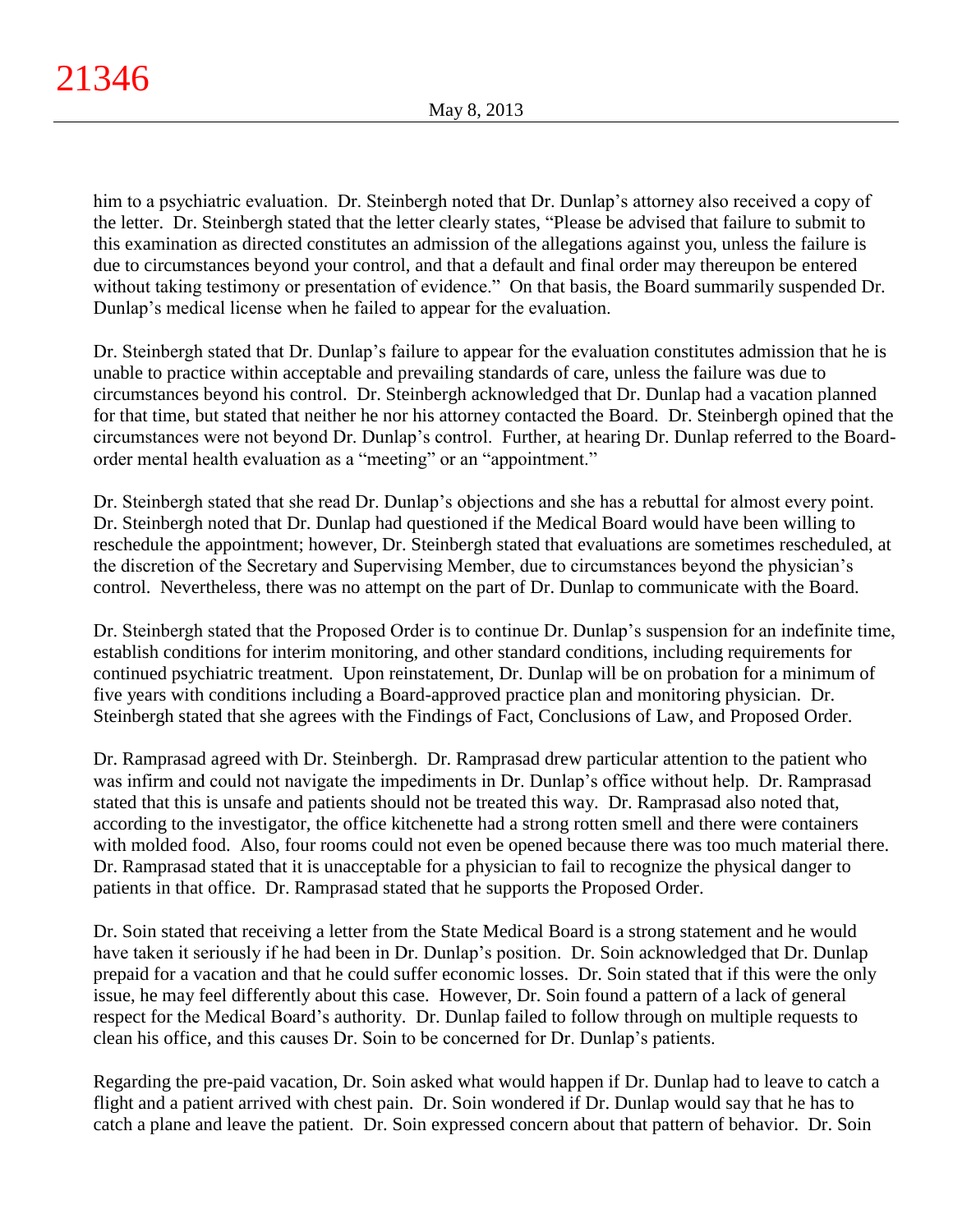opined that there may be mental impairment that needs to be addressed. Dr. Soin stated that he supports the Proposed Order.

A vote was taken on Dr. Soin's motion to approve:

| <b>ROLL CALL:</b> | Dr. Strafford  | - abstain |
|-------------------|----------------|-----------|
|                   | Dr. Bechtel    | - abstain |
|                   | Ms. Elsass     | - aye     |
|                   | Dr. Ramprasad  | - aye     |
|                   | Dr. Steinbergh | - aye     |
|                   | Dr. Sethi      | - aye     |
|                   | Dr. Talmage    | - abstain |
|                   | Mr. Kenney     | - aye     |
|                   | Dr. Soin       | - aye     |

The motion to approve carried.

# KATHERINE L. RICHMOND, D.O., Case No. 12-CRF-089

Dr. Steinbergh directed the Board's attention to the matter of Katherine L. Richmond, D.O. She advised that no objections were filed. Ms. Clovis was the Hearing Examiner.

# **Dr. Ramprasad moved to approve and confirm Ms. Clovis' Findings of Fact, Conclusions of Law, and Proposed Order in the matter of Katherine L. Richmond, D.O. Ms. Elsass seconded the motion.**

Dr. Steinbergh stated that she would now entertain discussion in the above matter.

Ms. Elsass stated that Dr. Richmond was granted a medical license pursuant to an April 17, 1996 Consent Agreement based on her admitted opiate dependency. In April 1999, Dr. Richmond was released from her probationary terms. On or about September 29, 2010, Dr. Richmond admitted to relapsing on alcohol and that she had been unlawfully obtaining and using pain medications. The Cleveland Clinic determined that Dr. Richmond was impaired and required treatment. On January 12, 2011, Dr. Richmond entered into a Step I Consent Agreement with the Board which remains in effect today.

Ms. Elsass continued that Dr. Richmond is not in compliance with many requirements of her Consent Agreement. For instance, Dr. Richmond admitted that during the suspension of her license she had written prescriptions for controlled substances with the intent to provide them to her patients. Dr. Richmond arranged for Patient #1, who was not a healthcare professional, to distribute the prescriptions at a charge of \$75.00 each. Patient #2 provided a written statement that she paid \$75.00 for a prescription provided by Patient #1 during Dr. Richmond's suspension. Patient #2 also stated that she was required by Patient #1 to submit a urine sample before receiving one of the prescriptions. Dr. Richmond explained that she had asked Patient #1 to obtain urine samples in order to create the appearance that patients were being drug tested; however, Patient #1 had been dumping the urine samples without any testing.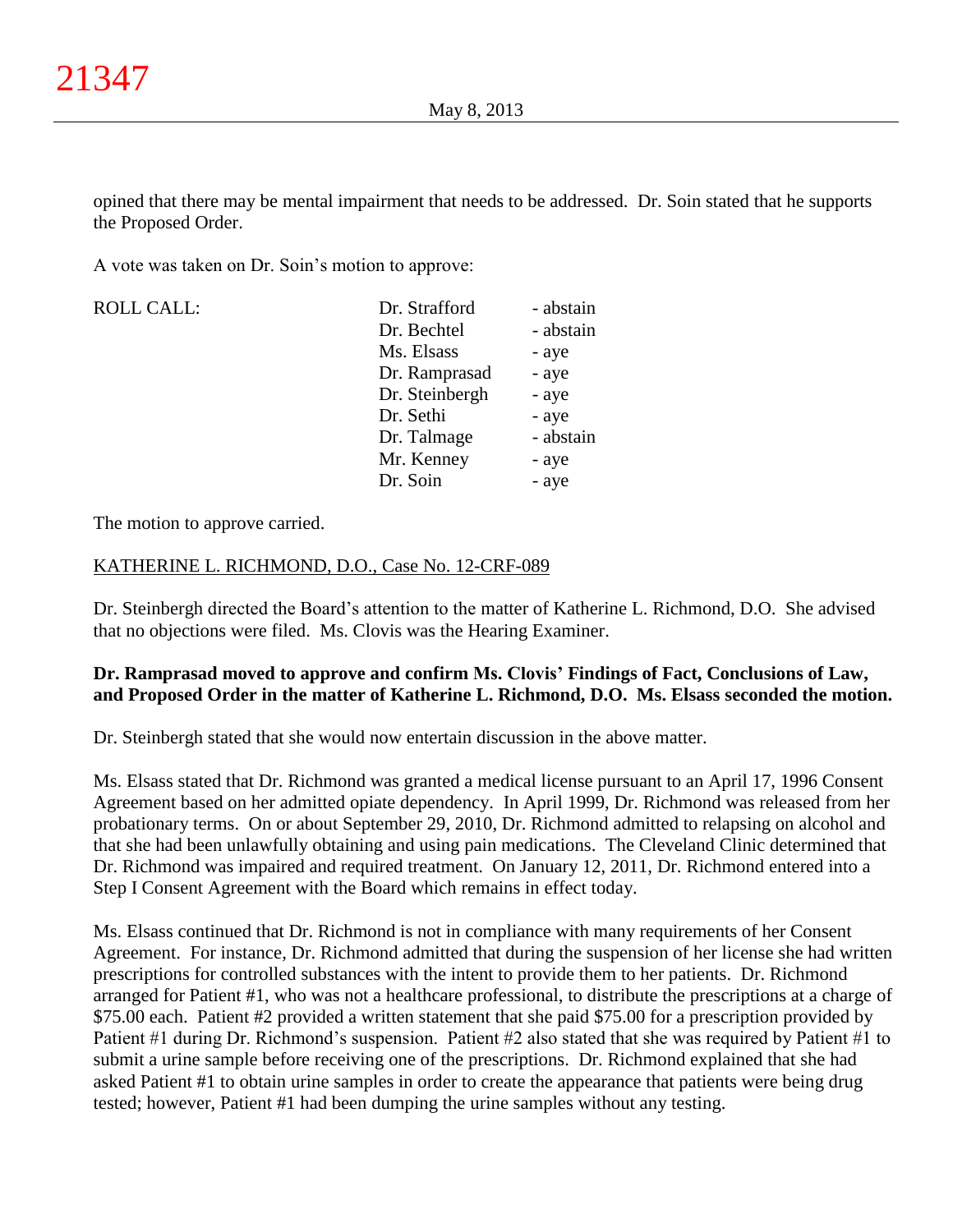Ms. Elsass stated that on October 3, 2011, Dr. Richmond was served an investigative subpoena requiring her to turn over 19 patient records on or before October 14, 2011. To date, only 15 of the 19 records have been produced by Dr. Richmond.

Ms. Elsass stated that Dr. Richmond's Consent Agreement stipulated that she must abstain from personal use or possession of drugs except those prescribed by an authorized physician with full knowledge of her history of chemical dependency. Dr. Richmond has tested positive for controlled substances nine times without providing any documentation to show that her use of such drugs was not a violation of her Consent Agreement.

Ms. Elsass stated that Dr. Richmond's Consent Agreement requires her to provide authorization to release her medical records to the Board. Dr. Richmond failed to provide authorization on November 18, 2011, January 6, 2012, and March 12, 2012. The Board had requested the authorizations so it could obtain treatment records to determine if Dr. Richmond's positive drug screens were consistent with properly prescribed medications. The Board also wished to determine if Dr. Richmond had suffered health issues that prevented her from complying with her Consent Agreement, as she had claimed. To date, Dr. Richmond has not provided authorization for release of her medical records.

Ms. Elsass stated that Dr. Richmond failed to submit any quarterly declarations of compliance, as required by her Consent Agreement.

Ms. Elsass stated that Dr. Richmond only made one of her required appearances, in October 2011. Dr. Richmond has claimed that hospitalization, medical problems, and car issues has prevented her from making appearances, but she has never provided any documentation of such problems.

Ms. Elsass stated that Dr. Richmond failed to provide random drug screens. Ms. Elsass stated that Dr. Richmond's violations of this stipulation are too numerous to mention.

Ms. Elsass stated that Dr. Richmond has never provided the Board with any evidence that she has attended any rehabilitation meetings whatsoever, as required by her Consent Agreement.

Ms. Elsass stated that on January 20, 2012, Dr. Richmond voluntarily surrendered her Drug Enforcement Administration (DEA) certificate of registration. As part of the surrender, Dr. Richmond executed a document consenting to the revocation of her certification in which she stated, "…in view of my alleged failure to comply with the federal requirements pertaining to controlled substances, and as an indication of my good faith in desiring to remedy any incorrect or unlawful practices on my part."

Ms. Elsass stated that Dr. Richmond has totally disregarded her Consent Agreement and has surrendered her DEA registration due to prescribing issues. Ms. Elsass stated that she agrees with the Findings of Fact, Conclusions of Law, and Proposed Order to permanently revoke Dr. Richmond's license to practice medicine in Ohio.

Dr. Steinbergh opined that Dr. Richmond has lost the privilege to practice medicine in Ohio.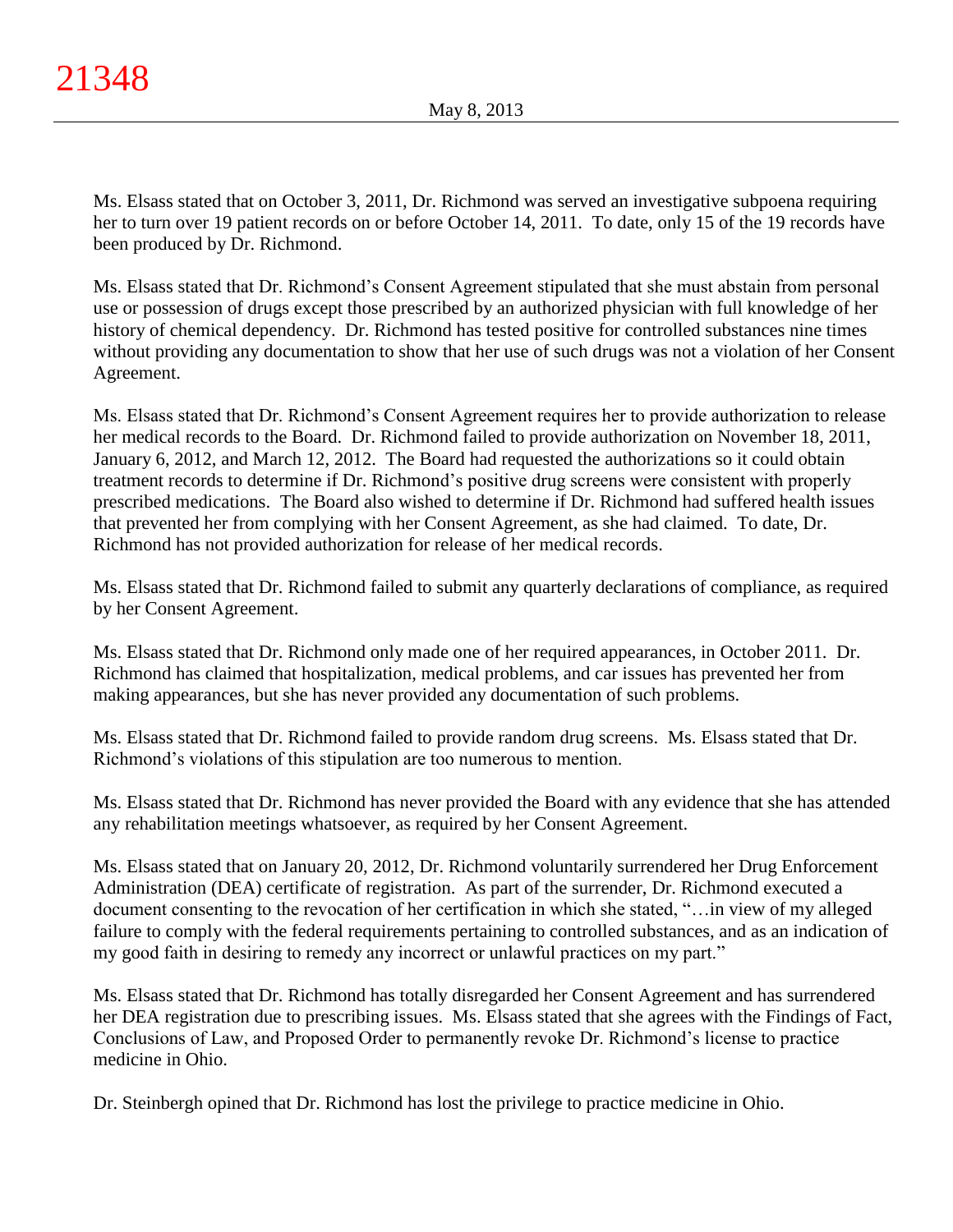A vote was taken on Dr. Ramprasad's motion to approve:

| <b>ROLL CALL:</b> | Dr. Strafford  | - abstain |
|-------------------|----------------|-----------|
|                   | Dr. Bechtel    | - abstain |
|                   | Ms. Elsass     | - aye     |
|                   | Dr. Ramprasad  | - aye     |
|                   | Dr. Steinbergh | - aye     |
|                   | Dr. Sethi      | - aye     |
|                   | Dr. Talmage    | - abstain |
|                   | Mr. Kenney     | - aye     |
|                   | Dr. Soin       | - aye     |
|                   |                |           |

The motion to approve carried.

# PROPOSED FINDINGS AND PROPOSED ORDERS

# WALTER ALBERT DOBSON, D.O., Case No. 12-CRF-054

Dr. Steinbergh directed the Board's attention to the matter of Walter Albert Dobson, D.O. She advised that the Board issued a Notice of Opportunity for Hearing to Dr. Dobson and documentation of service was received. There was no request for hearing filed, and more than 30 days have elapsed since the mailing of the Notice. This matter was reviewed by Hearing Examiner Porter, who prepared Proposed Findings and Proposed Order, and it is now before the Board for final disposition.

**Ms. Elsass moved to find that the allegations as set forth in the June 13, 2012 Notice of Opportunity for Hearing in the matter of Dr. Dobson have been proven to be true by a preponderance of the evidence and to adopt the Proposed Findings and Proposed Order. Dr. Ramprasad seconded the motion.**

Dr. Steinbergh stated that she would now entertain discussion in the above matter.

Mr. Kenney stated that the Board cited Dr. Dobson on June 13, 2012, based on Dr. Dobson's failure to complete the required number of continuing medical education (CME) hours during the period 2007-2009. However, Dr. Dobson had indicated on his renewal application that he had fulfilled the required hours.

Mr. Kenney noted that the Texas Medical Board temporarily suspended Dr. Dobson's medical license in that state due to substance abuse and psychiatric issues. On November 4, 2011, Dr. Dobson entered into an Agreed Order with the Texas Board suspending his medical license until he is physically and mentally competent to practice medicine. Mr. Kenney explained that Dr. Dobson had been involved in a motor vehicle accident and suffered traumatic brain injury. Dr. Dobson has abused prescription narcotics since the accident.

Mr. Kenney continued that in 2009, Dr. Dobson had surgery and self-prescribed at least 500 tablets of narcotic pain medication. In June 2010, Dr. Dobson was diagnosed with a mood disorder and he was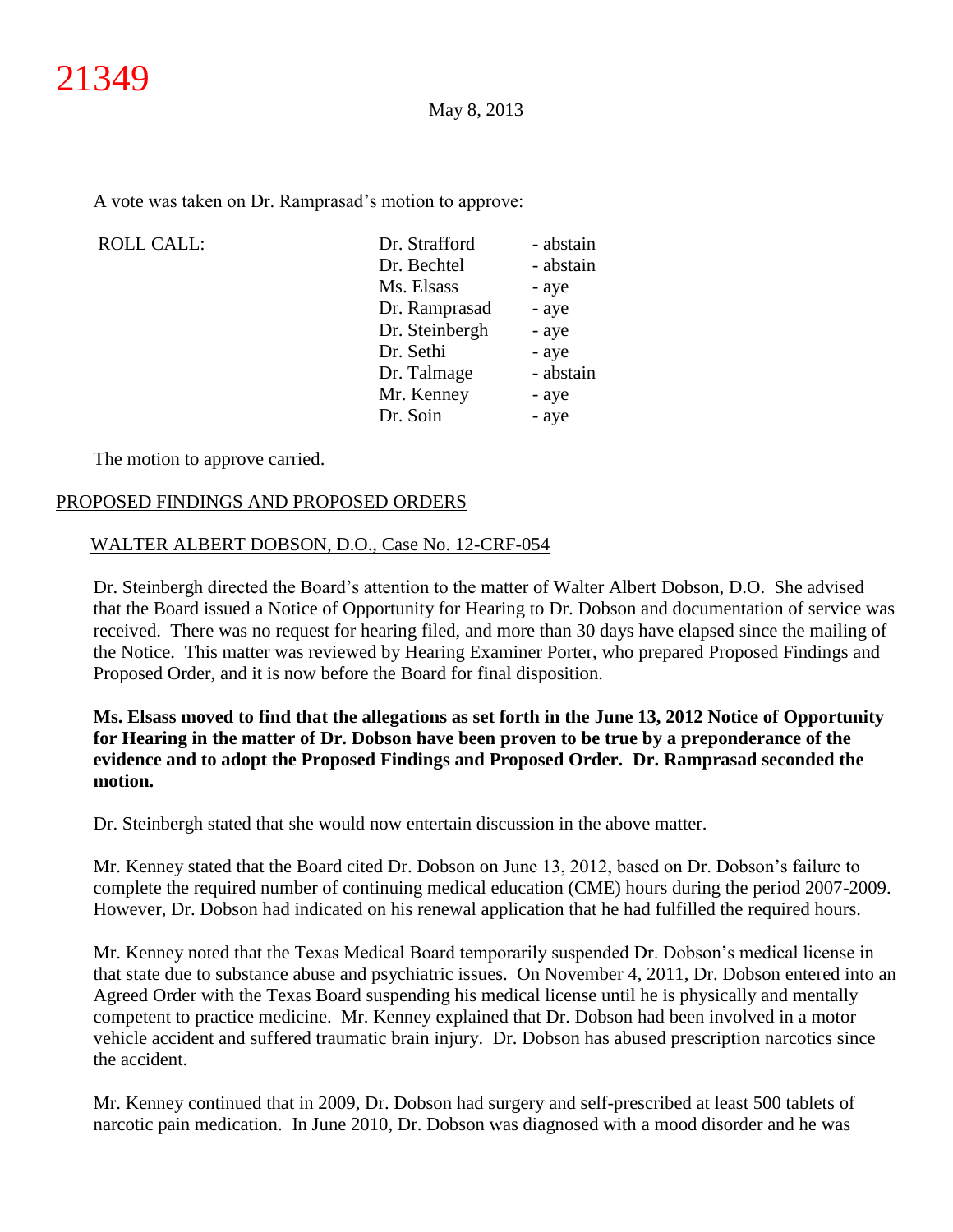admitted to a hospital for psychiatric evaluation. At that time, Dr. Dobson was confused, rambling, and paranoid. The medical director of the facility opined that Dr. Dobson was impaired and could endanger patients in his current status.

Mr. Kenney stated that in Ohio, physicians are required to complete 40 hours of Category I and 60 hours of Category II CME's every two years. Although Dr. Dobson certified that he had completed the required hours, he could only document 21.5 hours in an audit. Mr. Kenney noted that the Ohio Board had previously placed Dr. Dobson on probation based on the action taken against him in Texas.

Mr. Kenney stated that the Proposed Order in this case is a non-permanent revocation of Dr. Dobson's Ohio medical license, based on the fact that Dr. Dobson is currently unable or unwilling to cooperate with remedial measures. However, Mr. Kenney felt that a permanent revocation is appropriate in this case, effective immediately.

# **Mr. Kenney moved to amend the Proposed Order to permanently revoke Dr. Dobson's license to practice osteopathic medicine and surgery in Ohio. Dr. Ramprasad seconded the motion.**

Dr. Steinbergh stated that she would now entertain discussion in the above matter.

Dr. Steinbergh stated that in cases of impairment, the Board has consistently revoked a physician's license until the physician has proven that he or she is competent to practice medicine. Dr. Steinbergh stated that she supports the non-permanent revocation recommended by the Hearing Examiner.

Mr. Kenney opined that Dr. Dobson has demonstrated a continual pattern that indicates no interest in making himself available to the Board, noting that he did not request a hearing in this matter and he lied to the Board regarding his CME hours. Mr. Kenney opined that Dr. Dobson should not be practicing medicine and that he is a threat to patients.

In response to questions from the newer Board members, Dr. Steinbergh explained that a non-permanent revocation means that the Board would only consider Dr. Dobson's application for reinstatement or restoration of his Ohio license if he can prove that he has the ability to comply with the Board's orders, whereas a permanent revocation means that Dr. Dobson cannot regain his Ohio license under any circumstances. Dr. Steinbergh stated that in cases of abuse, the Board recognizes the need to revoke the license but stated that physicians may be able to return to practice. Ms. Anderson added that with a nonpermanent revocation, the physician could reapply at any time, including the next day, and the Board's staff would have to address that application.

Mr. Gonidakis returned to the meeting at this time.

Dr. Ramprasad agreed with Mr. Kenney that Dr. Dobson's Ohio license should be permanently revoked, stating that Dr. Dobson has had multiple chances since 1991. Dr. Ramprasad stated that Dr. Dobson does not want to cooperate and therefore the Board has no insight into what he is doing.

Dr. Steinbergh noted that there has not been a hearing in this matter because Dr. Dobson did not request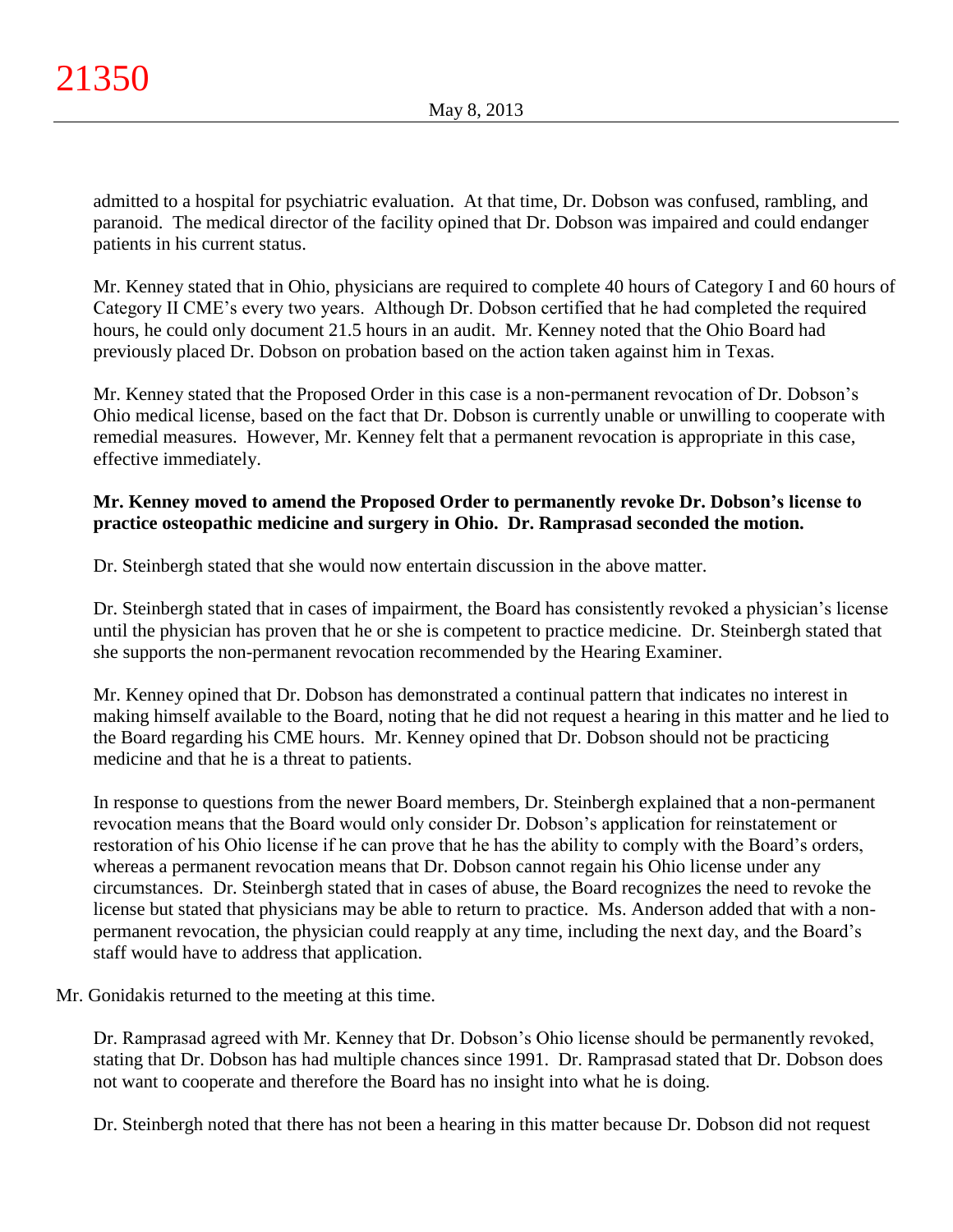one. Dr. Steinbergh stated that in cases where there has been no hearing, she prefers non-permanent revocation, unless the situation is very egregious, so that the practitioner has an opportunity to heal. Mr. Kenney stated that his main concern is Dr. Dobson's lack of truthfulness and the fact that he did not even come close to fulfilling his educational obligations

A vote was taken on Mr. Kenney's motion to amend:

| <b>ROLL CALL:</b> | Dr. Strafford  | - abstain |
|-------------------|----------------|-----------|
|                   | Dr. Bechtel    | - abstain |
|                   | Ms. Elsass     | - aye     |
|                   | Dr. Ramprasad  | - aye     |
|                   | Dr. Steinbergh | - nay     |
|                   | Dr. Sethi      | - aye     |
|                   | Dr. Talmage    | - abstain |
|                   | Mr. Gonidakis  | - aye     |
|                   | Mr. Kenney     | - aye     |
|                   | Dr. Soin       | - aye     |

The motion to amend carried.

A vote was taken to approve the Proposed Findings and Proposed Order, as amended:

ROLL CALL:

| Dr. Strafford  | - abstain |
|----------------|-----------|
| Dr. Bechtel    | - abstain |
| Ms. Elsass     | - aye     |
| Dr. Ramprasad  | - aye     |
| Dr. Steinbergh | - aye     |
| Dr. Sethi      | - aye     |
| Dr. Talmage    | - abstain |
| Mr. Gonidakis  | - aye     |
| Mr. Kenney     | - aye     |
| Dr. Soin       | - aye     |

The motion to approve carried.

#### FINDINGS, ORDERS, AND JOURNAL ENTRIES

Dr. Steinbergh advised that in the following matter, the Board issued a Notice of Opportunity for Hearing, and documentation of service was received. There was no request for hearing filed, and more than 30 days have elapsed since the mailing of the Notices.The matter is therefore before the Board for final disposition. Dr. Steinbergh stated that this item is disciplinary in nature, and therefore Dr. Strafford, Dr. Bechtel, and Dr. Talmage may not vote.

#### BRIAN D. HEIM, M.D., Case No. 13-CRF-008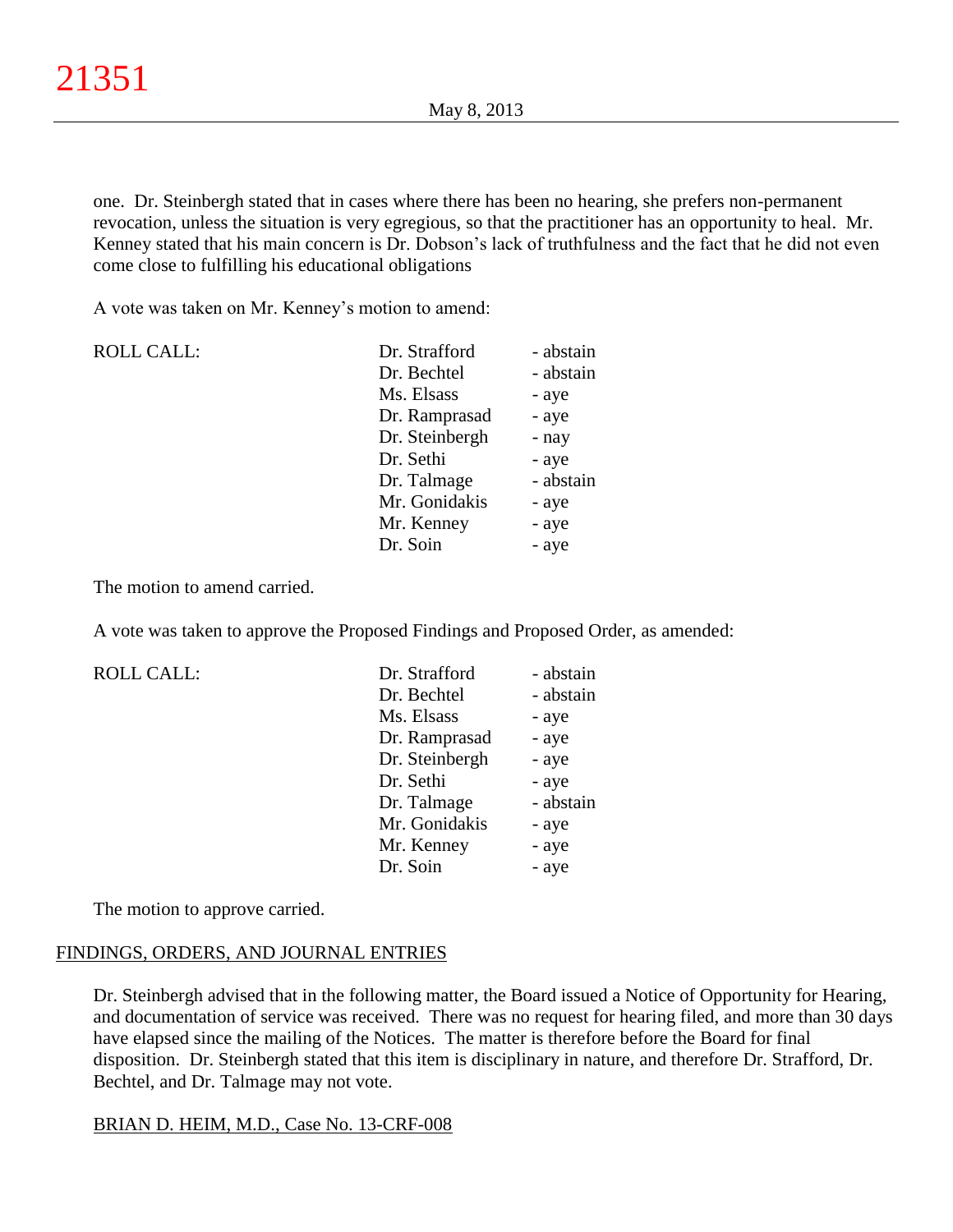Dr. Ramprasad explained that Dr. Heim was convicted on several counts of aggravated trafficking in drugs and tampering with evidence. Dr. Heim did not request a hearing in this matter. Dr. Ramprasad suggested that a suspension of Dr. Heim's medical license would be appropriate.

Ms. Jacobs stated that there has been some confusion regarding this case. Ms. Jacobs stated that, in fact, Dr. Heim was only convicted of obstructing official business. As part of his sentencing, Dr. Heim was ordered to surrender his Drug Enforcement Agency (DEA) certificate of registration, as well as his Ohio Board of Pharmacy license. Dr. Ramprasad thanked Ms. Jacobs for the correction.

Dr. Steinbergh asked if Dr. Ramprasad had conditions that he wanted to place on the proposed suspension of Dr. Heim's license. Dr. Ramprasad reconsidered and recommended revocation of Dr. Heim's Ohio medical license.

**Dr. Ramprasad moved to find that the allegations as set forth in the February 13, 2013 Notice in the matter of Brian D. Heim, M.D., have been proven to be true by a preponderance of the evidence, and that the Board enter an Order, effective immediately, revoking Dr. Heim's license to practice medicine and surgery in Ohio. Ms. Elsass seconded the motion.** A vote was taken:

| <b>ROLL CALL:</b> | Dr. Strafford  | - abstain |
|-------------------|----------------|-----------|
|                   | Dr. Bechtel    | - abstain |
|                   | Ms. Elsass     | - aye     |
|                   | Dr. Ramprasad  | - aye     |
|                   | Dr. Steinbergh | - aye     |
|                   | Dr. Sethi      | - aye     |
|                   | Dr. Talmage    | - abstain |
|                   | Mr. Gonidakis  | - aye     |
|                   | Mr. Kenney     | - aye     |
|                   | Dr. Soin       | - aye     |
|                   |                |           |

The motion carried.

The Board took a brief recess at 2:45 p.m. and resumed at 3:00 p.m.

# CITATIONS, PROPOSED DENIALS, DISMISSALS, ORDERS OF SUMMARY SUSPENSION & NOTICES OF IMMEDIATE SUSPENSION

# NICHOLAS ANTHONY ATANASOFF, D.O. – CITATION LETTER

At this time the Board read and considered the proposed Citation Letter in the above matter, a copy of which shall be maintained in the exhibits section of this Journal.

**Dr. Ramprasad moved to send the Citation Letter to Dr. Atanasoff. Ms. Elsass seconded the motion.** A vote was taken: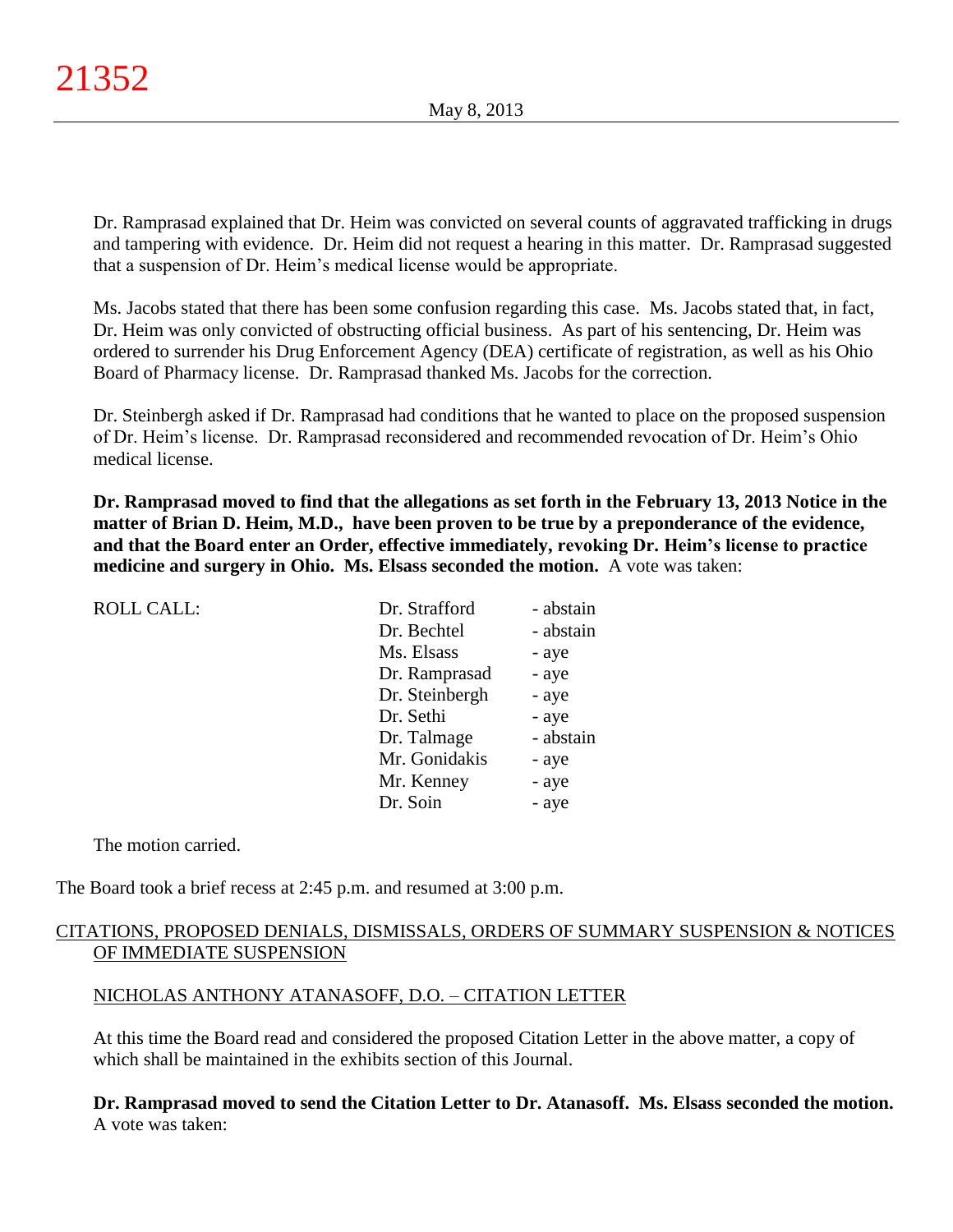| <b>ROLL CALL:</b> | Dr. Strafford  | - abstain |
|-------------------|----------------|-----------|
|                   | Dr. Bechtel    | - abstain |
|                   | Ms. Elsass     | - aye     |
|                   | Dr. Ramprasad  | - aye     |
|                   | Dr. Steinbergh | - aye     |
|                   | Dr. Sethi      | - aye     |
|                   | Dr. Talmage    | - abstain |
|                   | Mr. Gonidakis  | - aye     |
|                   | Mr. Kenney     | - aye     |
|                   | Dr. Soin       | - aye     |
|                   |                |           |

#### EDWIN THOMAS STRONG BROTT, M.D. - CITATION LETTER

At this time the Board read and considered the proposed Citation Letter in the above matter, a copy of which shall be maintained in the exhibits section of this Journal.

**Dr. Ramprasad moved to send the Citation Letter to Dr. Brott. Ms. Elsass seconded the motion.** A vote was taken:

| <b>ROLL CALL:</b> | Dr. Strafford  | - abstain |
|-------------------|----------------|-----------|
|                   | Dr. Bechtel    | - abstain |
|                   | Ms. Elsass     | - aye     |
|                   | Dr. Ramprasad  | - abstain |
|                   | Dr. Steinbergh | - aye     |
|                   | Dr. Sethi      | - aye     |
|                   | Dr. Talmage    | - aye     |
|                   | Mr. Gonidakis  | - aye     |
|                   | Mr. Kenney     | - aye     |
|                   | Dr. Soin       | - aye     |
|                   |                |           |

The motion to send carried.

#### DUSTIN MICHAEL CLARK, M.D. - CITATION LETTER

At this time the Board read and considered the proposed Citation Letter in the above matter, a copy of which shall be maintained in the exhibits section of this Journal.

**Dr. Ramprasad moved to send the Citation Letter to Dr. Clark. Ms. Elsass seconded the motion.** A vote was taken: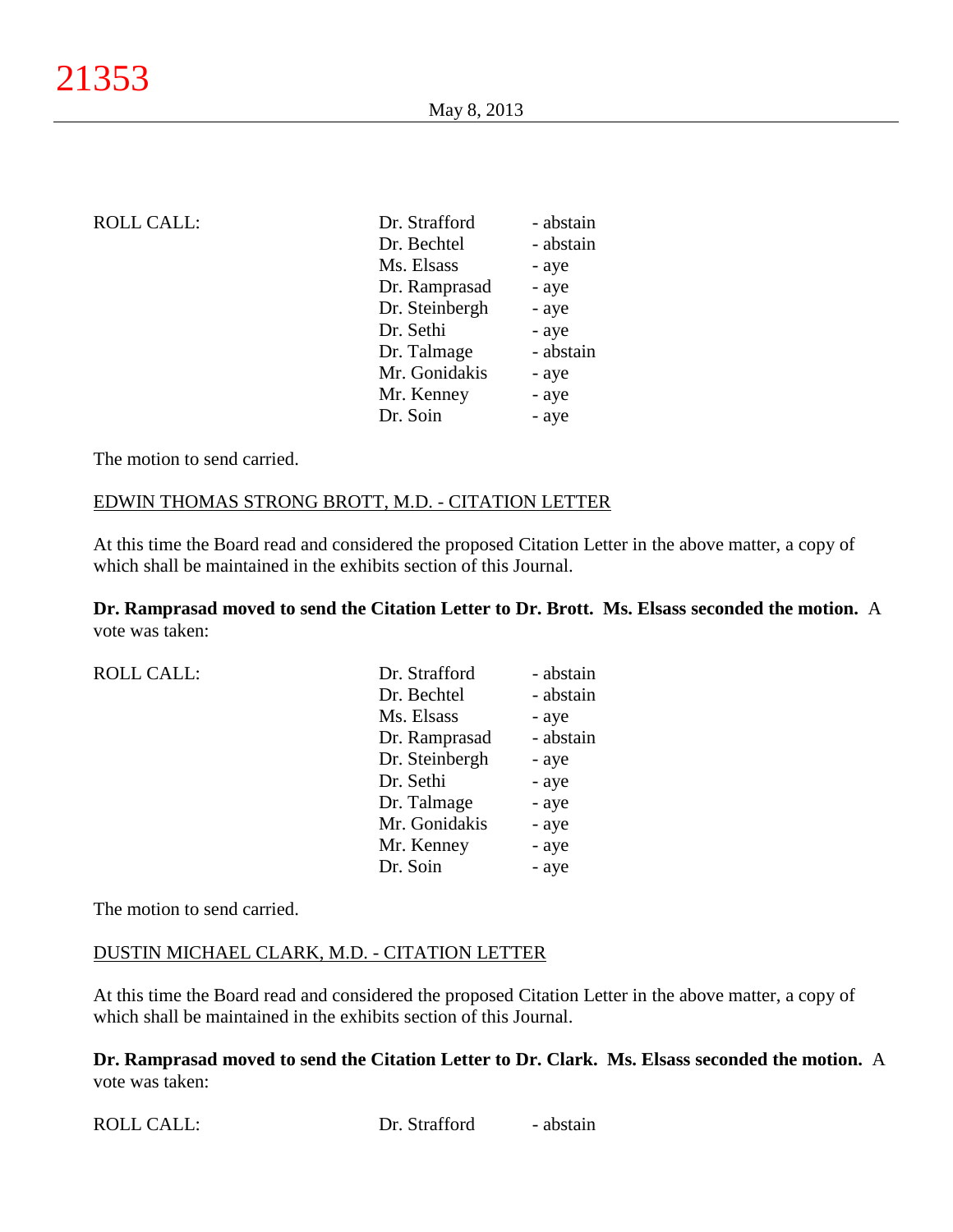| Dr. Bechtel    | - abstain |
|----------------|-----------|
| Ms. Elsass     | - aye     |
| Dr. Ramprasad  | - aye     |
| Dr. Steinbergh | - aye     |
| Dr. Sethi      | - aye     |
| Dr. Talmage    | - abstain |
| Mr. Gonidakis  | - aye     |
| Mr. Kenney     | - aye     |
| Dr. Soin       | - aye     |
|                |           |

# MILES E. DRAKE, JR., M.D. – CITATION LETTER

At this time the Board read and considered the proposed Citation Letter in the above matter, a copy of which shall be maintained in the exhibits section of this Journal.

**Dr. Ramprasad moved to send the Citation Letter to Dr. Drake. Ms. Elsass seconded the motion.** A vote was taken:

| <b>ROLL CALL:</b> | Dr. Strafford  | - abstain |
|-------------------|----------------|-----------|
|                   | Dr. Bechtel    | - abstain |
|                   | Ms. Elsass     | - aye     |
|                   | Dr. Ramprasad  | - aye     |
|                   | Dr. Steinbergh | - aye     |
|                   | Dr. Sethi      | - aye     |
|                   | Dr. Talmage    | - abstain |
|                   | Mr. Gonidakis  | - aye     |
|                   | Mr. Kenney     | - aye     |
|                   | Dr. Soin       | - aye     |

The motion to send carried.

# DUANE LEE GRIFFITH, M.D. – CITATION LETTER

At this time the Board read and considered the proposed Citation Letter in the above matter, a copy of which shall be maintained in the exhibits section of this Journal.

**Dr. Ramprasad moved to send the Citation Letter to Dr. Griffith. Ms. Elsass seconded the motion.** A vote was taken:

| ROLL CALL: | Dr. Strafford | - abstain |
|------------|---------------|-----------|
|            | Dr. Bechtel   | - abstain |
|            | Ms. Elsass    | - aye     |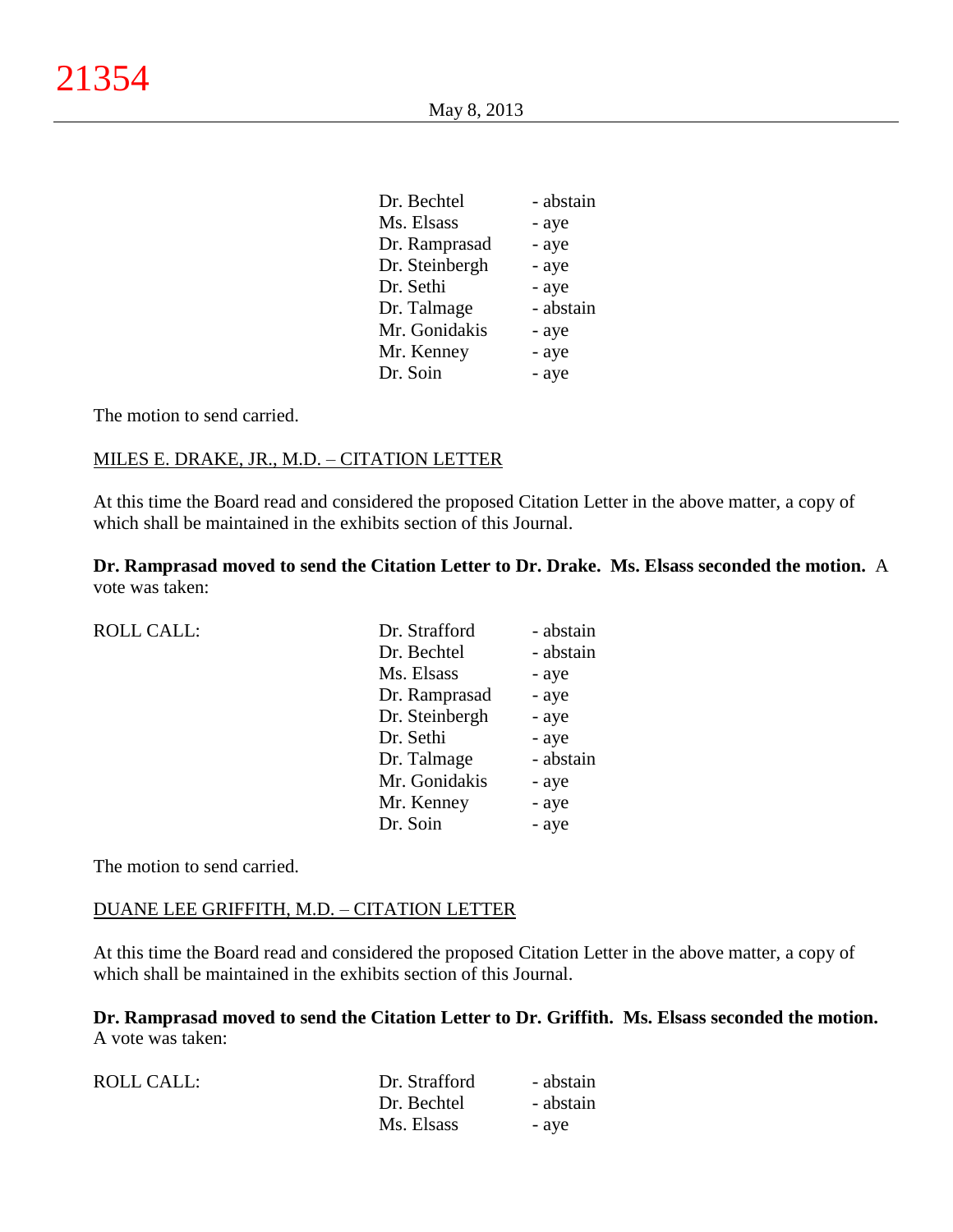| - aye |
|-------|
| - aye |
| - aye |
| - aye |
| - aye |
| - aye |
| - aye |
|       |

### KYMBERLY JACOBS, L.M.T. – CITATION LETTER

At this time the Board read and considered the proposed Citation Letter in the above matter, a copy of which shall be maintained in the exhibits section of this Journal.

**Ms. Elsass moved to send the Citation Letter to Ms. Jacobs. Dr. Ramprasad seconded the motion.** A vote was taken:

| <b>ROLL CALL:</b> | Dr. Strafford  | - abstain |
|-------------------|----------------|-----------|
|                   | Dr. Bechtel    | - abstain |
|                   | Ms. Elsass     | - aye     |
|                   | Dr. Ramprasad  | - aye     |
|                   | Dr. Steinbergh | - aye     |
|                   | Dr. Sethi      | - aye     |
|                   | Dr. Talmage    | - abstain |
|                   | Mr. Gonidakis  | - aye     |
|                   | Mr. Kenney     | - aye     |
|                   | Dr. Soin       | - aye     |
|                   |                |           |

The motion to send carried.

ROLL CALL:

## RONALD MICHAEL JOHNS, P.A. – CITATION LETTER

At this time the Board read and considered the proposed Citation Letter in the above matter, a copy of which shall be maintained in the exhibits section of this Journal.

**Dr. Ramprasad moved to send the Citation Letter to Mr. Johns. Ms. Elsass seconded the motion.** A vote was taken:

| Dr. Strafford | - abstain               |  |
|---------------|-------------------------|--|
| Dr. Bechtel   | - abstain               |  |
| Ms. Elsass    | - aye                   |  |
|               | Dr. Ramprasad<br>- aye  |  |
|               | Dr. Steinbergh<br>- aye |  |
|               |                         |  |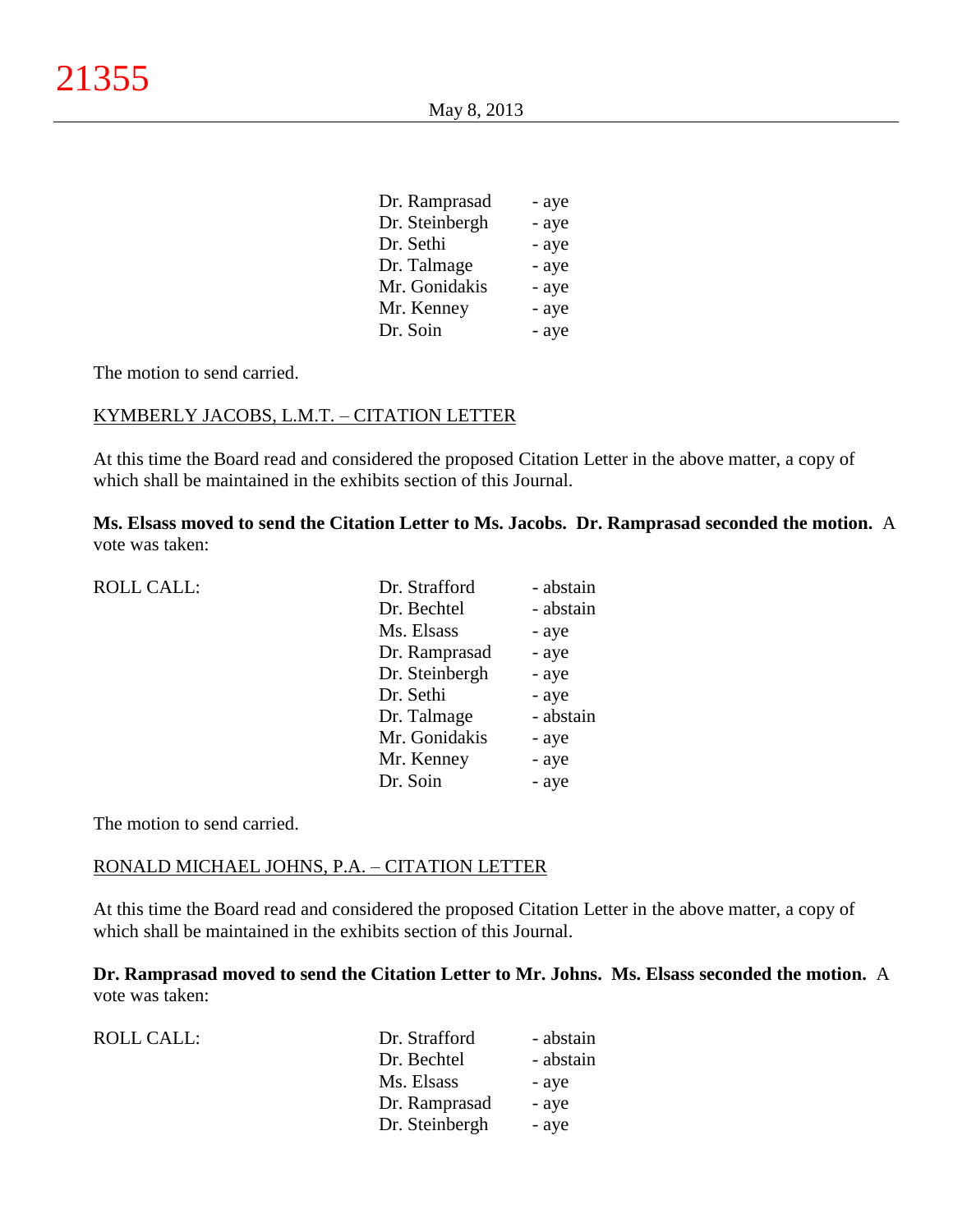| Dr. Sethi     | - aye     |
|---------------|-----------|
| Dr. Talmage   | - abstain |
| Mr. Gonidakis | - aye     |
| Mr. Kenney    | - aye     |
| Dr. Soin      | - aye     |
|               |           |

### CRAIG WHITAKER JOHNSON, M.D. – CITATION LETTER

At this time the Board read and considered the proposed Citation Letter in the above matter, a copy of which shall be maintained in the exhibits section of this Journal.

**Ms. Elsass moved to send the Citation Letter to Dr. Johnson. Dr. Ramprasad seconded the motion.** A vote was taken:

| <b>ROLL CALL:</b> | Dr. Strafford  | - abstain |
|-------------------|----------------|-----------|
|                   | Dr. Bechtel    | - abstain |
|                   | Ms. Elsass     | - aye     |
|                   | Dr. Ramprasad  | - aye     |
|                   | Dr. Steinbergh | - aye     |
|                   | Dr. Sethi      | - aye     |
|                   | Dr. Talmage    | - abstain |
|                   | Mr. Gonidakis  | - aye     |
|                   | Mr. Kenney     | - aye     |
|                   | Dr. Soin       | - aye     |
|                   |                |           |

The motion to send carried.

# MUHAMMAD IMRAN KALEEM, M.D. – NOTICE OF SUMMARY SUSPENSION AND OPPORTUNITY FOR HEARING

At this time the Board read and considered the proposed Notice of Summary Suspension and Opportunity for Hearing in the above matter, a copy of which shall be maintained in the exhibits section of this Journal.

**Ms. Elsass moved to send the Notice of Summary Suspension and Opportunity for Hearing to Dr. Kaleem. Dr. Ramprasad seconded the motion.** A vote was taken:

| ROLL CALL: | Dr. Strafford  | - abstain |
|------------|----------------|-----------|
|            | Dr. Bechtel    | - abstain |
|            | Ms. Elsass     | - aye     |
|            | Dr. Ramprasad  | - aye     |
|            | Dr. Steinbergh | - aye     |
|            | Dr. Sethi      | - aye     |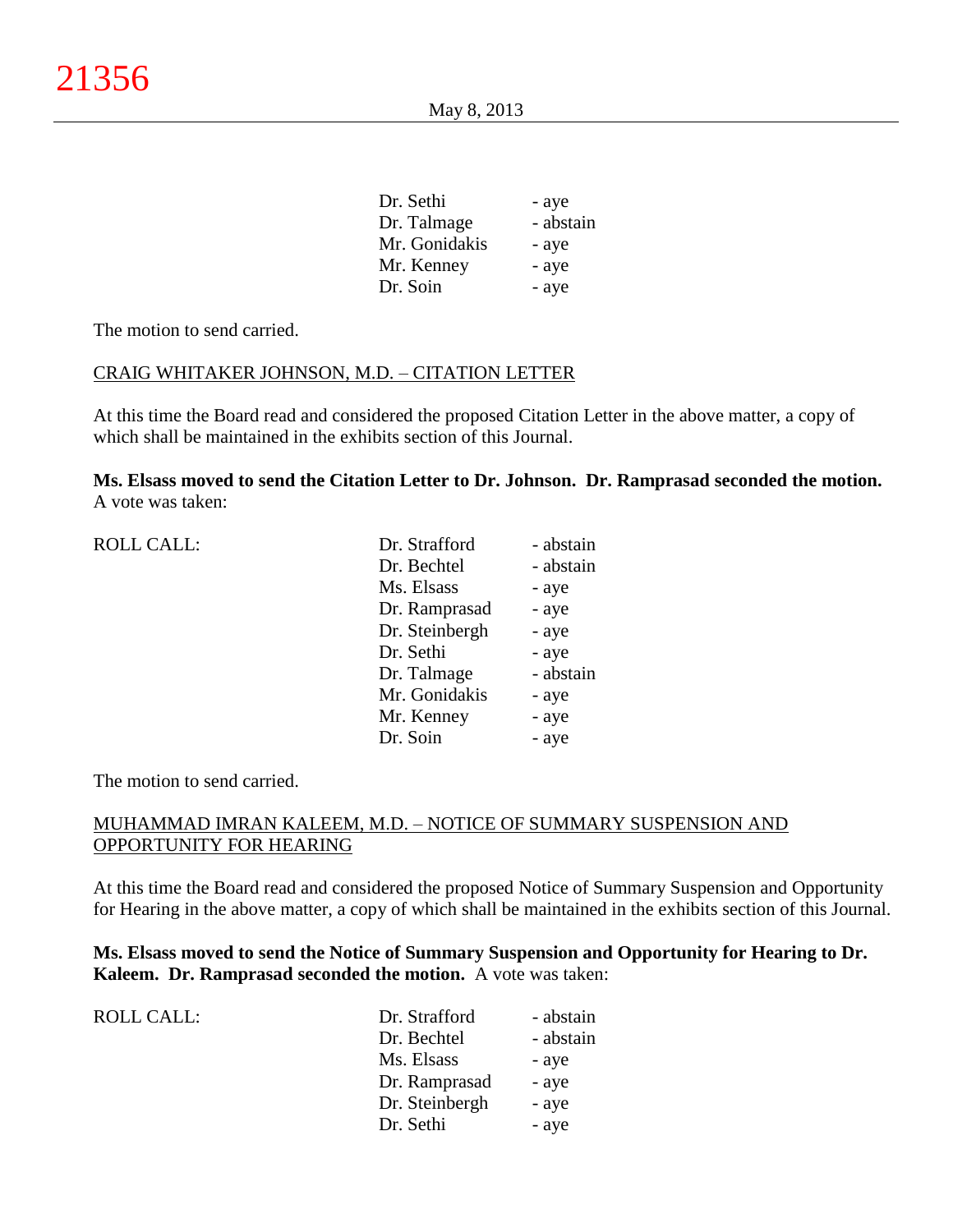| Dr. Talmage   | - abstain |
|---------------|-----------|
| Mr. Gonidakis | - aye     |
| Mr. Kenney    | - aye     |
| Dr. Soin      | - aye     |

ROLL CALL:

# JARROD EUGENE MILLER, L.M.T. – CITATION LETTER

At this time the Board read and considered the proposed Citation Letter in the above matter, a copy of which shall be maintained in the exhibits section of this Journal.

**Dr. Ramprasad moved to send the Citation Letter to Mr. Jarrod Miller. Ms. Elsass seconded the motion.** A vote was taken:

| Dr. Strafford  | - abstain |
|----------------|-----------|
| Dr. Bechtel    | - abstain |
| Ms. Elsass     | - aye     |
| Dr. Ramprasad  | - aye     |
| Dr. Steinbergh | - aye     |
| Dr. Sethi      | - aye     |
| Dr. Talmage    | - aye     |
| Mr. Gonidakis  | - aye     |
| Mr. Kenney     | - aye     |
| Dr. Soin       | - aye     |
|                |           |

The motion to send carried.

# JOHN E. RATLIFF, D.O. – CITATION LETTER

At this time the Board read and considered the proposed Citation Letter in the above matter, a copy of which shall be maintained in the exhibits section of this Journal.

**Dr. Ramprasad moved to send the Citation Letter to Dr. Ratliff. Ms. Elsass seconded the motion.** A vote was taken:

| ROLL CALL: | Dr. Strafford  | - abstain |
|------------|----------------|-----------|
|            | Dr. Bechtel    | - abstain |
|            | Ms. Elsass     | - aye     |
|            | Dr. Ramprasad  | - aye     |
|            | Dr. Steinbergh | - aye     |
|            | Dr. Sethi      | - aye     |
|            | Dr. Talmage    | - abstain |
|            | Mr. Gonidakis  | - aye     |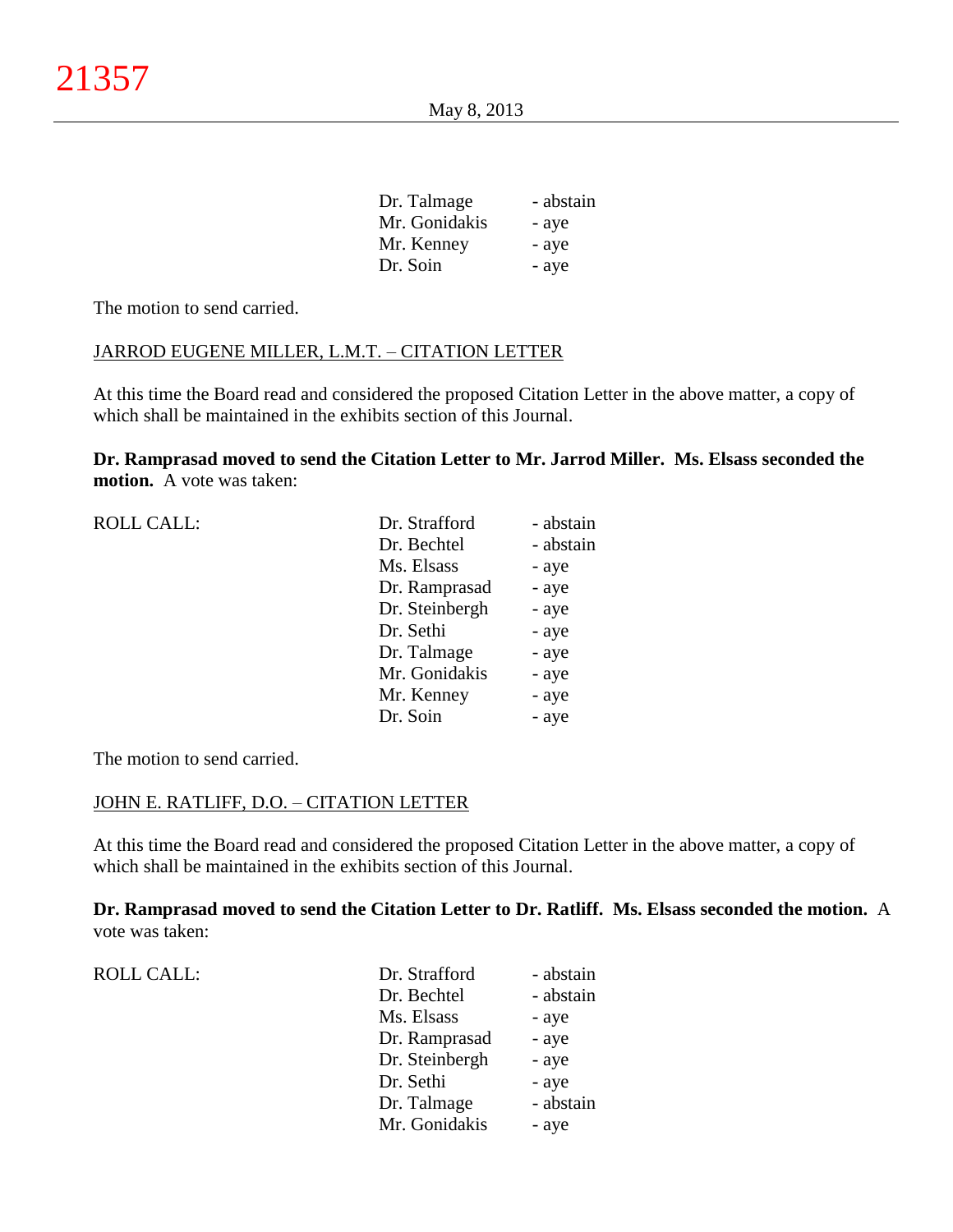| Mr. Kenney | - aye |
|------------|-------|
| Dr. Soin   | - aye |

#### GOVINDARAJU SUBRAMANI, M.D. – CITATION LETTER

At this time the Board read and considered the proposed Citation Letter in the above matter, a copy of which shall be maintained in the exhibits section of this Journal.

**Dr. Ramprasad moved to send the Citation Letter to Dr. Subramani. Ms. Elsass seconded the motion.** A vote was taken:

| <b>ROLL CALL:</b> | Dr. Strafford  | - abstain |
|-------------------|----------------|-----------|
|                   | Dr. Bechtel    | - abstain |
|                   | Ms. Elsass     | - aye     |
|                   | Dr. Ramprasad  | - aye     |
|                   | Dr. Steinbergh | - aye     |
|                   | Dr. Sethi      | - aye     |
|                   | Dr. Talmage    | - abstain |
|                   | Mr. Gonidakis  | - aye     |
|                   | Mr. Kenney     | - aye     |
|                   | Dr. Soin       | - aye     |
|                   |                |           |

The motion to send carried.

# AARON O. WILLIAMS, M.D. – CITATION LETTER

At this time the Board read and considered the proposed Citation Letter in the above matter, a copy of which shall be maintained in the exhibits section of this Journal.

**Dr. Ramprasad moved to send the Citation Letter to Dr. Williams. Ms. Elsass seconded the motion.** A vote was taken:

ROLL CALL:

| Dr. Strafford  | - abstain |
|----------------|-----------|
| Dr. Bechtel    | - abstain |
| Ms. Elsass     | - aye     |
| Dr. Ramprasad  | - aye     |
| Dr. Steinbergh | - aye     |
| Dr. Sethi      | - aye     |
| Dr. Talmage    | - aye     |
| Mr. Gonidakis  | - aye     |
| Mr. Kenney     | - aye     |
| Dr. Soin       | - aye     |
|                |           |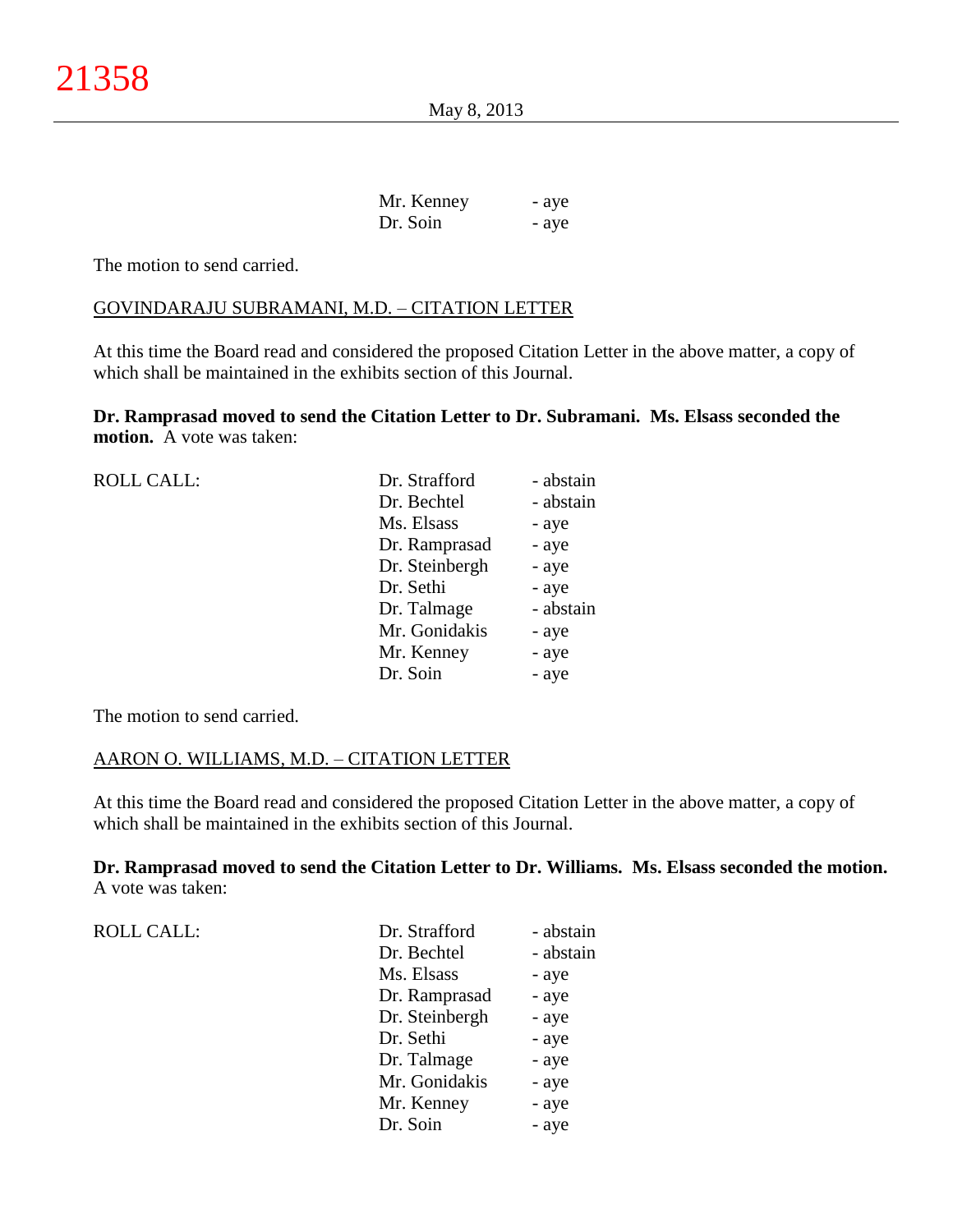# ANTHONY DONALD ZUCCO, D.O. – CITATION LETTER

At this time the Board read and considered the proposed Citation Letter in the above matter, a copy of which shall be maintained in the exhibits section of this Journal.

**Ms. Elsass moved to send the Citation Letter to Dr. Zucco. Dr. Ramprasad seconded the motion.** A vote was taken:

| <b>ROLL CALL:</b> | Dr. Strafford  | - abstain |
|-------------------|----------------|-----------|
|                   | Dr. Bechtel    | - abstain |
|                   | Ms. Elsass     | - aye     |
|                   | Dr. Ramprasad  | - aye     |
|                   | Dr. Steinbergh | - aye     |
|                   | Dr. Sethi      | - aye     |
|                   | Dr. Talmage    | - abstain |
|                   | Mr. Gonidakis  | - aye     |
|                   | Mr. Kenney     | - aye     |
|                   | Dr. Soin       | - aye     |
|                   |                |           |

The motion to send carried.

# RATIFICATION OF SETTLEMENT AGREEMENTS

# ANTHONY MARK RUFFA, D.O. – CONSENT AGREEMENT

**Ms. Elsass moved to ratify the Proposed Consent Agreement with Dr. Ruffa. Dr. Ramprasad seconded the motion.** A vote was taken:

| Dr. Strafford  | - abstain |
|----------------|-----------|
| Dr. Bechtel    | - abstain |
| Ms. Elsass     | - aye     |
| Dr. Ramprasad  | - aye     |
| Dr. Steinbergh | - aye     |
| Dr. Sethi      | - aye     |
| Dr. Talmage    | - aye     |
| Mr. Gonidakis  | - aye     |
| Mr. Kenney     | - aye     |
| Dr. Soin       | - aye     |
|                |           |

The motion to ratify carried.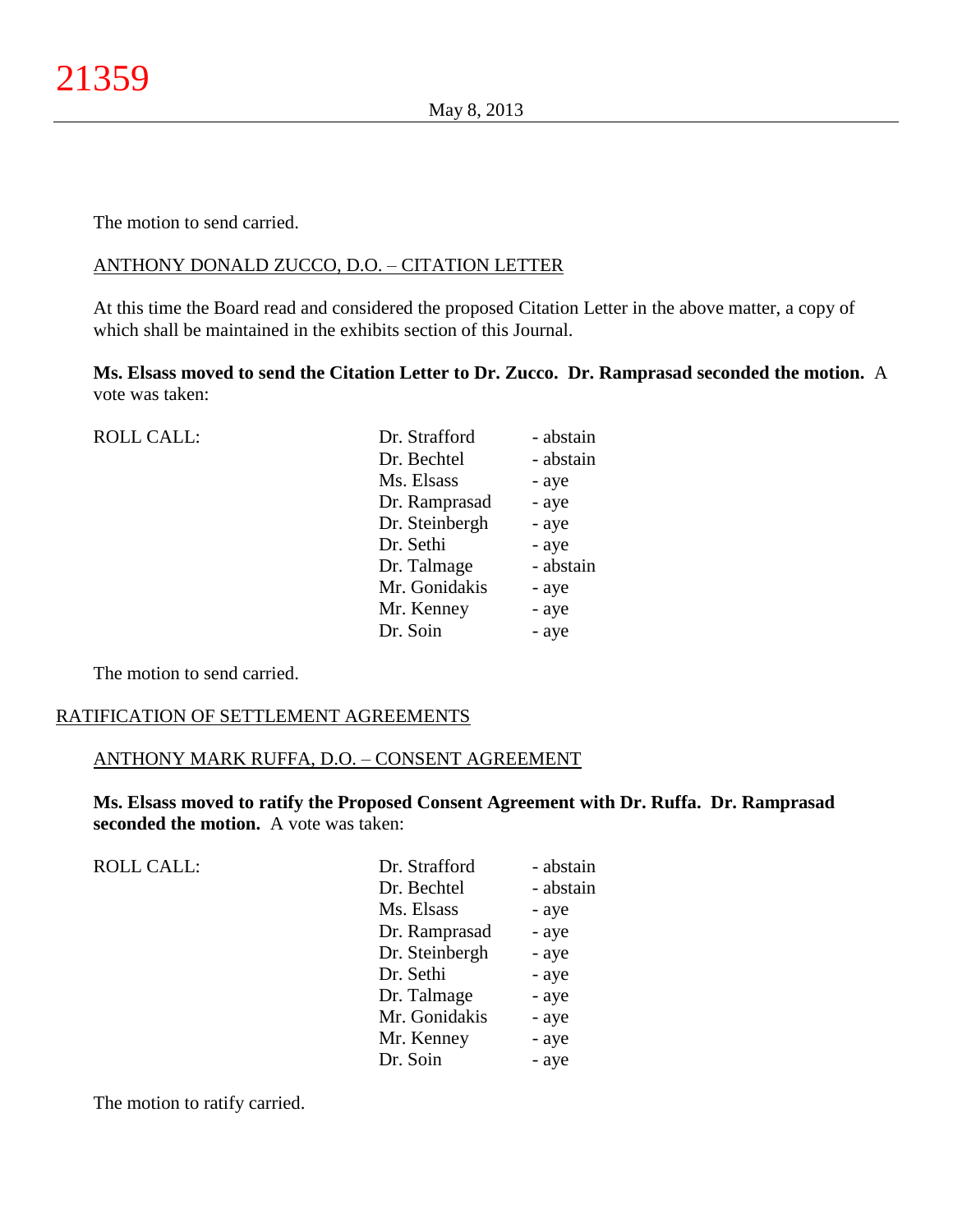#### BARRY PETER DERAN, M.D. – CONSENT AGREEMENT

**Dr. Ramprasad moved to ratify the Proposed Consent Agreement with Dr. Deran. Ms. Elsass seconded the motion.** A vote was taken:

| <b>ROLL CALL:</b> |  |
|-------------------|--|
|-------------------|--|

| <b>ROLL CALL:</b> | Dr. Strafford  | - abstain |
|-------------------|----------------|-----------|
|                   | Dr. Bechtel    | - abstain |
|                   | Ms. Elsass     | - aye     |
|                   | Dr. Ramprasad  | - aye     |
|                   | Dr. Steinbergh | - aye     |
|                   | Dr. Sethi      | - aye     |
|                   | Dr. Talmage    | - abstain |
|                   | Mr. Gonidakis  | - aye     |
|                   | Mr. Kenney     | - aye     |
|                   | Dr. Soin       | - aye     |
|                   |                |           |

The motion to ratify carried.

#### JOSEPH B. KAISER, L.M.T. – CONSENT AGREEMENT

**Dr. Ramprasad moved to ratify the Proposed Consent Agreement with Dr. Kaiser. Ms. Elsass seconded the motion.** A vote was taken:

| <b>ROLL CALL:</b> | Dr. Strafford  | - abstain |
|-------------------|----------------|-----------|
|                   | Dr. Bechtel    | - abstain |
|                   | Ms. Elsass     | - aye     |
|                   | Dr. Ramprasad  | - aye     |
|                   | Dr. Steinbergh | - aye     |
|                   | Dr. Sethi      | - aye     |
|                   | Dr. Talmage    | - aye     |
|                   | Mr. Gonidakis  | - aye     |
|                   | Mr. Kenney     | - aye     |
|                   | Dr. Soin       | - aye     |
|                   |                |           |

The motion to ratify carried.

Dr. Ramprasad asked why massage therapists practicing beyond the expiration of their license seems to be such a regular occurrence. Ms. Marshall speculated that perhaps massage therapists are not as conscientious of when their licenses need to be renewed because, unlike physicians, they do not have continuing education requirements. Ms. Marshall also noted that many massage therapists have licenses but do not actively practice massage therapy as their primary employment.

Dr. Strafford observed that he and others from the Board met with a group of massage therapists a few months ago and discussed this issue, among other issues. Dr. Strafford noted that the Board currently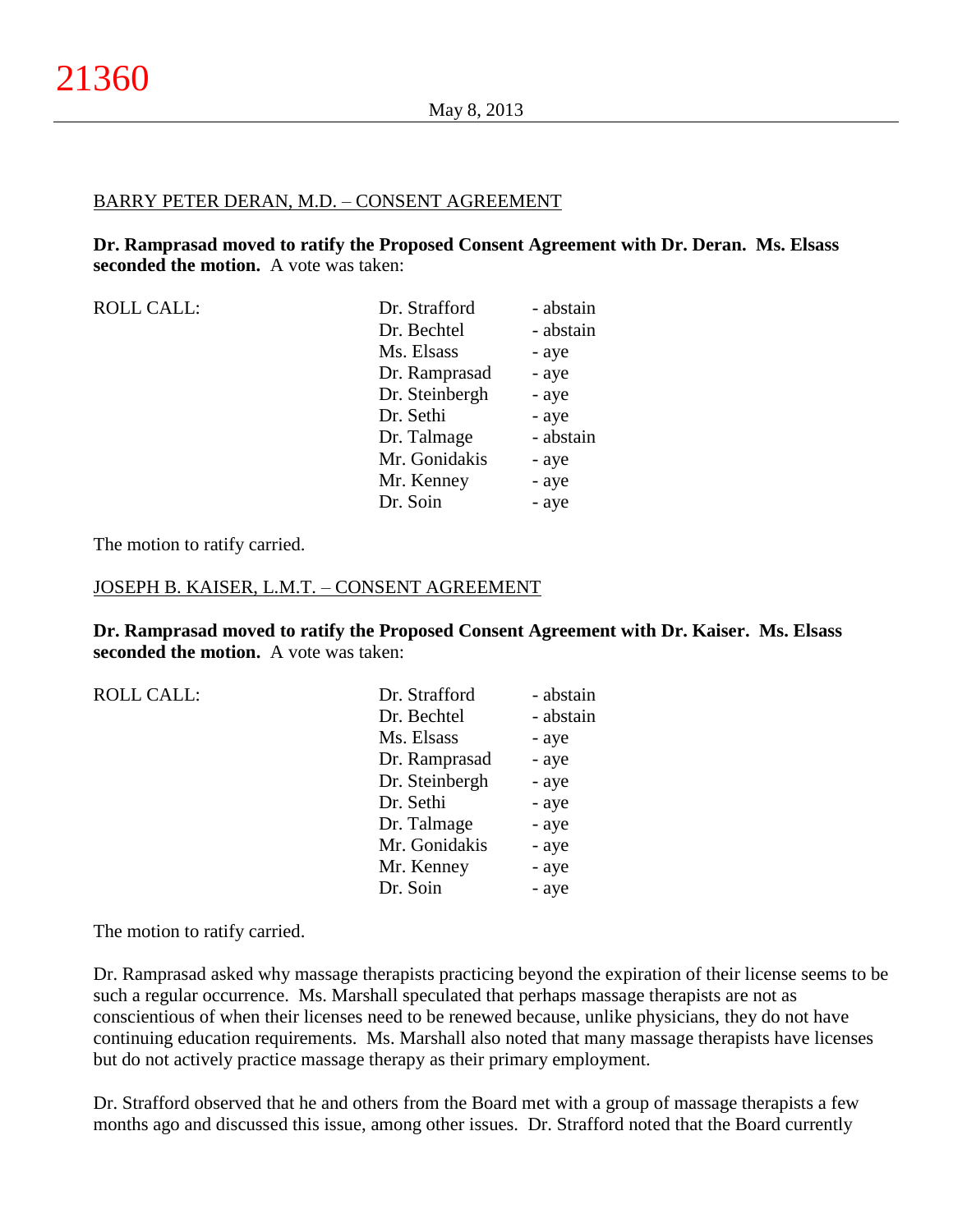mails out the notices of renewal six months in advance and it does not seem urgent to the massage therapist at that time. At the meeting, it was suggested that the Board consider mailing out the notices of renewal three months in advance instead.

Dr. Steinbergh stated that the Executive Committee discussed this issue this morning and will engage the massage therapy association about addressing this problem.

# STEVEN JONATHAN KAZ, M.D. – STEP I CONSENT AGREEMENT

**Dr. Ramprasad moved to ratify the Proposed Step I Consent Agreement with Dr. Kaz. Ms. Elsass seconded the motion.** A vote was taken:

| <b>ROLL CALL:</b> | Dr. Strafford  | - abstain |
|-------------------|----------------|-----------|
|                   | Dr. Bechtel    | - abstain |
|                   | Ms. Elsass     | - aye     |
|                   | Dr. Ramprasad  | - aye     |
|                   | Dr. Steinbergh | - aye     |
|                   | Dr. Sethi      | - aye     |
|                   | Dr. Talmage    | - abstain |
|                   | Mr. Gonidakis  | - aye     |
|                   | Mr. Kenney     | - aye     |
|                   | Dr. Soin       | - aye     |
|                   |                |           |

The motion to ratify carried.

# PAUL DOMINIC LOPREATO, P.A. – STEP II CONSENT AGREEMENT

**Dr. Ramprasad moved to ratify the Proposed Step II Consent Agreement with Mr. Lopreato. Ms. Elsass seconded the motion.** A vote was taken:

ROLL CALL: Dr. Strafford - abstain Dr. Bechtel - abstain Ms. Elsass - aye Dr. Ramprasad - aye Dr. Steinbergh - aye Dr. Sethi - aye Dr. Talmage - abstain Mr. Gonidakis - aye Mr. Kenney - aye Dr. Soin - aye

The motion to ratify carried.

# BERNARD JOSEPH ROSE, M.D. – STEP I CONSENT AGREEMENT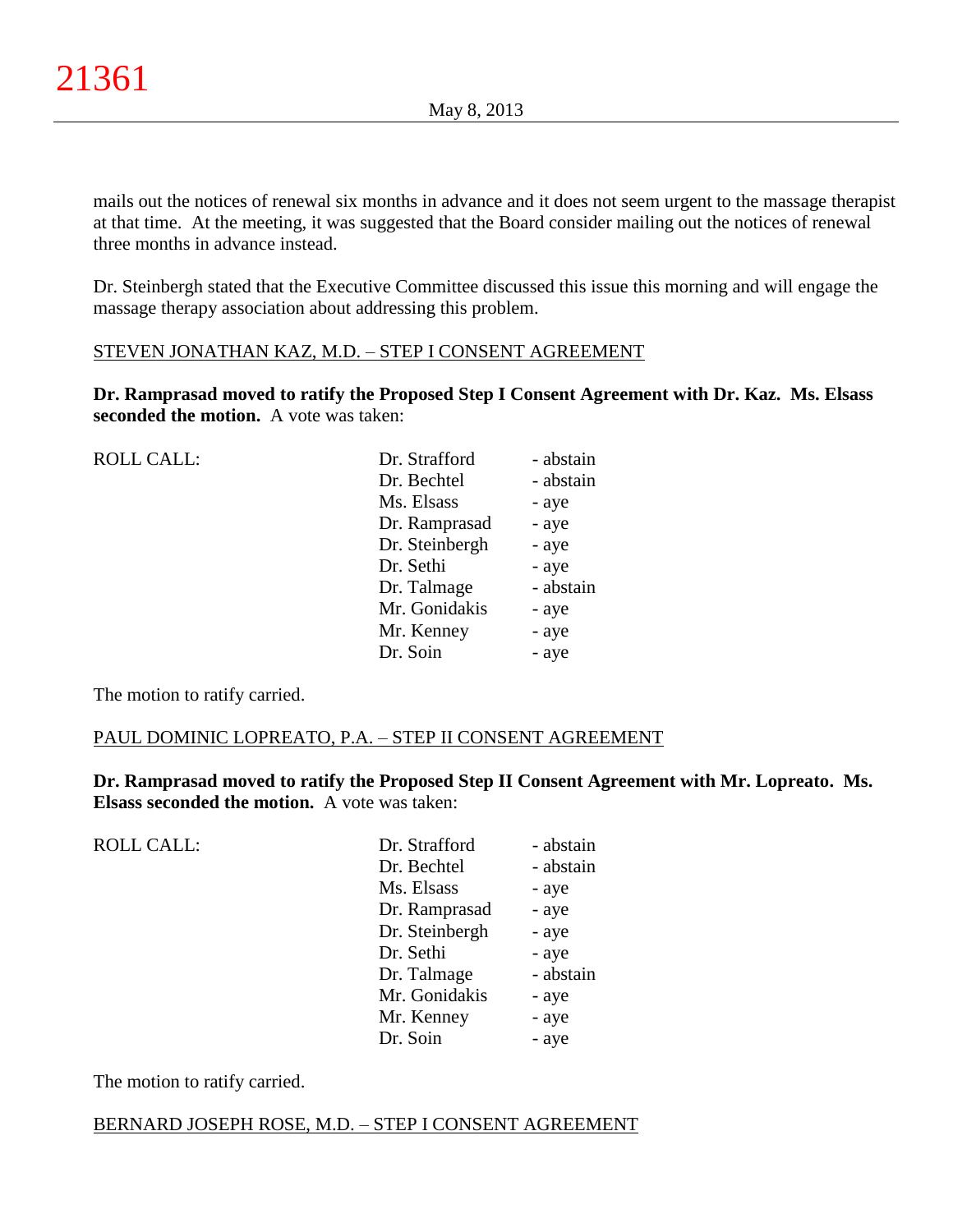**Dr. Ramprasad moved to ratify the Proposed Step I Consent Agreement with Dr. Rose. Ms. Elsass seconded the motion.** A vote was taken:

ROLL CALL:

| Dr. Strafford  | - abstain |
|----------------|-----------|
| Dr. Bechtel    | - abstain |
| Ms. Elsass     | - aye     |
| Dr. Ramprasad  | - aye     |
| Dr. Steinbergh | - aye     |
| Dr. Sethi      | - aye     |
| Dr. Talmage    | - abstain |
| Mr. Gonidakis  | - aye     |
| Mr. Kenney     | - aye     |
| Dr. Soin       | - aye     |
|                |           |

The motion to ratify carried.

#### SOHAIL AMAN, M.D. – CONSENT AGREEMENT

**Dr. Soin moved to ratify the Proposed Consent Agreement with Dr. Aman. Dr. Ramprasad seconded the motion.** A vote was taken:

|  |  | <b>ROLL CALL:</b> |
|--|--|-------------------|

| <b>ROLL CALL:</b> | Dr. Strafford  | - abstain |
|-------------------|----------------|-----------|
|                   | Dr. Bechtel    | - abstain |
|                   | Ms. Elsass     | - aye     |
|                   | Dr. Ramprasad  | - aye     |
|                   | Dr. Steinbergh | - aye     |
|                   | Dr. Sethi      | - aye     |
|                   | Dr. Talmage    | - abstain |
|                   | Mr. Gonidakis  | - aye     |
|                   | Mr. Kenney     | - aye     |
|                   | Dr. Soin       | - aye     |
|                   |                |           |

The motion to ratify carried.

# JEFFREY NAGY FADEL, M.D. – NON-PERMANENT WITHDRAWAL OF APPLICATION FOR REINSTATEMENT OF MEDICAL LICENSURE

**Dr. Soin moved to ratify the Proposed Non-Permanent Withdrawal of Application with Dr. Fadel. Dr. Ramprasad seconded the motion.** A vote was taken:

| Dr. Strafford | - abstain |
|---------------|-----------|
| Dr. Bechtel   | - abstain |
| Ms. Elsass    | - ave     |
|               |           |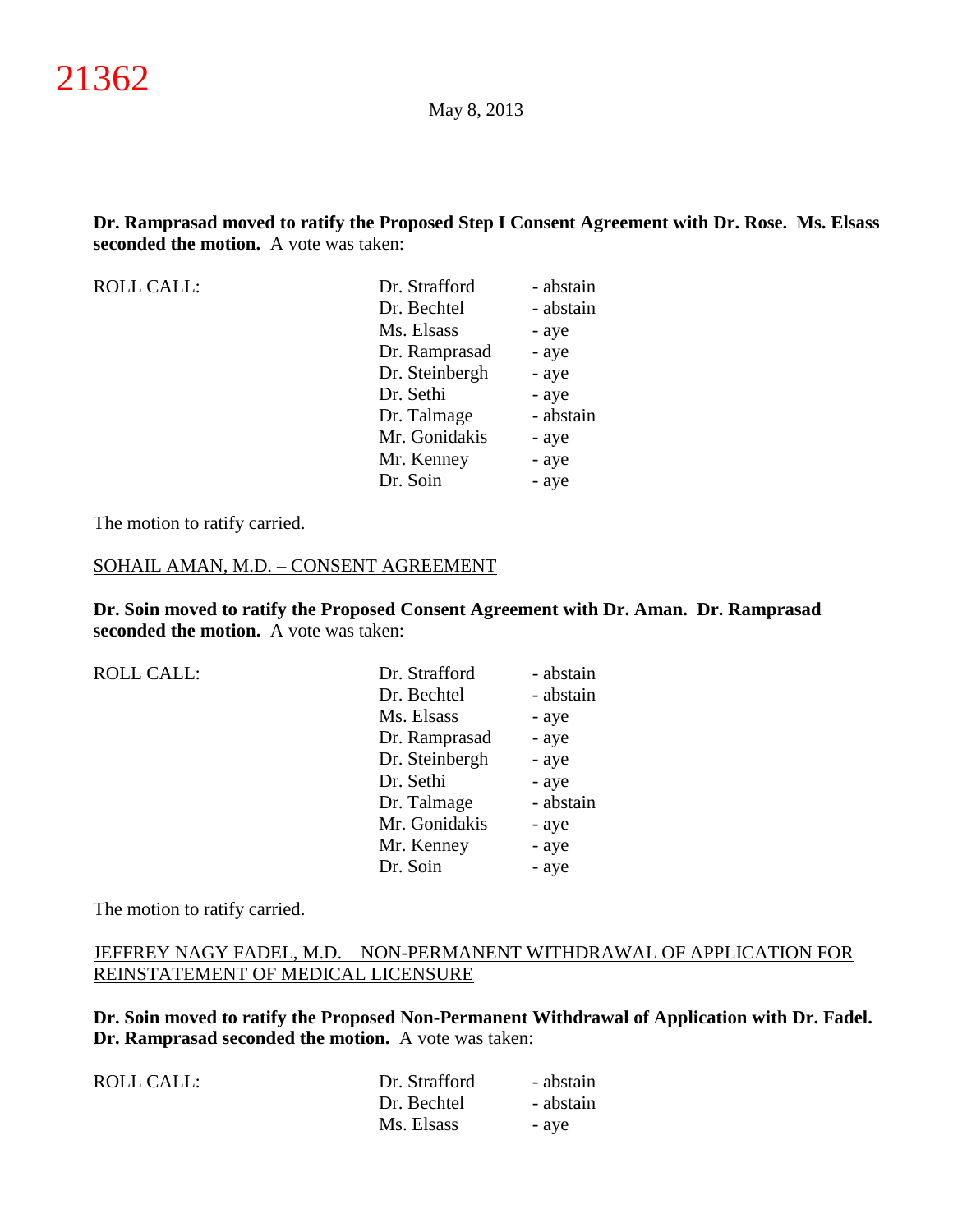| Dr. Ramprasad  | - aye     |
|----------------|-----------|
| Dr. Steinbergh | - aye     |
| Dr. Sethi      | - aye     |
| Dr. Talmage    | - abstain |
| Mr. Gonidakis  | - aye     |
| Mr. Kenney     | - aye     |
| Dr. Soin       | - aye     |
|                |           |

The motion to ratify carried.

#### EWA HANSEN, M.D. –CONSENT AGREEMENT

**Ms. Elsass moved to ratify the Proposed Consent Agreement with Dr. Hansen. Dr. Ramprasad seconded the motion.** A vote was taken:

ROLL CALL:

| Dr. Strafford  | - abstain |
|----------------|-----------|
| Dr. Bechtel    | - abstain |
| Ms. Elsass     | - aye     |
| Dr. Ramprasad  | - aye     |
| Dr. Steinbergh | - aye     |
| Dr. Sethi      | - aye     |
| Dr. Talmage    | - abstain |
| Mr. Gonidakis  | - aye     |
| Mr. Kenney     | - nay     |
| Dr. Soin       | - aye     |

The motion to ratify carried.

## DEBORAH L. FRANKOWSKI, M.D. – STEP I CONSENT AGREEMENT

**Dr. Ramprasad moved to ratify the Proposed Step I Consent Agreement with Dr. Frankowski. Dr. Soin seconded the motion.** A vote was taken:

| <b>ROLL CALL:</b> | Dr. Strafford  | - abstain |
|-------------------|----------------|-----------|
|                   | Dr. Bechtel    | - abstain |
|                   | Ms. Elsass     | - aye     |
|                   | Dr. Ramprasad  | - aye     |
|                   | Dr. Steinbergh | - aye     |
|                   | Dr. Sethi      | - aye     |
|                   | Dr. Talmage    | - abstain |
|                   | Mr. Gonidakis  | - aye     |
|                   | Mr. Kenney     | - aye     |
|                   | Dr. Soin       | - aye     |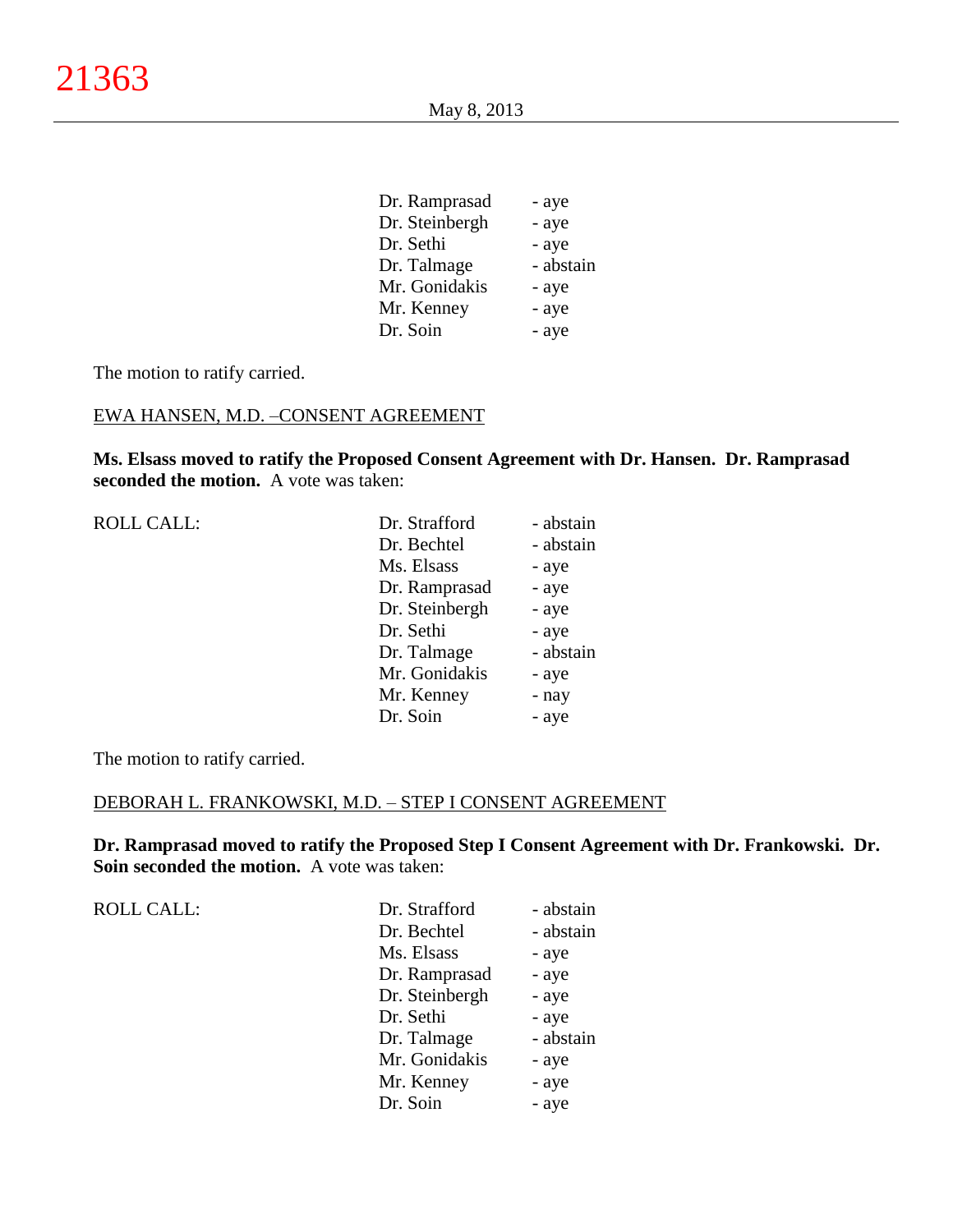The motion to ratify carried.

### THOMAS E. REILLEY, D.O. – STEP I CONSENT AGREEMENT

## **Dr. Ramprasad moved to ratify the Proposed Step I Consent Agreement with Dr. Reilley. Ms. Elsass seconded the motion.** A vote was taken:

| <b>ROLL CALL:</b> | Dr. Strafford  | - abstain |
|-------------------|----------------|-----------|
|                   | Dr. Bechtel    | - abstain |
|                   | Ms. Elsass     | - aye     |
|                   | Dr. Ramprasad  | - aye     |
|                   | Dr. Steinbergh | - aye     |
|                   | Dr. Sethi      | - aye     |
|                   | Dr. Talmage    | - aye     |
|                   | Mr. Gonidakis  | - aye     |
|                   | Mr. Kenney     | - aye     |
|                   | Dr. Soin       | - aye     |
|                   |                |           |

The motion to ratify carried.

## LISA ANN WEST, D.O. – STEP I CONSENT AGREEMENT

**Dr. Ramprasad moved to ratify the Proposed Step I Consent Agreement with Dr. West. Ms. Elsass seconded the motion.** A vote was taken:

| <b>ROLL CALL:</b> | Dr. Strafford  | - abstain |
|-------------------|----------------|-----------|
|                   | Dr. Bechtel    | - abstain |
|                   | Ms. Elsass     | - aye     |
|                   | Dr. Ramprasad  | - aye     |
|                   | Dr. Steinbergh | - aye     |
|                   | Dr. Sethi      | - aye     |
|                   | Dr. Talmage    | - aye     |
|                   | Mr. Gonidakis  | - aye     |
|                   | Mr. Kenney     | - aye     |
|                   | Dr. Soin       | - aye     |
|                   |                |           |

The motion to ratify carried.

**Ms. Elsass moved to table this topic in case of possible additional settlement agreements. Dr. Ramprasad seconded the motion.** All members voted aye. The motion carried.

#### PROBATIONARY APPEARANCES

#### TODD S. CARRAN, M.D.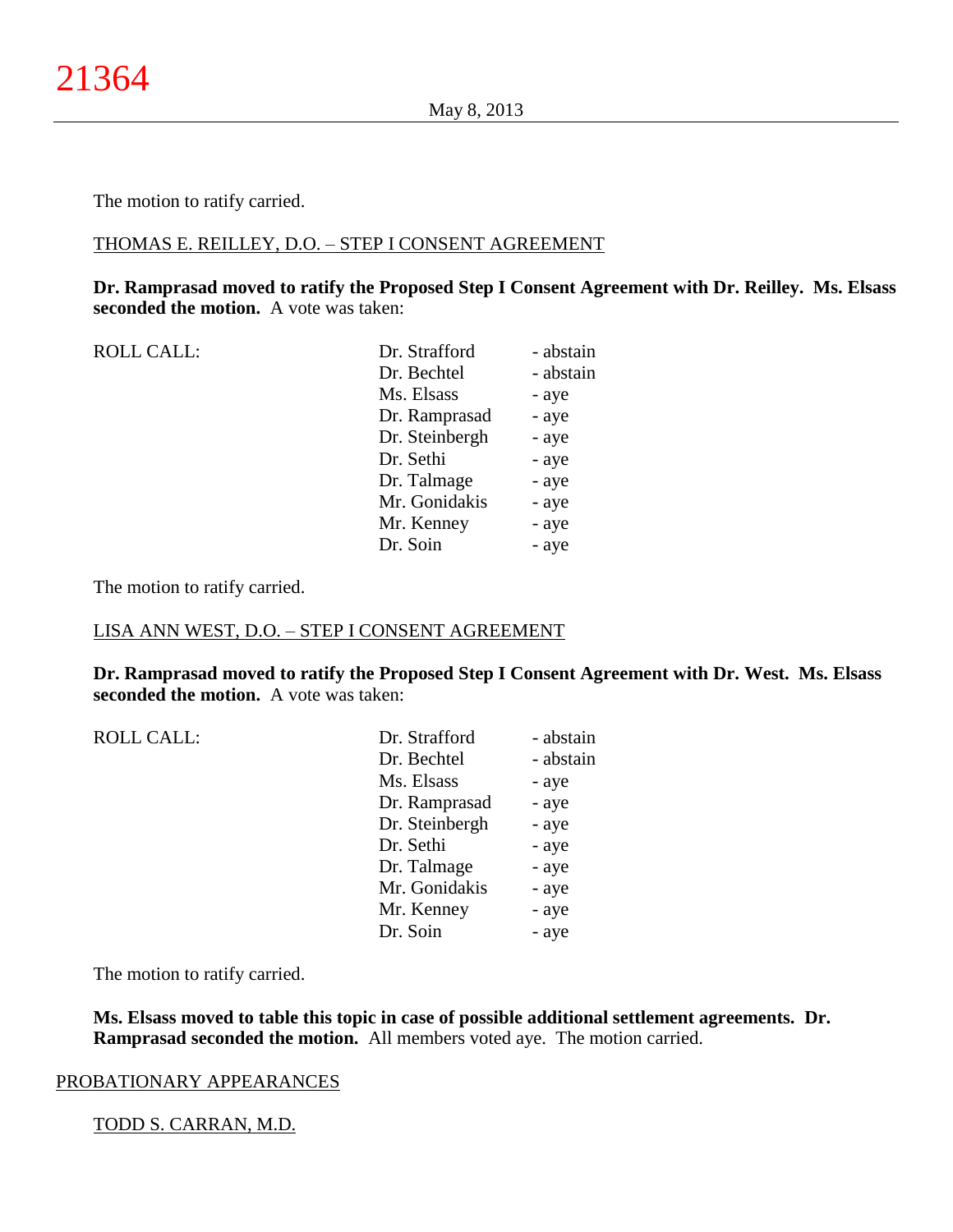Dr. Carran was making his final appearance before the Board pursuant to his request for release from the terms of his May 14, 2008 Consent Agreement. Ms. Bickers reviewed Dr. Carran's history with the Board.

Dr. Steinbergh asked how Dr. Carran is doing in his recovery program. Dr. Carran replied that he is doing very well and is currently practicing addiction medicine full-time. Dr. Carran stated that he is currently the medical director of two different drug treatment sites. Dr. Carran stated that he has no intention to change his recovery program after his release from his consent agreement.

Dr. Steinbergh asked about Dr. Carran's family life and support system. Dr. Carran answered that his family life is better than it has ever been.

Dr. Ramprasad noted that that Dr. Carran has been diagnosed with post-traumatic stress disorder (PTSD) and asked about the cause. Dr. Carran replied that his PTSD resulted from the murder-suicide of his parents when he was eight years old. Dr. Ramprasad noted that Dr. Carran is not currently on any medication. Dr. Carran opined that he is doing well without medication.

Dr. Ramprasad noted that Dr. Carran treats his addiction patients with Suboxone and that Dr. Carran finds it to be effective. Dr. Carran agreed and stated that patients function better when treated with Suboxone, in his experience.

Dr. Ramprasad asked if Dr. Carran had any questions for the Board. Dr. Carran responded that he had no questions. Regarding his support system, Dr. Carran stated that he has a fiancé, a son, and great people that he sees both in and out of Alcoholics Anonymous.

Dr. Soin expressed concern that Dr. Carran's drug of choice had been Oxycontin. Because of the way Oxycontin acts on receptors, there is almost a lifelong potential for relapse. Dr. Soin asked about Dr. Carran's plans to prevent relapse for the rest of his life. Dr. Carran stated that addiction is a chronic disease that can be maintained in remission. However, it requires maintenance therapy. Dr. Carran stated that his association within the 12-step program will be his maintenance therapy. Dr. Carran commented that the 12-step program has protocols to be used if someone needs to be prescribed opioids, such as for a surgery. Dr. Soin asked if Dr. Carran will stay within the confines of 12-step for the rest of his life. Dr. Carran stated that he will.

# **Dr. Ramprasad moved to release Dr. Carran from the terms of his May 14, 2008 Consent Agreement. Dr. Soin seconded the motion.** All members voted aye. The motion carried.

# JOSEPH F. KARRE, D.O.

Dr. Karre was making his final appearance before the Board pursuant to his request for release from the terms of the Board's Order of May 12, 2010. Ms. Bickers reviewed Dr. Karre's history with the Board.

Dr. Steinbergh asked if Dr. Karre would share his situation with the medical students in attendance. Dr. Karre responded that he does not feel comfortable with that. Dr. Ramprasad asked if Dr. Karre has been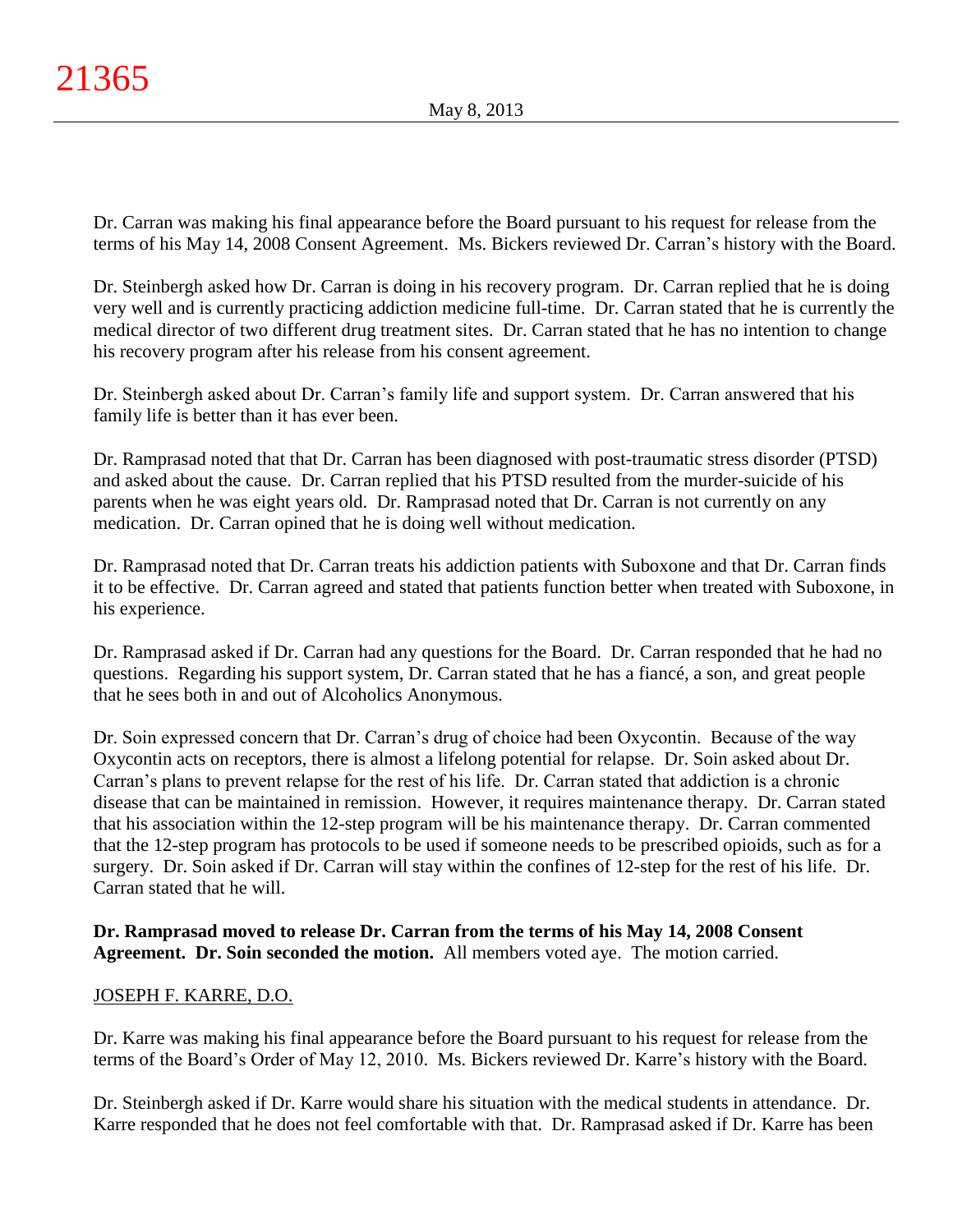released from his Order issued by the Iowa Board of Medicine. Dr. Karre replied that he has been released from his Iowa order and he is now practicing emergency medicine. Dr. Ramprasad asked if Dr. Karre has any questions for the Board. Dr. Karre replied that he has no questions.

# **Dr. Ramprasad moved to release Dr. Karre from the terms of the Board's Order of May 12, 2010. Dr. Soin seconded the motion.** All members voted aye. The motion carried.

# IMRAN RAZA NAQVI, M.D.

Dr. Naqvi was making his final appearance before the Board pursuant to his request for release from the terms of his May 14, 2008 Consent Agreement. Ms. Bickers reviewed Dr. Naqvi's history with the Board.

Dr. Ramprasad asked if Dr. Naqvi was practicing with a hospice group at Jewish Hospital. Dr. Naqvi replied that that is the case. Dr. Ramprasad noted that Dr. Naqvi had previously commented that he is grateful for the Board, stating that he would not be where he is without the Board's action. Dr. Naqvi agreed with his previous statement.

Dr. Ramprasad asked if anything has changed following Dr. Naqvi's 33-day inpatient treatment. Dr. Naqvi replied that the 33-day treatment was more of a washout period and that you don't really recover until three to four years have passed. Dr. Naqvi stated that drugs and alcohol are usually just the tip of the iceberg and it took him more than 33 days to figure out his motivations. Dr. Naqvi stated that his 33-day treatment was essential to physically keep him from abusing, but it was only a first baby step.

Dr. Steinbergh stated that cocaine addiction is very serious and hoped that Dr. Naqvi stays well. Dr. Steinbergh stated that the most important thing, besides staying well, is to realize the value that Dr. Naqvi brings to patient care. Dr. Steinbergh asked about Dr. Naqvi's support system. Dr. Naqvi replied that he is married to a wonderful person and has supportive colleagues at work. Dr. Naqvi stated that after growing distant from his religion, he has found his faith again and he fasted during Ramadan for the first time in many years.

Dr. Steinbergh asked if long hours and stress at work is a trigger for Dr. Naqvi's substance abuse. Dr. Naqvi replied that he abused long before his work. Dr. Naqvi stated that he had used when he was sad and also to celebrate when something good happened.

Dr. Ramprasad asked what Dr. Naqvi did following his 33-day inpatient treatment. Dr. Naqvi answered that he attended aftercare once a week as well as 12-step meetings. Dr. Naqvi also saw a psychiatrist and a therapist. Dr. Naqvi stated that he got his health back in check and is now an avid gym junkie.

Dr. Ramprasad asked Dr. Naqvi's opinion if the Board required impaired licensees to follow 30-day inpatient treatment with a 60-day or 90-day intensive outpatient therapy. Dr. Naqvi opined that such a program would help people.

**Dr. Ramprasad moved to release Dr. Naqvi from the terms of his May 14, 2008 Consent Agreement. Dr. Soin seconded the motion.** All members voted aye. The motion carried.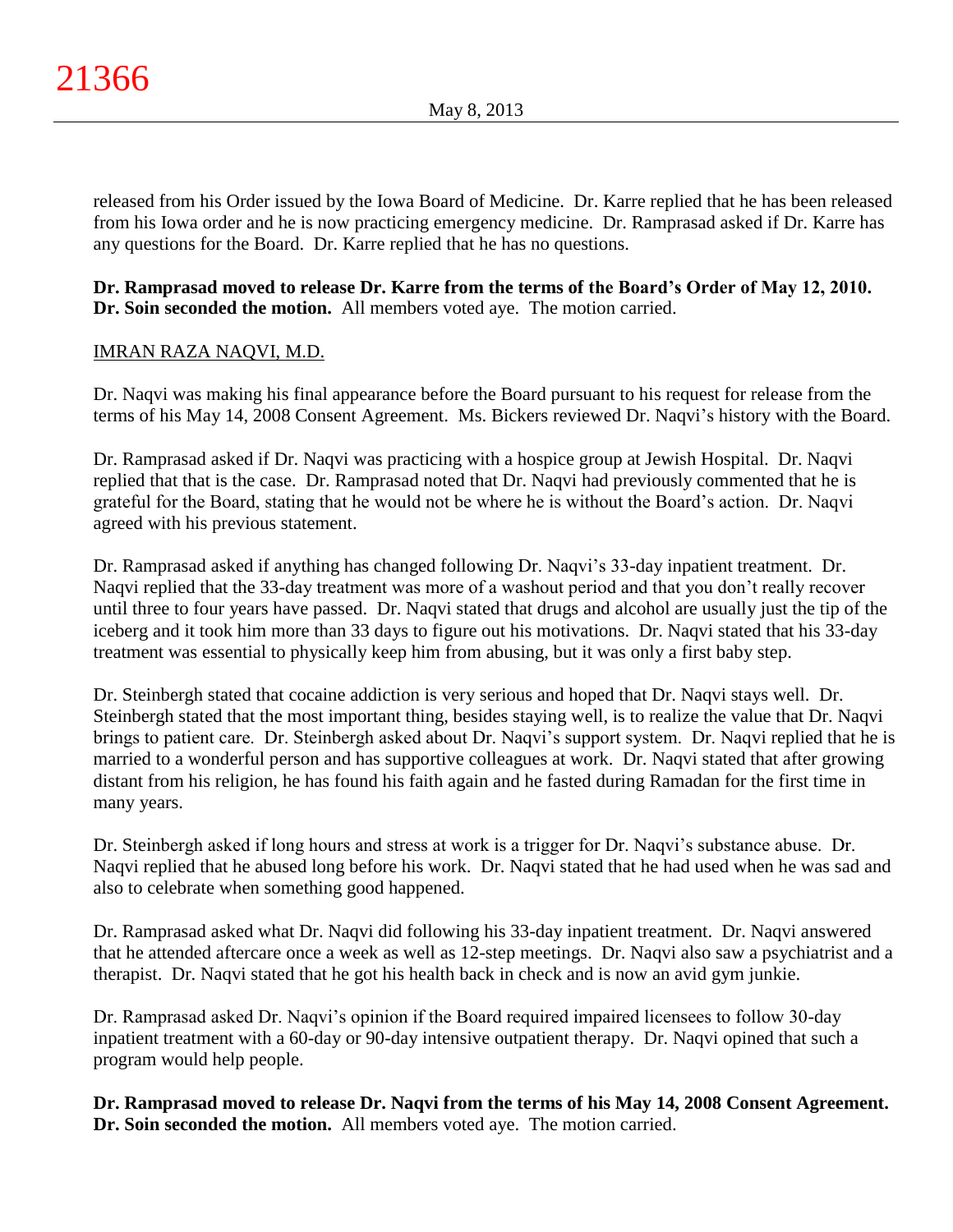# WILLIAM J. PLATT, D.O.

Dr. Platt was making his final appearance before the Board pursuant to his request for release from the terms of his May 14, 2008 Consent Agreement. Ms. Bickers reviewed Dr. Platt's history with the Board.

Dr. Ramprasad noted that Dr. Platt initially received treatment for four months in 1986 and then another five months in 1987, yet he still relapsed. Dr. Platt's most recent treatment was only for one month, but he has not relapsed after that. Dr. Ramprasad asked Dr. Platt to explain why this is. Dr. Platt replied that there is some controversy regarding his true sobriety date. Dr. Platt stated that his true sobriety date is August 22, 1993, but the Medical Board's documentation indicates a later date. Dr. Platt stated that this is not important and he accepted the Board's judgment. Dr. Platt stated that his later one-month treatment did help him by motivating him to attend meetings more regularly and to commit him back more solidly to the recovery community.

Dr. Steinbergh asked if Dr. Platt continues to suffer from chronic low back pain. Dr. Platt answered that he still has chronic low back pain. Dr. Platt stated that he takes MS-Contin, which is prescribed by his physician in conjunction with Dr. Reddy, a pain medicine specialist. Dr. Platt noted that his dosage was recently increased from 30 mg three times per day to 45 mg three times per day. Dr. Platt stated that he is in a pain contract with Dr. Reddy. Dr. Steinbergh asked if taking MS-Contin is a concern for Dr. Platt. Dr. Platt replied that it is always a concern and he hates taking pills, but he cannot physically function otherwise.

Dr. Steinbergh asked how many patients Dr. Platt sees. Dr. Platt answered that he sees 17 to 18 patients per day. In addition to his regular practice, Dr. Platt is also a physician at a residential treatment program for MRDD patients and he sees one to two patients there daily. Dr. Steinbergh asked how many days Dr. Platt works per week. Dr. Platt responded that he works about four-and-a-half days per week, but takes a day off when he feels he is getting too stressed.

Dr. Steinbergh asked if Dr. Platt's pain has been treated with physical therapy or other modalities. Dr. Platt answered that he has tried physical therapy, strengthening exercises, injections, and other modalities. Dr. Platt stated that he wants to practice for several more years because he currently has four children in college.

Dr. Soin noted that Dr. Platt's recent increase in MS-Contin dosage from 30 mg to 45 mg represents a 50% increase. Dr. Soin asked if Dr. Platt had an open discussion about his prior problems with Dr. Reddy when that decision was made. Dr. Platt replied that Dr. Reddy knows everything about him and that Dr. Reddy had been the one who made that recommendation. Dr. Soin asked if Dr. Platt has discussed methods of treating his pain that would not give him access to the medication, such as an implantable pump. Dr. Platt stated that he has discussed this with Dr. Reddy, who feels that that is the next step in his treatment. However, Dr. Reddy feels that Dr. Platt would not be able to practice medicine with an implant, so it may not be a viable option.

Responding to further questions, Dr. Platt stated that currently his medication is controlled by his wife,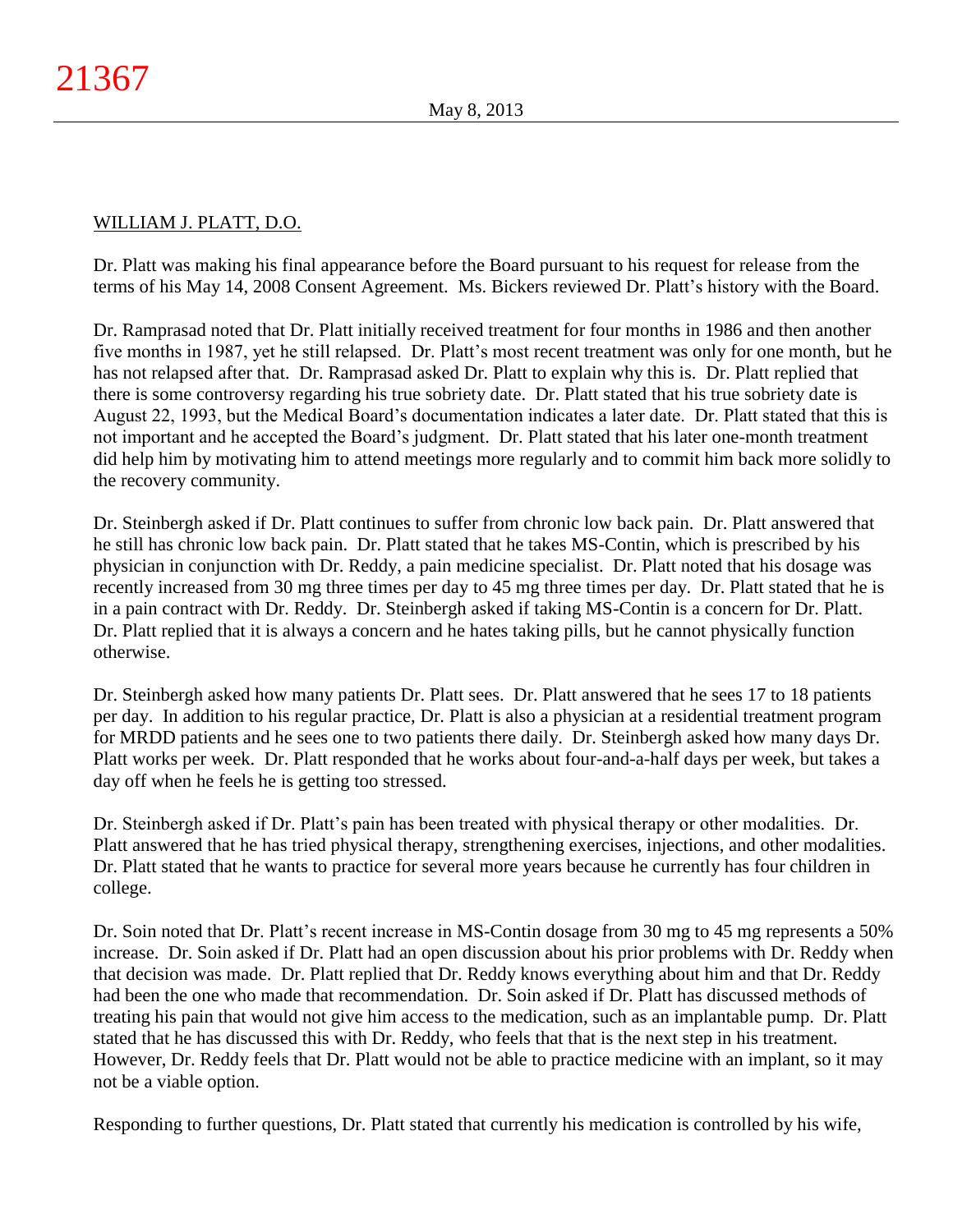who distributes it to him as prescribed. Dr. Platt stated that he will never keep his medications himself because it is not safe.

Dr. Steinbergh stated that it is rare for the Board to release a probationer who is an addict from their consent agreement while they are actively taking MS-Contin, a narcotic. Dr. Sethi expressed significant concern for this situation. Dr. Sethi considered Dr. Platt's recent increase in dosage to be an escalation of narcotic use. Dr. Sethi opined that Dr. Platt needs to be monitored much more closely in order to protect patients. Dr. Platt stated that he lives in Athens, Ohio, a small community where everyone knows he is in recovery, and that is one of his controls. Also, Dr. Platt's sponsor is a licensed chemical dependency monitor, which is another safeguard. Dr. Platt stated that his staff knows that he is a recovering addict, as do most of his patients. Dr. Platt also noted that Athens has a good recovery community that is very helpful to him.

Dr. Steinbergh asked if Dr. Platt feels his use of MS-Contin has affected or slowed his decision-making ability as a physician, and if so, who monitors that. Dr. Platt responded that his staff watches him closely and he feels he makes decisions on patient care very carefully. Dr. Platt stated that he takes a lot of time with patients and does not rush. Dr Platt also noted that he has never been sued nor had a complaint against him regarding patient care. Dr. Platt stated that he tries to monitor how he feels throughout the day and does not feel that the increase in MS-Contin has altered his thinking processes.

Dr. Soin appreciated Dr. Platt's self-awareness and honesty. Dr. Soin brought up the concept of opioidinduced hyperalgesia that can lead to central sensitization, or "wind-up." Under these conditions, what is perceived as a pain tolerance is actually lowered in someone who is on chronic long-term opioids. Dr. Soin stated that eventually, Dr. Platt will become tolerate to the 45 mg dose and his pain will increase, leading to another decision point to consider increasing the medication again. Dr. Soin stated that at some point, Dr. Platt will need to be intellectually honest with himself and accept that this may not be a good long-term option for him. Dr. Soin recommended that Dr. Platt have a support system in which he is not in control of the medications. Dr. Soin stated that he likes the idea that Dr. Platt's wife controls the medication, but opined that it should be taken out of both their hands. Dr. Soin asked Dr. Platt to consider discussing an implantable pain pump with his physician. Dr. Platt appreciated Dr. Soin's advice.

Dr. Sethi asked what mechanism of monitoring will insure that Dr. Platt is giving good care to patients after he is released from his Consent Agreement. Dr. Sethi further questioned how Dr. Platt can make judgments while taking that amount of MS-Contin. Dr. Sethi asked if there is a way for Dr. Platt to have his charts monitored. Dr. Platt stated that his records are reviewed often by insurance companies and there has never been any question about them.

Dr. Steinbergh appreciated Dr. Sethi's concerns, but noted that Dr. Platt has fulfilled his obligations with the Board. Dr. Steinbergh opined that Dr. Platt is in control of his patient care, but encouraged Dr. Platt to always be vigilant. Dr. Steinbergh asked Dr. Platt to investigate soft tissue manipulation, acupuncture, or massage therapy which may provide a potential to reduce the amount of medication in his system.

**Dr. Soin moved to release Dr. Platt from the terms of his May 14, 2008 Consent Agreement. Dr. Bechtel seconded the motion.** All members voted aye, except Dr. Sethi, who voted no. The motion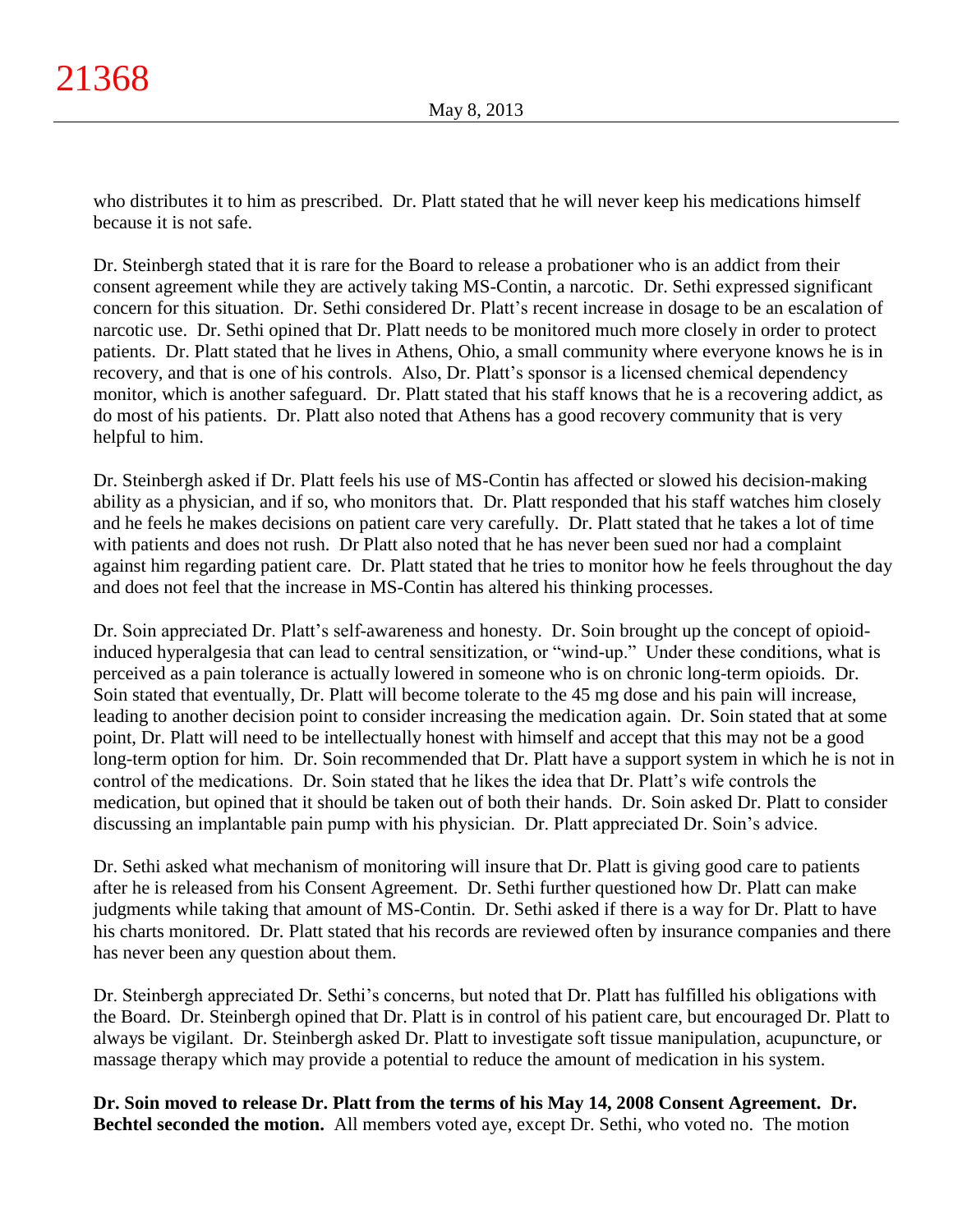carried.

Dr. Ramprasad exited the meeting at this time.

# ANDREAS HERBERT SZOKOLOCZY-SYLLABA, D.O.

Ms. Bickers stated that Dr. Szokoloczy-Syllaba contacted her to report that he is currently embroiled in a significant traffic jam and that he will appear at the meeting as soon as possible.

# ROSS PUTMAN TURNER, D.O.

Dr. Turner was making his final appearance before the Board pursuant to his request for release from the terms of his May 14, 2008 Consent Agreement. Ms. Bickers reviewed Dr. Turner's history with the Board.

Dr. Steinbergh asked where Dr. Turner is in his anesthesiology training. Dr. Turner answered that he is currently working in a hospital pharmacy and is applying for dual residencies in internal medicine and anesthesiology. Dr. Turner stated that his attempts last year to get into an anesthesiology residency were unsuccessful. Dr. Turner stated that his recovery program is going as well as can be expected and he has a good support system, including his wife, three children, and his sponsor.

Dr. Steinbergh asked if Dr. Turner understands the high relapse rate among anesthesiologists. Dr. Turner replied that he does understand the high relapse rate. Dr. Turner noted that he has voluntarily taken Naltrexone; taking Naltrexone was a Board requirement should Dr. Turner return to anesthesiology, which he has yet to do, but he has taken it voluntarily and intends to continue taking it.

Dr. Steinbergh hoped that if Dr. Turner finds it difficult to find an anesthesiology residency that will accept him, he comes to terms with that and finds another specialty. Dr. Turner answered that he will accept that if it comes about. Dr. Soin asked Dr. Turner to give great consideration to going into anesthesiology, noting that anesthesiologists have constant access to medications. Dr. Turner appreciated Dr. Soin's advice and noted that he currently has a great deal of exposure to medications in the four years he has worked in a hospital pharmacy with no problems.

**Dr. Soin moved to release Dr. Turner from the terms of his May 14, 2008 Consent Agreement. Ms. Elsass seconded the motion.** All members voted aye. The motion carried.

# SEAN A. G. BUTURLA, M.D.

Dr. Buturla was making his initial appearance before the Board pursuant to the terms of his February 12, 2013 Consent Agreement. Ms. Bickers reviewed Dr. Buturla's history with the Board.

Responding to questions from Dr. Steinbergh, Dr. Buturla stated that he is in the third year of his emergency medicine residency and his most recent sobriety date after relapsing on alcohol is October 28, 2012. Dr. Buturla also stated that he is taking Celexa and Wellbutrin.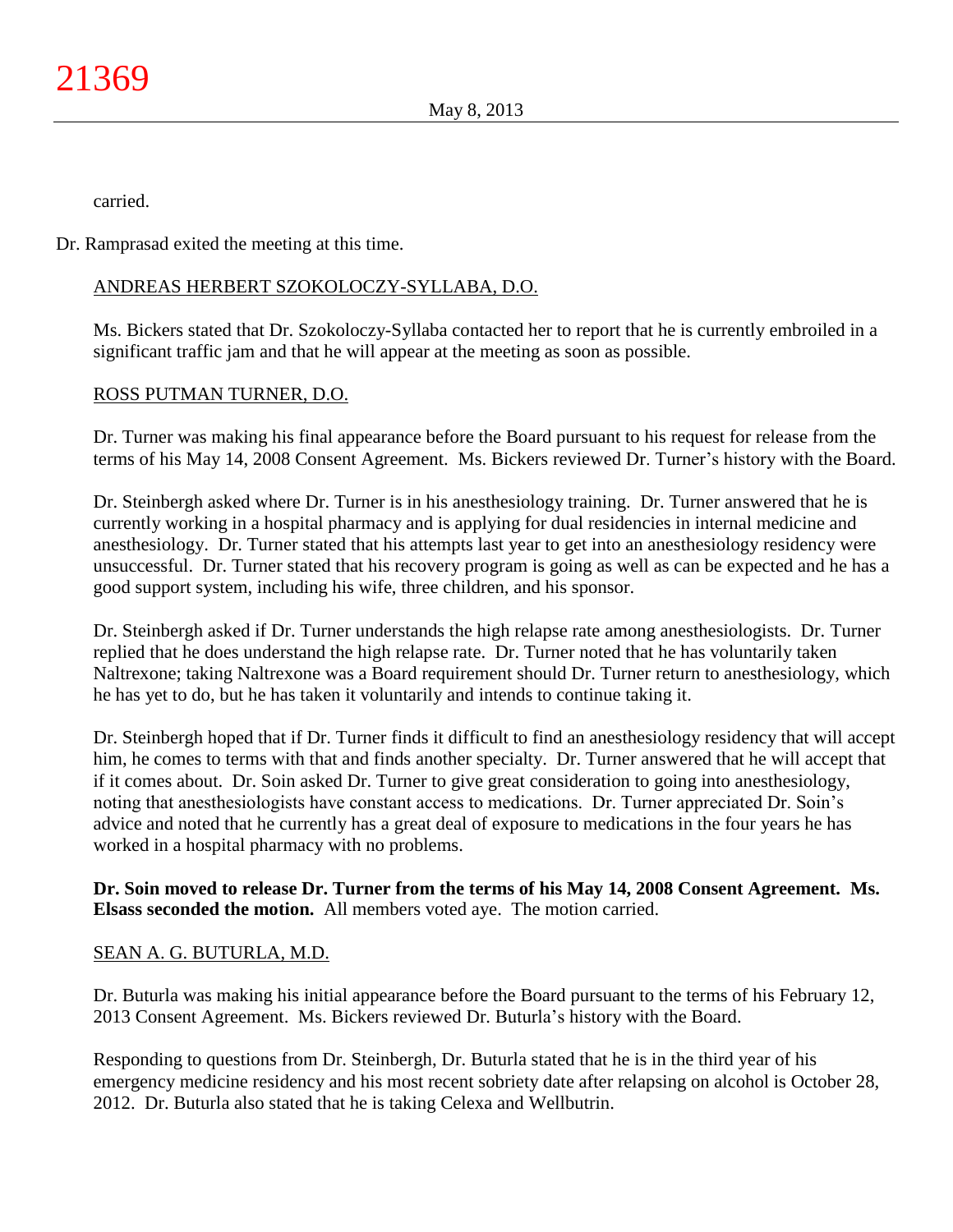Dr. Steinbergh asked about Dr. Buturla's current support system. Dr. Buturla replied that his family is very supportive, as is his program director. Dr. Buturla also stated that he is in a relationship with another resident who does not drink at all.

Dr. Steinbergh asked if Dr. Buturla understands his Consent Agreement. Dr. Buturla stated that he feels that he understands his Consent Agreement.

# **Dr. Talmage moved to continue Dr. Buturla under the terms of his February 12, 2013 Consent Agreement. Ms. Elsass seconded the motion.** All members voted aye. The motion carried.

# BRIAN F. GRIFFIN, M.D.

Dr. Griffin was making his initial appearance before the Board pursuant to the terms of his January 9, 2013 Consent Agreement. Ms. Bickers reviewed Dr. Griffin's history with the Board.

Dr. Steinbergh asked how Dr. Griffin is doing. Dr. Griffin replied that he is doing very well. Dr. Steinbergh asked what Dr. Griffin is doing to commit himself to recovery and how this time is different from where he has been in the past. Dr. Griffin answered that his recovery is his priority now and he has thrown himself into recovery to a greater degree than he had in the past. Dr. Griffin stated that he had relapsed because he had allowed his participation in his previous recovery program to diminish.

Dr. Steinbergh asked what Dr. Griffin is doing in terms of practicing medicine. Dr. Griffin replied that he is working toward returning to the practice of medicine and his current offers are in interventional pain treatment. Dr. Soin asked if the offers are from non-narcotics practices. Dr. Griffin replied that one offer is but he does not know about the other offer. Dr. Steinbergh asked if a pain treatment practice is a healthy place for Dr. Griffin. Dr. Griffin replied that it is a healthy place for him.

Dr. Talmage asked if Dr. Griffin has a primary care physician. Dr. Griffin replied that he does have a primary care physician.

# **Ms. Elsass moved to continue Dr. Griffin under the terms of his January 9, 2013 Consent Agreement. Dr. Bechtel seconded the motion.** All members voted aye. The motion carried.

# ERIC P. MACDONALD, M.D.

Dr. MacDonald was making his initial appearance before the Board pursuant to the terms of his February 12, 2013 Consent Agreement. Ms. Bickers reviewed Dr. MacDonald's history with the Board.

Dr. Steinbergh asked when Dr. MacDonald's most recent sobriety date is. Dr. MacDonald replied that his most recent sobriety date is in October 2012. Dr. Steinbergh asked if Dr. MacDonald is taking any medications. Dr. MacDonald replied that he takes Lipitor for cholesterol, Atican for hypertension, one aspirin per day, and Naltrexone. Dr. Steinbergh asked if Dr. MacDonald sees a psychiatrist or other mental health professional. Dr. MacDonald replied that he is not seeing a mental health professional.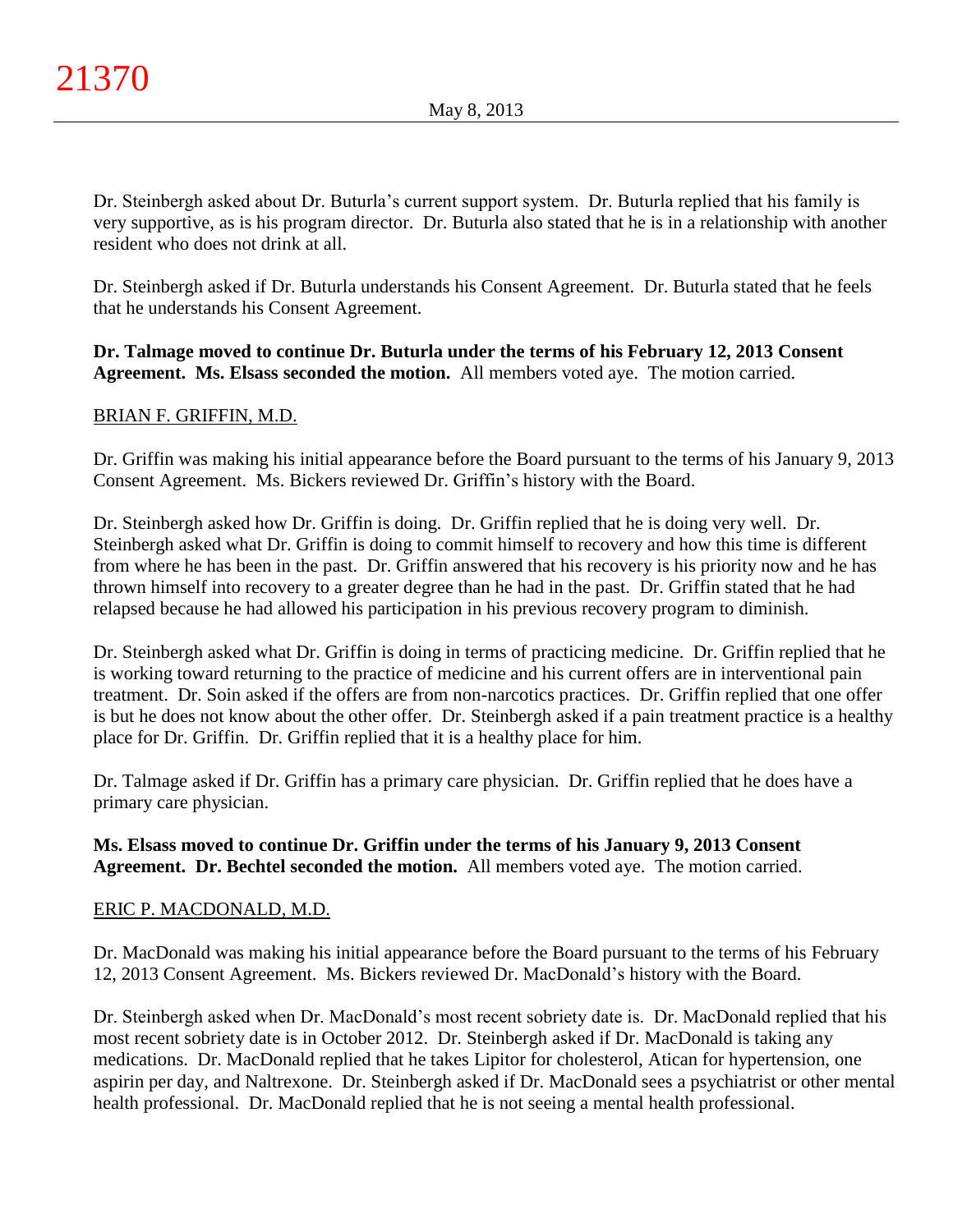Responding to further questioning, Dr. MacDonald stated that he is practicing anesthesiology, working full-time five days per week. Dr. MacDonald stated that he is mostly practicing cardiac and obstetric anesthesiology.

Dr. Steinbergh asked Dr. MacDonald to describe his recovery network. Dr. MacDonald responded that he has a great sponsor, utilizes prayer, attends four to five meetings per week, and tries to help others. Dr. MacDonald stated that he tries to do the right thing and lives one day at a time. Regarding family, Dr. MacDonald just celebrated his 24<sup>th</sup> wedding anniversary and he has four children, three of whom are in college. Dr. MacDonald stated that he worries about his children having the disease of addiction because he has a strong family history of it.

Dr. Talmage asked how many people are in Dr. MacDonald's practice group. Dr. MacDonald replied that the practice includes eight physicians and 11 certified registered nurse anesthetists.

Dr. Steinbergh asked if Dr. MacDonald understands his Consent Agreement. Dr. MacDonald replied that he understands his Consent Agreement.

**Ms. Elsass moved to continue Dr. MacDonald under the terms of his February 12, 2013 Consent Agreement. Dr. Bechtel seconded the motion.** All members voted aye. The motion carried.

# CRYSTAL L. MILLER, M.T.

Ms. Miller was making her initial appearance before the Board pursuant to the terms of her March 13, 2013 Consent Agreement. Ms. Bickers reviewed Ms. Miller's history with the Board.

Dr. Steinbergh asked if Ms. Miller felt there was anything the Board can do to ensure that massage therapists recognize their responsibility to renew their license, now that Ms. Miller has had time to consider what she did in practicing after the expiration of her license. Ms. Miller stated that while practicing massage therapy, she had returned to the dental profession. When Ms. Miller received the notification for renewal of her massage therapy license, she checked the "inactive" box not knowing what would be required to reinstate the license in the future. Ms. Miller stated that when she returned to massage therapy five years later, she had forgotten that her licensed needed to be reinstated. Ms. Miller stated that she had been unaware of the problem until it was brought to her attention by one of her employers. Ms. Miller stated that it was an inadvertent oversight and she had nothing to gain from not following the rules.

Ms. Anderson noted that the Board's renewal notices do not have an "inactive" box. Ms. Miller asked if there was an "inactive" box in 2007 when the incident occurred. Ms. Anderson did not believe there was such a box at that time, either. Ms. Miller stated that she has been told that one can perform relaxation massage without a license as long as no health or therapeutic benefits were advertised. Ms. Anderson agreed that that is the case. Ms. Miller stated that she respects her massage therapy license more because of this situation.

Dr. Steinbergh asked how many days Ms. Miller works per week. Ms. Miller replied that she has been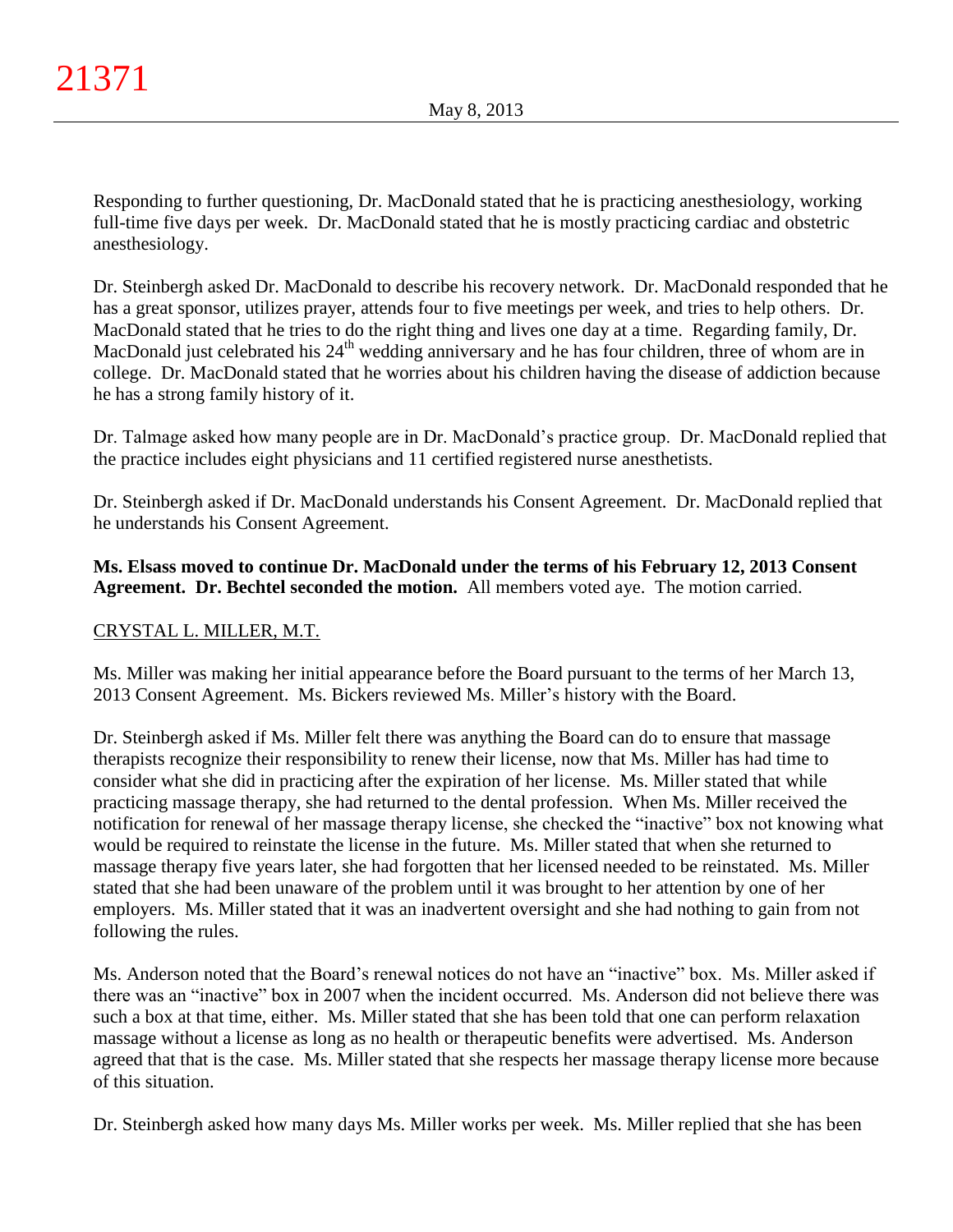unemployed for seven months. Dr. Steinbergh asked if Ms. Miller has any questions about her Consent Agreement. Ms. Miller replied that she understands her Consent Agreement.

**Ms. Elsass moved to continue Ms. Miller under the terms of her March 13, 2013 Consent Agreement. Dr. Talmage seconded the motion.** All members voted aye. The motion carried.

Ms. Miller apologized for her actions and was grateful for the opportunity to serve in the healing arts.

# JEFFERY T. NELSON, M.D.

Ms. Bickers stated that Dr. Nelson is not present in the meeting.

# MICHAEL J. OSER, M.T.

Mr. Oser was making his initial appearance before the Board pursuant to the terms of the Board's Order of December 12, 2012. Ms. Bickers reviewed Mr. Oser's history with the Board.

Dr. Steinbergh asked what Mr. Oser has been doing since his Board Order. Mr. Oser replied that he has been a licensed massage therapist for about six weeks and he loves it. Mr. Oser thanked the Board for giving him this opportunity.

Dr. Steinbergh asked about Mr. Oser's family. Mr. Oser stated that he and his fiancé, who just finished nursing school, are ready to buy a home. Mr. Oser stated that he has brothers who could be doing better and he is trying to be a good role model for them to show that change is possible. Dr. Steinbergh asked if Mr. Oser is still under community control. Mr. Oser answered that he is no longer under community control.

Dr. Steinbergh asked what Mr. Oser has learned from this experience. Mr. Oser replied that he learned a valuable life lesson and he is glad this happened when he was young. Mr. Oser continued that he learned that there is more in life than just remaining ignorant and he has the blessing of intelligence from the Lord. Mr. Oser also learned that change is good and it can happen if individuals want it to.

**Ms. Elsass moved to continue Mr. Oser under the terms of the Board's Order of December 12, 2012. Dr. Soin seconded the motion.** All members voted aye. The motion carried.

**Dr. Bechtel moved to table the topic of probationary appearances. Dr. Soin seconded the motion.** All members voted aye. The motion carried.

Dr. Bechtel exited the meeting at this time.

# PROBATION AND REINSTATEMENT CONSENT AGENDA

Dr. Steinbergh advised that at this time she would like the Board to consider the probationary reports and probationary requests on today's consent agenda. Dr. Steinbergh stated that she would like to discuss four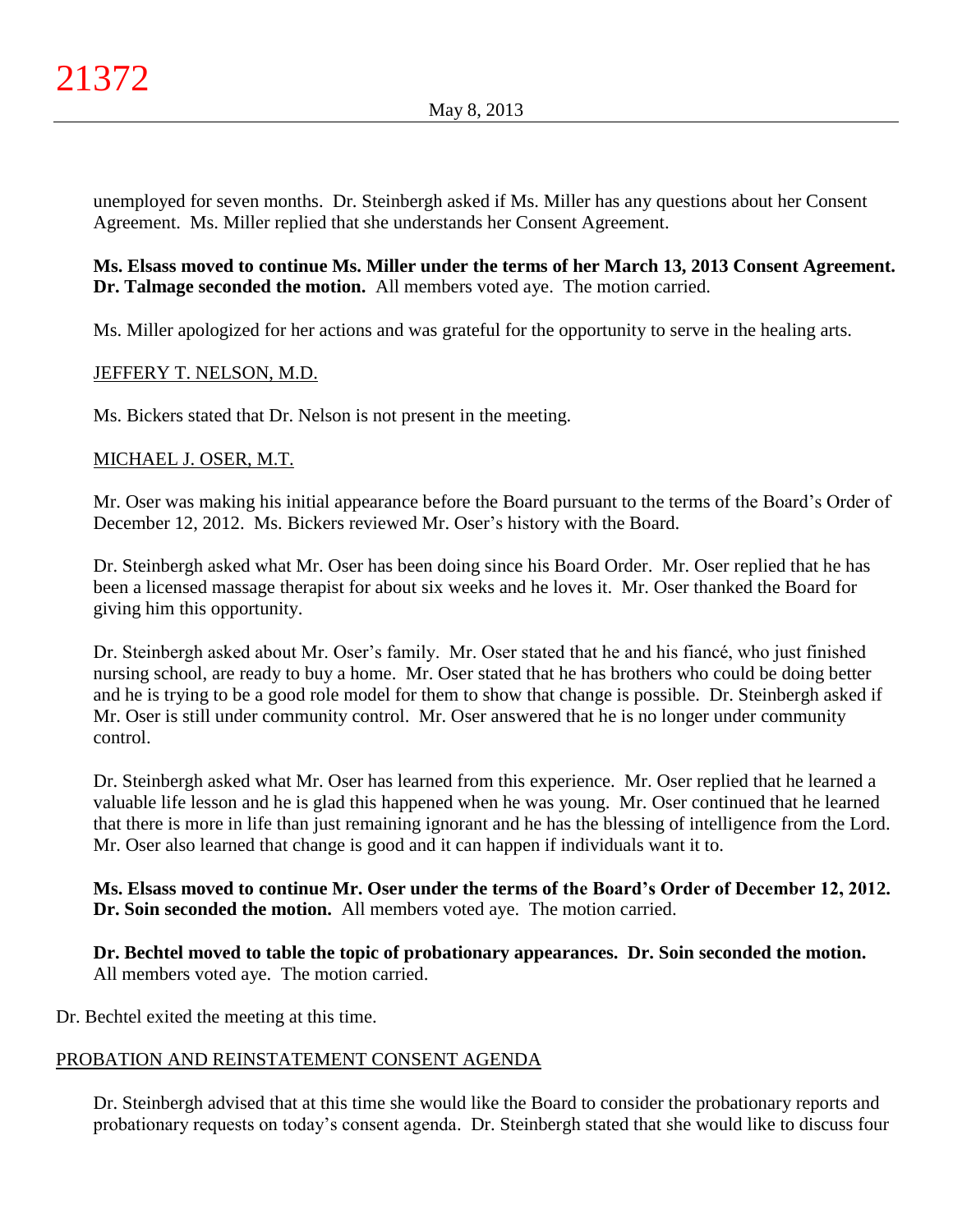probationary requests separately.

# FRANKLIN D. DEMINT, D.O.

Dr. Steinbergh stated that Dr. Demint is asking for approval of Ron P. Linehan, M.D., to serve as his monitoring physician. Dr. Steinbergh noted that Dr. Demint has a family medicine practice and also a Suboxone prescribing practice. Dr. Steinbergh felt that Dr. Linehan, an anesthesiologist and pain management specialist, is appropriate to review Dr. Demint's Suboxone prescribing charts, but opined that a family practitioner should review Dr. Demint's family practice charts.

**Dr. Talmage moved to approve Ron P. Linehan, M.D., to serve as the new monitoring physician for Franklin D. Demint's Suboxone prescribing practice, and to determine the frequency and number of charts from Dr. Demint's Suboxone prescribing practice at five charts per month. Dr. Sethi seconded the motion.** A vote was taken:

| <b>ROLL CALL:</b> | Dr. Strafford  | - abstain |
|-------------------|----------------|-----------|
|                   | Ms. Elsass     | - aye     |
|                   | Dr. Steinbergh | - aye     |
|                   | Dr. Sethi      | - aye     |
|                   | Dr. Talmage    | - aye     |
|                   | Mr. Gonidakis  | - aye     |
|                   | Mr. Kenney     | - aye     |
|                   | Dr. Soin       | - aye     |
|                   |                |           |

The motion carried.

# GERALD K. PERELMAN, D.P.M.

Dr. Steinbergh noted that in cases of chemical dependency with no minimal standard of care concerns, the Board generally approves 10 charts per month for review. Dr. Steinbergh brought to the Board's attention that the recommendation of the Secretary and Supervising Member recommends that 10 charts per week be reviewed in Dr. Perelman's case.

# CHRIS ALLEN RHOADES, M.D.

Dr. Steinbergh noted that Dr. Rhoades lives in Upper Arlington, Ohio, but his proposed monitoring physician, Henry Gerad, M.D., lives in Lima. Dr. Steinbergh questioned this and learned that Dr. Rhoades is in the process of relocating to Lima.

Dr. Soin asked, in general, if the Board allows a senior partner to be the monitoring physician of a junior partner. Dr. Strafford replied that approval would depend on the relationship and distance between the two. Dr. Strafford stated that as Secretary, he tends not to support such arrangements, but it can be approved if it seems that the proposed monitoring physicians will be objective. Dr. Strafford noted that some physicians are becoming reluctant to serve as monitoring physicians due to liability concerns.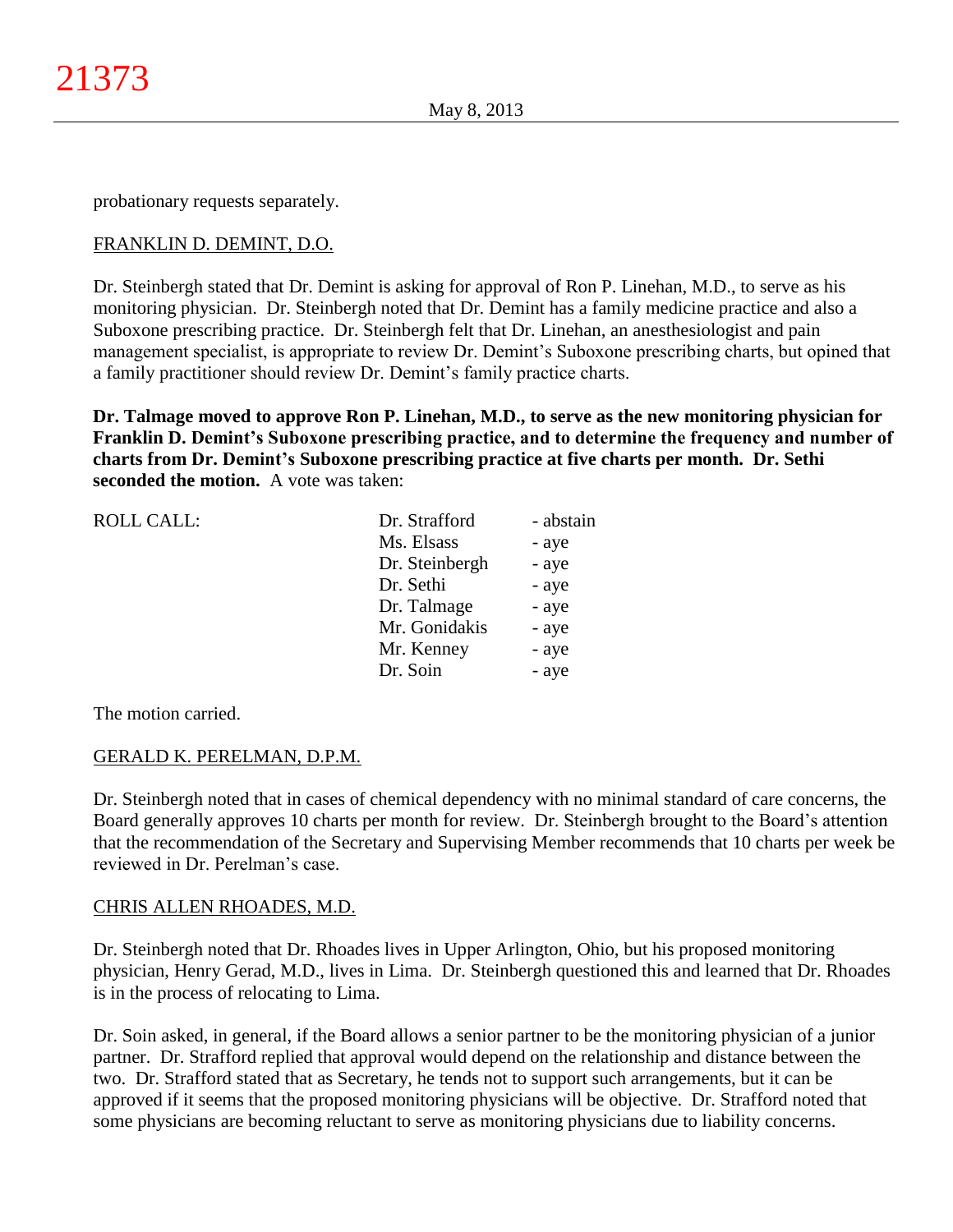# GREGORY M. THOMAS, M.D.

Dr. Steinbergh noted that Dr. Thomas, who is in the fourth year of his five-year Consent Agreement, is taking on a Suboxone prescribing practice. Dr. Talmage stated that Dr. Thomas was brought to the attention of the Board originally due to overprescribing to some patients. However, Dr. Talmage noted that Dr. Thomas is now certified in Physical Medicine and Rehabilitation.

**Ms. Elsass moved to accept the Compliance staff's Reports of Conferences on April 8 & 9, 2013, with: Mohammad A. Adas, M.D.; Mark D. Baldwin, D.O.; Joseph E. Baus, M.D.; Maryrose P. Bauschka, M.D.; Gregory M. Beddell, M.D.; Walter T. Bowers, II, M.D.; James E. Breidenstein, D.O.; Cynthia Lynn Brown, M.D.; Dwight K. Carson, M.D.; Carolyn A. Chambers, M.D.; Tonya N. Croak, M.T.; Patrick R. Dennison, D.O.; Janice Electa Green Douglas, M.D.; Terry A. Dragash, D.O.; Paul E. Duncan, M.D.; Lynne A. Eaton, M.D.; Philip M. Goldman, M.D.; Julian A. Gordon, M.D.; George D. Griffin, III, M.D.; Elizabeth J. (Martin) Gross, P.A.; Carey K. Gross, D.O.; Jonathan L. Haimes, M.D.; John Thomas Hibler, D.O.; Jerome D. Homish, D.O.; Ralph Arden Hugunin, M.D.; Gregory Gene Johnson, M.D.; Rebecca E. Johnson, M.D.; Kavita A. Kang, D.O.; Christopher J. Karakasis, M.D.; James M. Kemper, D.O.; William B. Kerek, M.D.; Sean M. Klepper, M.D.; Shaban A. E. Mahmoud, M.D.; Christine C. McKain, M.D.; Bruce J. Merkin, M.D.; Michael J. Palma, M.D.; Parag Patel, M.D.; Sheila S. Paul, D.O.; Rick Skibicki, M.D.; Jeffery L. Stambough, M.D.; Johanna W. Wasen, L.M.T.; Shannon Dimetra Weikert, M.T.; Roy M. Whitman, M.D.; and Bradley R. Wolf, M.D.**

**Ms. Elsass further moved to accept the Compliance staff's Reports of Conferences and the Secretary and Supervising Member's recommendations, as amended, as follows:**

**To grant Jackson L. J. Flanigan, M.D.'s request for discontinuance of his chart review**   $\bullet$ **requirement; reduction in appearances to every six months; and education in drug and alcohol rehabilitation meetings to two per week with a minimum of ten per month;**

**To grant Michael S. Grinblatt, M.D.'s requests for reduction in personal appearances to every**   $\bullet$ **six months; reduction in drug and alcohol meetings to two per week with a minimum of 10 per month; discontinuance of the chart review requirement; and discontinuance of the drug log requirement;**

**To grant Marjorie M. Haas, M.D.'s request for reduction in psychiatric sessions from once a**   $\bullet$ **month to every three months;**

**To grant John A. Heather, M.D.'s request for approval of** *Intensive Course in Medical Record*   $\bullet$ *Keeping***, administered by Case Western Reserve University, to fulfill the medical records course requirement; and approval of** *Intensive Course in Controlled Substance Prescribing***, administered by Case Western Reserve University, to fulfill the controlled substances prescribing course requirement;**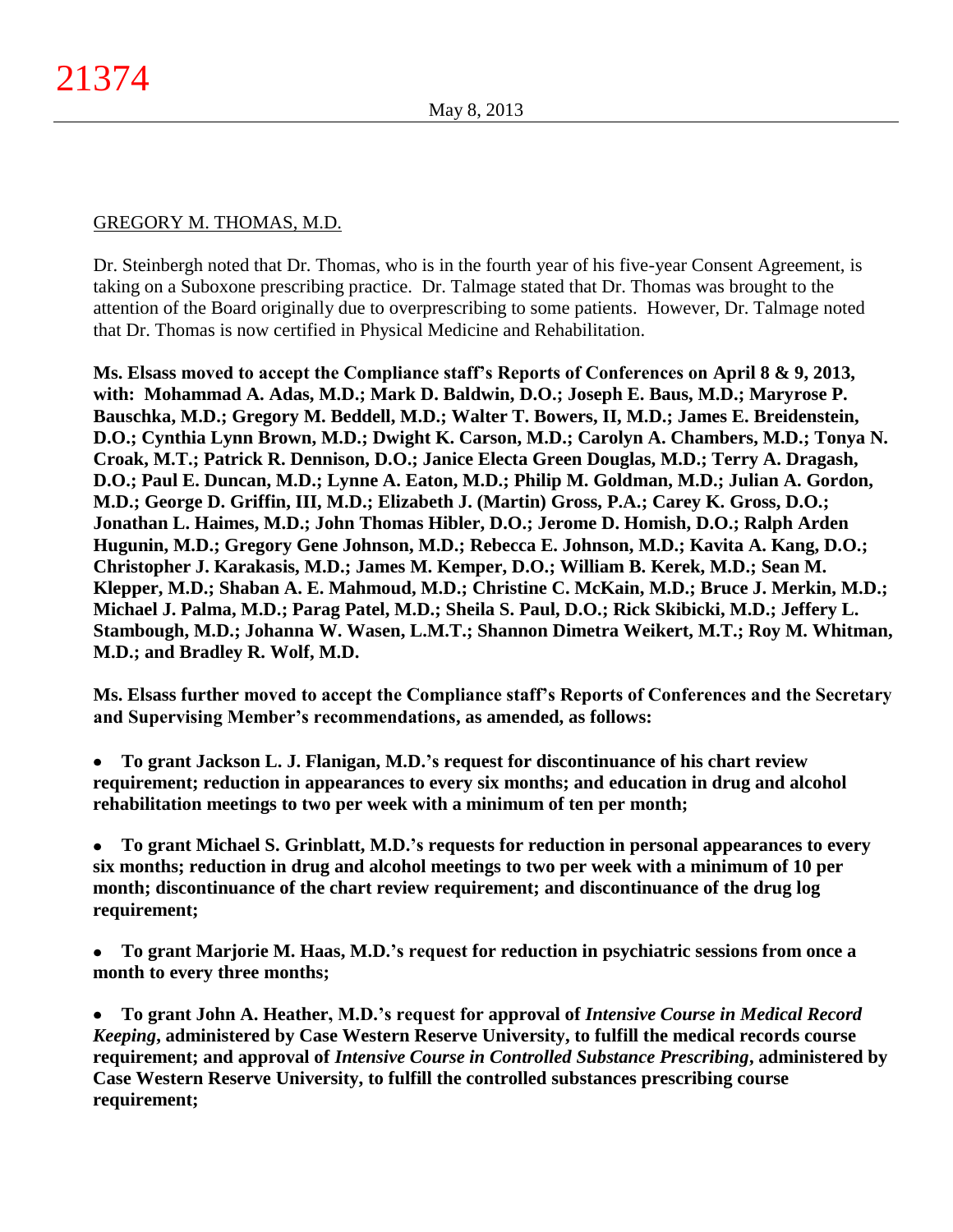**To grant Richard W. Hertle, M.D.'s request for reduction in mental health treatment sessions**   $\bullet$ **from every two weeks to once monthly;**

**To grant Josh U. Hill, P.A.'s request for reduction in probationary appearances to every six**   $\bullet$ **months;**

**To grant David C. Kirkwood, M.D.'s request for approval of** *Intensive Course in Controlled*   $\bullet$ *Substance Management***, administered by Case Western Reserve University, to fulfill the controlled substances prescribing course required for reinstatement; and approval of** *Intensive Course in Medical Record Keeping***, administered by Case Western Reserve University, to fulfill the medical records course required for reinstatement;**

**To grant Anna M. Marcinow, M.D.'s request for reduction in personal appearances to every six**   $\bullet$ **months;**

 $\bullet$ **To grant Natalie Ann Mondary, M.D.'s request for approval of** *Intensive Course in Medical Record Keeping***, administered by Case Western Reserve University, to fulfill the medical records course requirement; and approval of** *Prescribing Controlled Substances in Ohio During a Prescription Drug Abuse Crisis***, administered by the Ohio State Medical Association, to fulfill the controlled substances course requirement;**

**To grant Kimberly M. Nemeth, D.O.'s request for reduction in drug and alcohol rehabilitation**   $\bullet$ **meetings from three per week to two per week with a minimum of ten per month; and reduction in probationary appearances from every three months to every six months;**

**To grant Gerald K. Perelman, D.P.M.'s request for approval of Marc S. Greenberg, D.P.M., to**   $\bullet$ **serve as the monitoring physician; and determination of the frequency and number of charts to be reviewed at 10 charts per week;**

**To grant Chris Allen Rhoades, M.D.'s request for approval of Henry Gerad, M.D., to serve as the**   $\bullet$ **new monitoring physician;**

**To grant Gregory M. Thomas, M.D.'s request for approval of his proposed practice plan;**  $\bullet$ 

**To grant Robert C. Turner, M.D.'s request for approval of** *Intensive Course in Controlled*   $\bullet$ *Substance Prescribing***, administered by Case Western Reserve University, to fulfill the controlled substances prescribing course required for reinstatement; and approval of** *Intensive Course in Medical Record Keeping***, administered by Case Western Reserve University, to fulfill the medical records course required for reinstatement; and**

**To grant Adil Y. Yamour, M.D.'s request for approval of** *Intensive Review of Internal Medicine***,**   $\bullet$ **administered by the Cleveland Clinic, to fulfill the hypertension course requirement.**

**Mr. Kenney seconded the motion. A vote was taken**: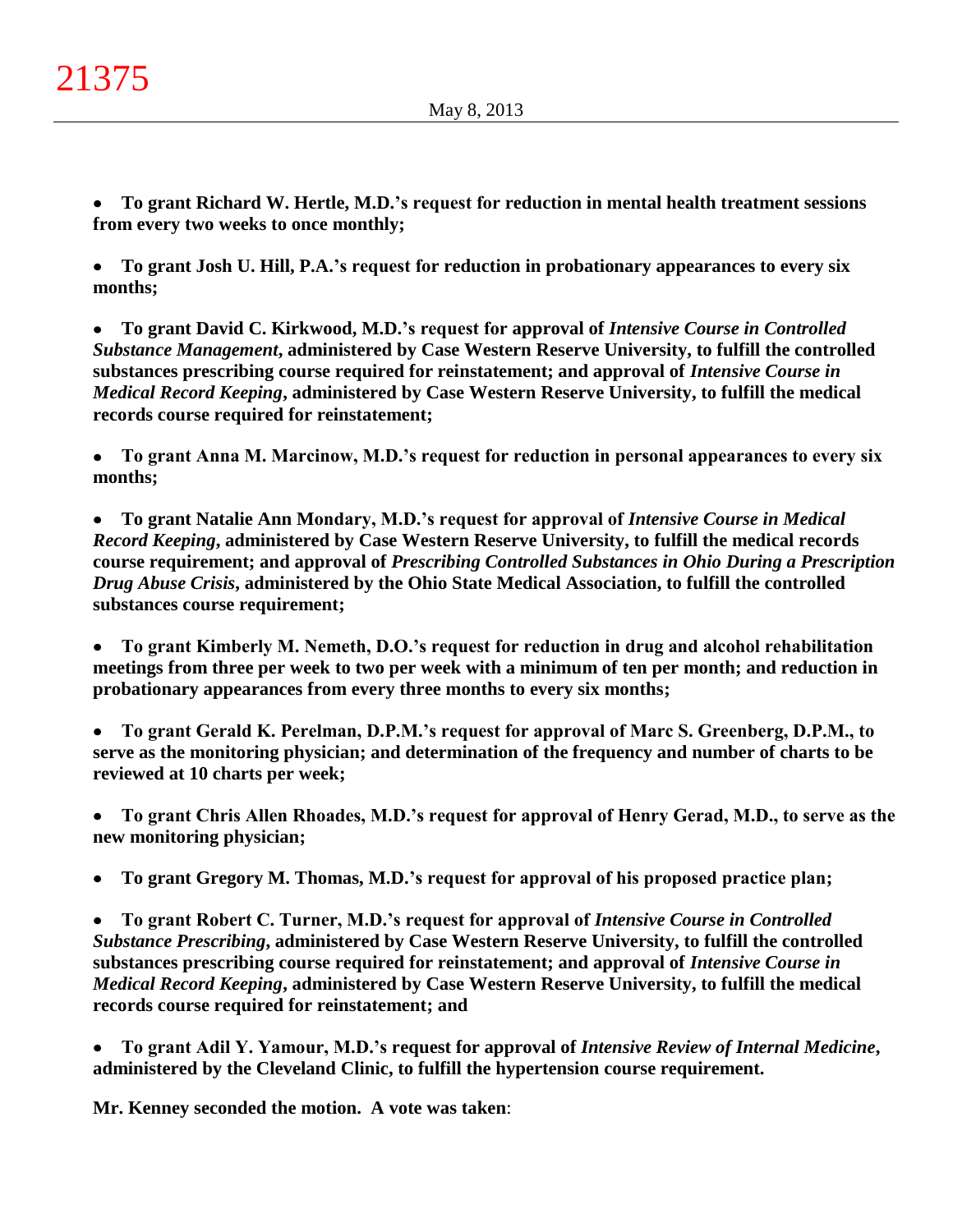| <b>ROLL CALL:</b> | Dr. Strafford  | - abstain |
|-------------------|----------------|-----------|
|                   | Ms. Elsass     | - aye     |
|                   | Dr. Steinbergh | - aye     |
|                   | Dr. Sethi      | - aye     |
|                   | Dr. Talmage    | - aye     |
|                   | Mr. Gonidakis  | - aye     |
|                   | Mr. Kenney     | - aye     |
|                   | Dr. Soin       | - aye     |
|                   |                |           |

The motion carried.

#### EXECUTIVE SESSION

**Ms. Elsass moved that the Board declare Executive Session to consider the discipline of a public employee. Dr. Soin seconded the motion.** A vote was taken:

| ROLL CALL: | Dr. Strafford  | - aye |
|------------|----------------|-------|
|            | Ms. Elsass     | - aye |
|            | Dr. Steinbergh | - aye |
|            | Dr. Sethi      | - aye |
|            | Dr. Talmage    | - aye |
|            | Mr. Gonidakis  | - aye |
|            | Mr. Kenney     | - aye |
|            | Dr. Soin       | - aye |
|            |                |       |

The motion carried.

Pursuant to Section 121.22(G)(3), Ohio Revised Code, the Board went into executive session with Ms. Anderson, Ms. Loe, Ms. Debolt, and Mr. Wilcox in attendance.

- Dr. Ramprasad returned to the meeting during the executive session.
- Ms. Elsass exited the meeting during the executive session.

The Board returned to public session.

Mr. Gonidakis exited the meeting following the return to public session.

# PROBATIONARY APPEARANCES

**Dr. Strafford moved to remove the topic of Probationary Appearances from the table. Dr. Ramprasad seconded the motion.** All members voted aye. The motion carried.

#### ANDREAS HERBERT SZOKOLOCZY-SYLLABA, D.O.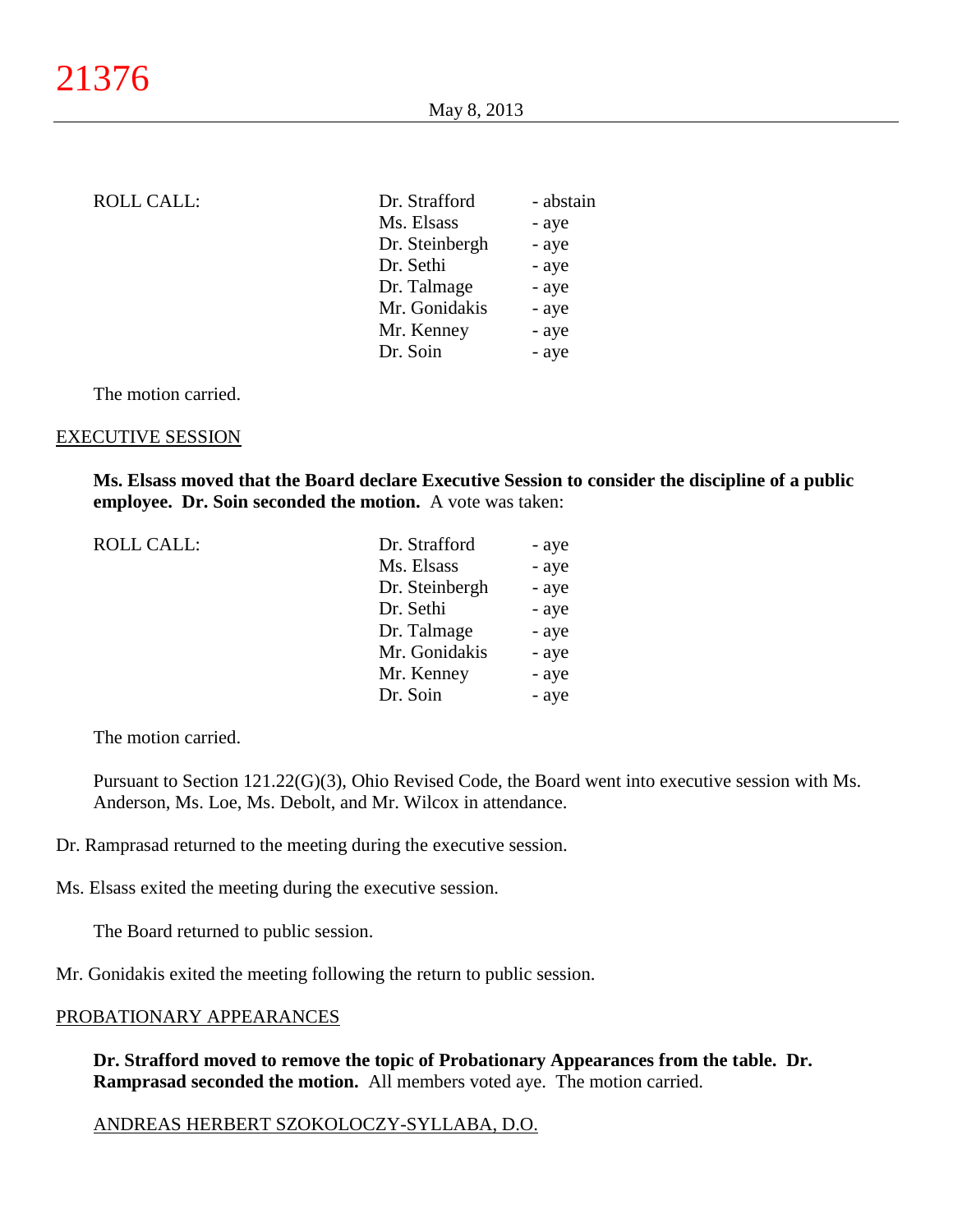Dr. Szokoloczy-Syllaba was making his final appearance before the Board pursuant to his request for release from the terms of his May 14, 2008 Consent Agreement. Ms. Bickers reviewed Dr. Szokoloczy-Syllaba's history with the Board.

Dr. Soin asked about Dr. Szokoloczy-Syllaba's long-term goals and what his coping mechanisms will be.

Mr. Kenney exited the meeting at this time.

Dr. Szokoloczy-Syllaba stated that he found himself in an extreme situation in his life and took time from work to see his psychologist and psychiatrist. Dr. Szokoloczy-Syllaba developed bipolar disorder, which was stabilized with medications following a 10-day inpatient treatment. Since that time, Dr. Szokoloczy-Syllaba lost his mother to cancer, lost his children when his ex-wife moved to another state, and went through a job transition. Throughout this time, Dr. Szokoloczy-Syllaba was stable and compliant with his medications. Dr. Szokoloczy-Syllaba stated that he intends to continue with what has worked. Dr. Szokoloczy-Syllaba stated that he has a network of friends to keep from sheltering himself. Dr. Szokoloczy-Syllaba also stated that he exercises vigorously.

Dr. Soin asked Dr. Szokoloczy-Syllaba to comment on his environment and those he can rely on to help cope with stress. Dr. Szokoloczy-Syllaba stated that there is an on-site psychologist at his place of employment and his office manager also helps him. Dr. Szokoloczy-Syllaba stated that his current work environment is the most positive of anyplace he has worked. Outside of work, Dr. Szokoloczy-Syllaba trains in the martial arts, socializes with friends, and tries to stay healthy.

Dr. Soin noted that Dr. Szokoloczy-Syllaba is a pain management specialist like himself in the same general area. Dr. Soin stated that he and Dr. Szokoloczy-Syllaba are not friends, and to some extent may be considered competitors. Dr. Soin stated that he has seen the charts of some of Dr. Szokoloczy-Syllaba's patients and found the charts to be excellent.

Dr. Steinbergh noted that according to the Board's documentation, Dr. Szokoloczy-Syllaba is taking Depakote, Lamictal, Celexa, Seroquel, Ambien, and Clonazepam if the Ambien does not work. Dr. Szokoloczy-Syllaba stated that that is correct. Dr. Steinbergh asked how many hours Dr. Szokoloczy-Syllaba sleeps per night. Dr. Szokoloczy-Syllaba replied that the number of hours varies, but he usually gets about eight hours of sleep per night. Dr. Szokoloczy-Syllaba stated that his psychiatrist has told him the most important thing is for him to get restorative sleep.

Dr. Steinbergh asked how long Dr. Szokoloczy-Syllaba has been taking Ambien. Dr. Szokoloczy-Syllaba replied that he has been taking Ambien for several years. Dr. Steinbergh asked if Dr. Szokoloczy-Syllaba has ever had difficulty waking up or being aware in the morning. Dr. Szokoloczy-Syllaba replied that he has not had such problems. Dr. Steinbergh noted that a sleep study indicated that Dr. Szokoloczy-Syllaba may have sleep apnea and asked if he was taking medications during the study. Dr. Szokoloczy-Syllaba answered that he had been instructed to take his normal medication regime during the study. Dr. Steinbergh questioned the validity of the sleep study due to the medications. Dr. Szokoloczy-Syllaba stated that a certified sleep specialist had conducted the study and instructed him regarding the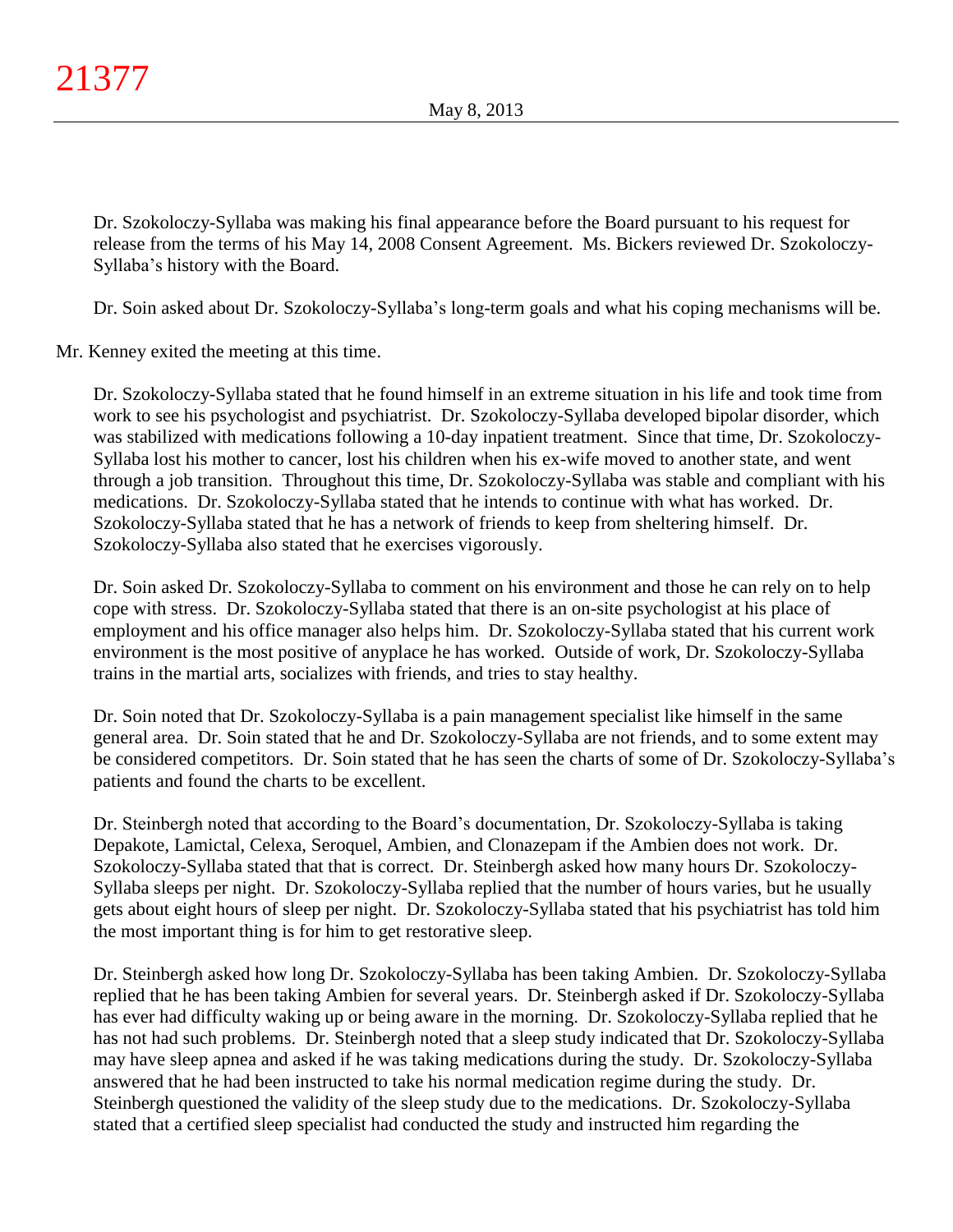medications.

Dr. Sethi asked if Dr. Szokoloczy-Syllaba noticed any changes in judgment from taking his medications. Dr. Szokoloczy-Syllaba replied that he does not feel his judgment has been affected, but stated that he would defer questions of his competence to his two monitoring physicians and his psychiatrist.

Dr. Steinbergh asked about Dr. Szokoloczy-Syllaba's plans to be monitored in the future. Dr. Szokoloczy-Syllaba stated that he discussed that with his psychiatrist and he will continue to see his psychiatrist every three months.

Dr. Sethi asked if Dr. Szokoloczy-Syllaba practices in a group. Dr. Szokoloczy-Syllaba replied that he practices in a group with three physicians, four nurse practitioners, and a psychologist who specializes in pain treatment. Dr. Sethi asked if Dr. Szokoloczy-Syllaba practices in a hospital or other environment where his behavior can be observed. Dr. Szokoloczy-Syllaba replied that he has hospital privileges, but does not admit patients. Dr. Szokoloczy-Syllaba also stated that he has privileges at an intervention center. Dr. Szokoloczy-Syllaba has asked his colleagues to inform him if they see something wrong so that he can address it.

Dr. Talmage asked if the physicians in Dr. Szokoloczy-Syllaba's group share patients. Dr. Szokoloczy-Syllaba answered that the physicians mostly see their own patients, but ultimately they all see each other's patients.

**Dr. Ramprasad moved to release Dr. Szokoloczy-Syllaba from the terms of his May 14, 2008 Consent Agreement. Dr. Soin seconded the motion.** All members voted aye. The motion carried.

Thereupon, at 5:35 p.m., the May 8, 2013 session of the State Medical Board of Ohio was adjourned by Dr. Steinbergh.

We hereby attest that these are the true and accurate approved minutes of the State Medical Board of Ohio meeting on May 8, 2013, as approved on June 12, 2013.

Jenika U. Fen

Anita M. Steinbergh,  $D<sub>0</sub>$ , President



 $\frac{1}{2}$  and since  $\frac{1}{2}$ 

J. Craig Strafford, M.D., M.P.H., Secretary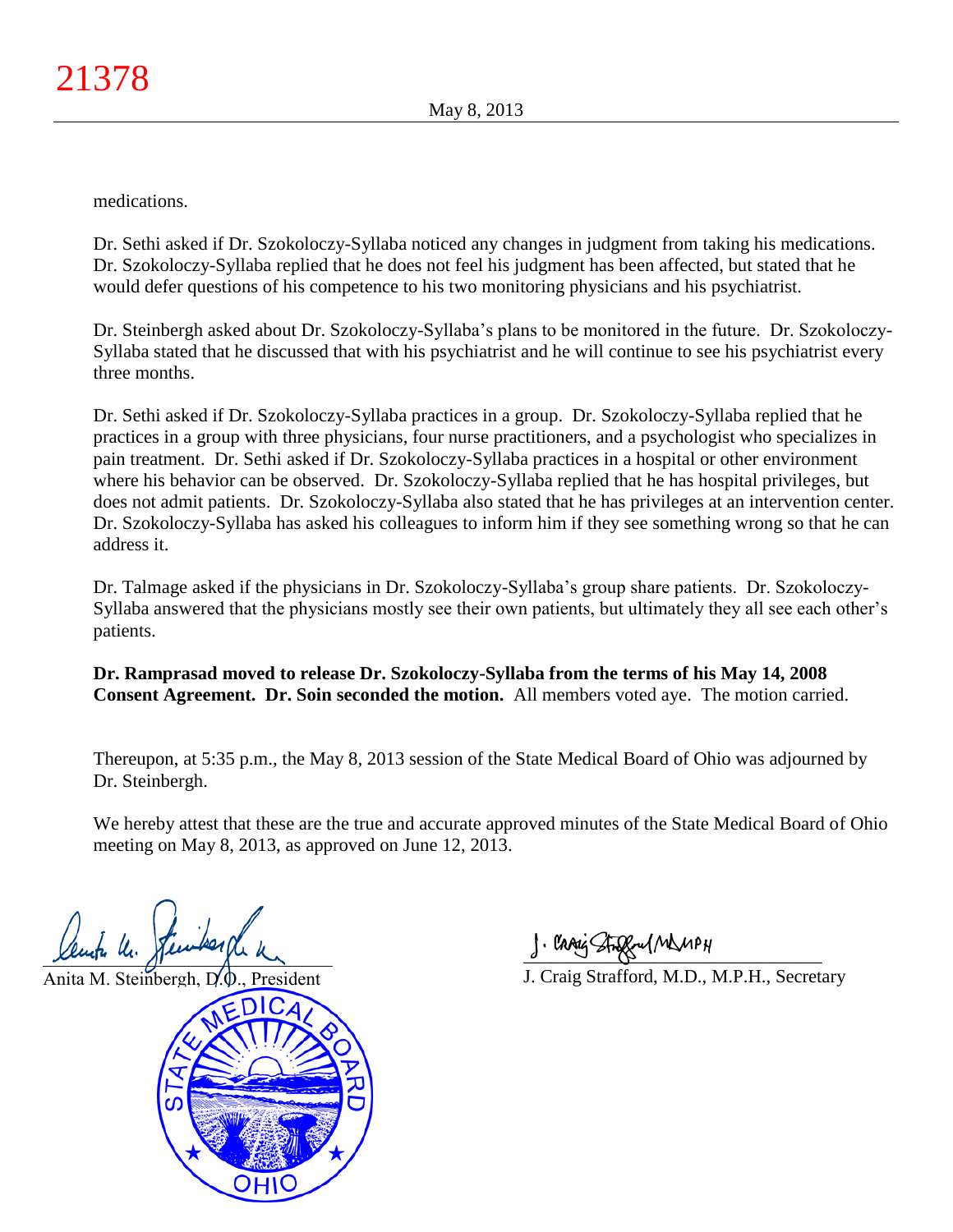(SEAL )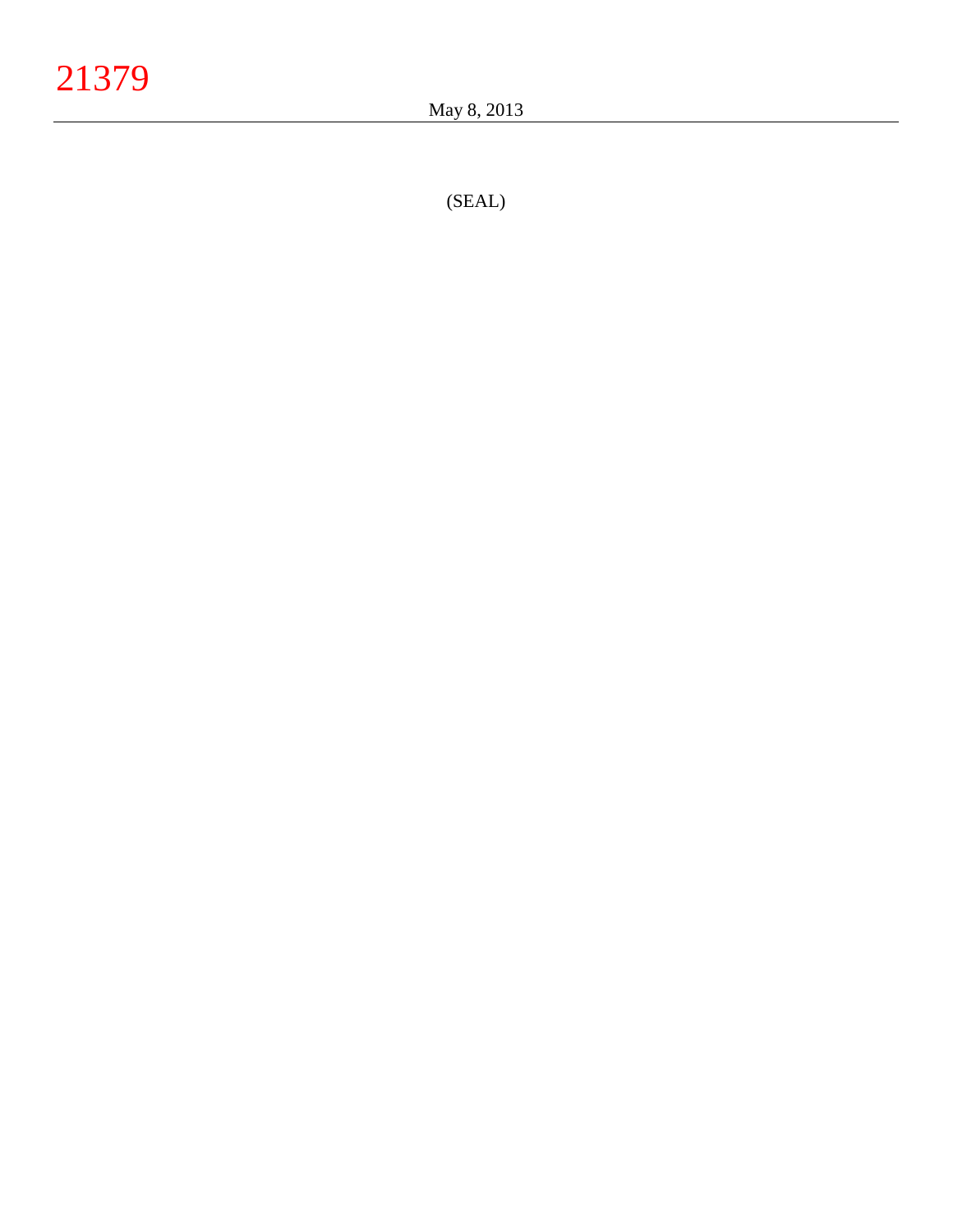## **MINUTES**

# **THE STATE MEDICAL BOARD OF OHIO**

## **May 9, 2013**

Anita M. Steinbergh, D.O., President, called the meeting to order at 8:05 a.m., in the Administrative Hearing Room of the James A. Rhodes State Office Tower, 30 E. Broad St., Columbus, Ohio 43215, with the following members present: Kris Ramprasad, M.D., Vice-President; J. Craig Strafford, M.D., Secretary; Mark A. Bechtel, M.D., Supervising Member; Donald R. Kenney, Sr.; Michael L. Gonidakis; and Amol Soin, M.D. The following members arrived at a later time: Lance A. Talmage, M.D.; and Laurie O. Elsass. The following member did not attend the meeting: Sushil M. Sethi, M.D.

Also present were: Kimberly Anderson, Interim Executive Director; Susan Loe, Assistant Executive Director, Program Management and Operations; Michael Miller, Interim Assistant Executive Director, Licensure and Renewal; Sallie J. Debolt, General Counsel; William Schmidt, Senior Counsel; Joan K. Wehrle, Education & Outreach Program Manager; Rebecca Marshall, Chief Enforcement Attorney; Danielle Bickers, Compliance Supervisor; Kyle Wilcox, Assistant Attorney General; Kay Rieve, Administrative Officer; Nicole Weaver, Chief of Licensure; Barbara Jacobs, Senior Executive Staff Attorney; and Benton Taylor, Executive Assistant to the Executive Director.

#### ADMINISTRATIVE REPORT

**Board Member Appointments:** Ms. Anderson stated that Governor Kasich recently appointed two new members to the Board. Amol Soin, M.D., and Sushil M. Sethi, M.D., both participated in yesterday's Board meeting. In addition, Dr. Bechtel was reappointed to a full term. Two vacancies, one for an allopathic physician and one for a podiatric physician, still await appointment. Ms. Anderson stated that Dr. Steinbergh's reappointment to another term is also pending.

**Update on Operations Plan and Priorities:** Ms. Anderson stated that in November 2012, the Board approved an Operations Plan for Priorities through to June 2013. Ms. Anderson stated that most of the items on the Operations Plan have been met and the Board continues to work on those items that have not been met.

**Budget Issues:** Ms. Anderson stated that objections to the proposed physician license renewal fee increase from the Ohio State Medical Association (OSMA) have been addressed. OSMA has testified in support of the Board's proposal, with the stipulation that the Board commits to the measurement and publication of performance standards. Ms. Anderson stated that she met with Senator Burke and other senators regarding these budget matters. Ms. Anderson opined that the Board's efforts in the Senate will be successful, but stated that other legislative avenues will also be explored.

**Expedited Licensure:** Ms. Anderson stated that the Board is also seeking to have the proposal for expedited licensure included in the budget bill. Ms. Anderson stated that opposition from OSMA is based on the proposal's requirement of specialty board certification. However, Ms. Anderson noted that the Ohio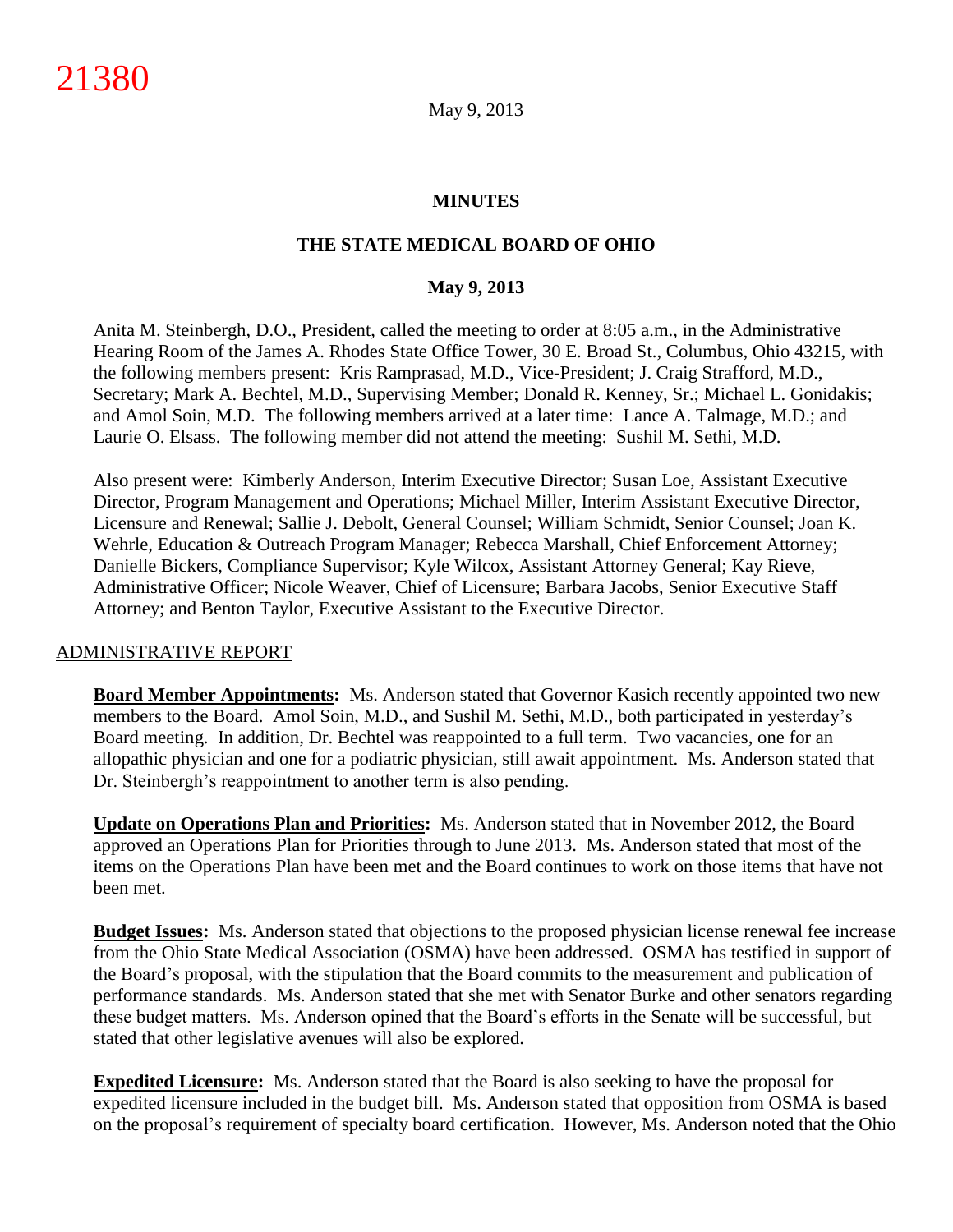Council of Medical School Deans supports the Board's proposal. Ms. Anderson stated that Dr. Ramprasad and Mr. Miller met with Senator Jones yesterday to discuss the Board's proposal, and she will meet with Senator Coley this afternoon.

Ms. Anderson stated that alternative funding sources such as expedited licensure, non-disciplinary fines for continuing medical education (CME) violations, and hearing cost recovery can diversify the Board's funding beyond licensing fees. Ms. Anderson stated that Mr. Gonidakis has expressed interest in being involved in these efforts.

**Communication:** Ms. Anderson stated that a significant area of concern for Board members has been the Board's communication with licensees, the legislature, and other organizations. Ms. Anderson reported that four newsletters and four e-Reports will be sent by the Board this year, compared to one newsletter in the period from 2005 to 2012. Ms. Anderson commented that the document regarding the proposed joint policy statement on morphine equivalent doses (MED), to be discussed later in the meeting, is a good example of cooperation and collaboration with other agencies.

Ms. Anderson indicated that she would like to take the idea of the employee focus groups, which have been a good avenue of communication, and utilize it for outside groups such as medical schools and professional associations. Ms. Anderson also commented that the Licensure section is working on bringing in groups of credentialers to provide feedback to improve the licensure process.

Ms. Anderson stated that a staff committee has been formed to update the Board's website and make it more user-friendly. Ms. Anderson stated that the committee is working with the Department of Administrative Services, which can provide a template for a website at little cost.

**LeanOhio:** Ms. Anderson stated that LeanOhio has been instrumental in helping the Board focus on increasing the efficiency of the complaints process. Ms. Anderson stated that many ideas from the process have already been implemented, such as asking hospitals to waive the requirement that subpoenas be delivered in person by an investigator. Ms. Anderson also stated that the enforcement review process is being streamlined, noting that a computer queue with nearly 900 complaints to be closed has now been cleared out. Ms. Anderson stated that, as a result of the LeanOhio process, complaints are now closed within individual sections.

**Quality Intervention Panels:** Ms. Anderson stated that the Board's Standards Review and Intervention Section, made up of one attorney and four nurses, is responsible for reviewing medical records and overseeing the Quality Intervention Panels (QIP). The QIP panels are made up of physicians and consumer members who review complaints that allege violations of the minimal standards of care and make recommendations to the Secretary and Supervising Member.

Ms. Anderson suggested that, as a pilot program to make better use of the QIP panels, individual experts be taken from the panels so they can review records by themselves on their own time. In this way, the experts will operate as independent reviewers making recommendations to the Secretary and Supervising Member regarding the disposition of cases. Ms. Anderson illustrated that if six QIP members acted as independent reviewers and completed five cases per month, that would represent 360 cases per year. Ms.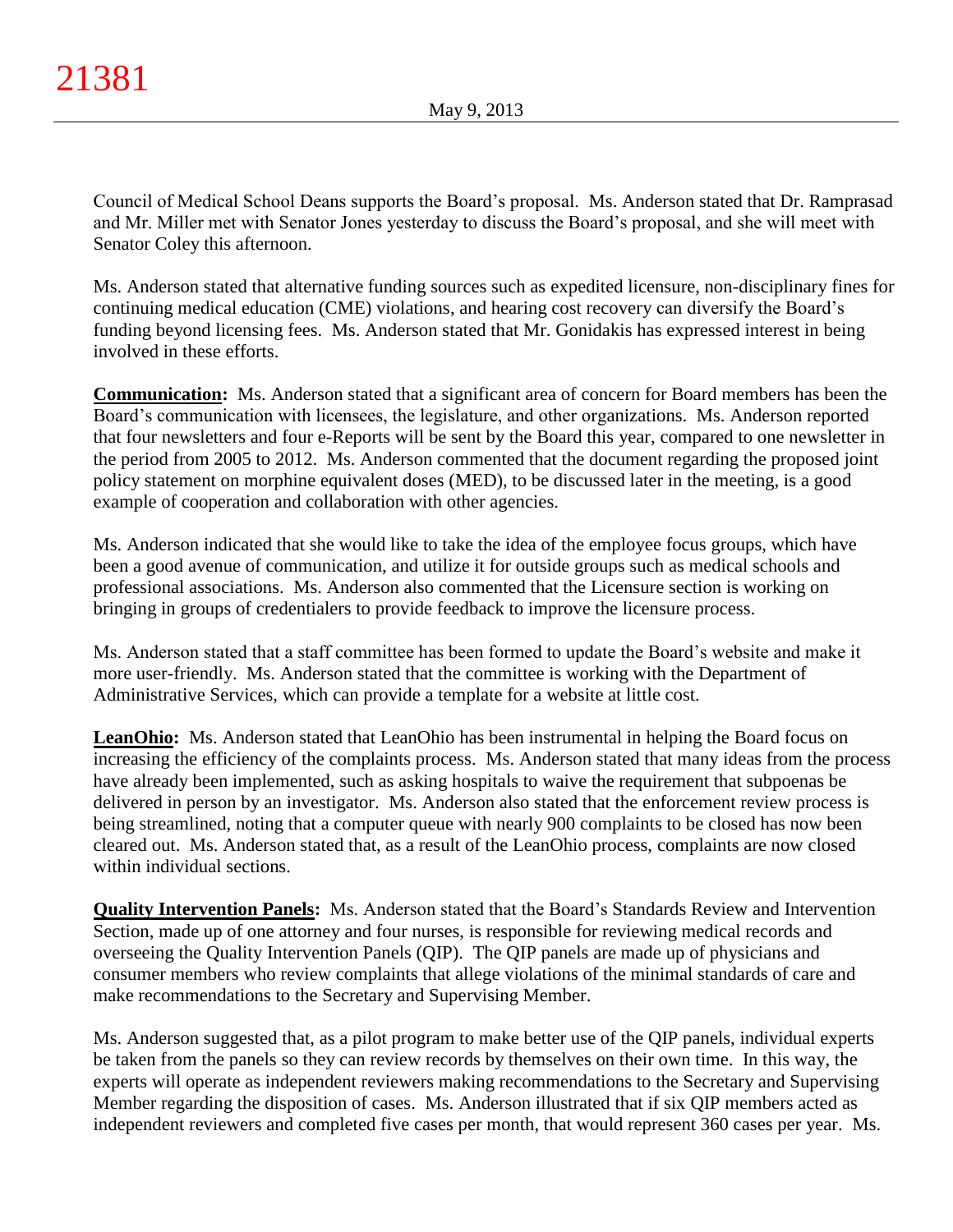Anderson stated that the chosen QIP members, who are already familiar with the Board's rules, systems, and values, and already under contract with the Board, would have the opportunity to review the cases on their own time and not take time from their practices to attend a QIP meeting.

Responding to questions, Ms. Anderson suggested that some members the current QIP panels will form a single panel while other members would function independently, though some details still need to be worked out. Dr. Strafford opined that this concept has great potential. Dr. Ramprasad commented that this would also result in some savings on the Board's travel expenses. Dr. Steinbergh asked if the reviewer can act as an expert witness at hearing if a case is referred to enforcement for possible disciplinary action. Ms. Anderson replied that a reviewer would not be able to act as an expert witness on a case they reviewed. Ms. Anderson emphasized that all final decisions regarding complaints are made by the Secretary and Supervising Member. Ms. Anderson stated that the QIP panel members are a tremendous resource for the Board and opined that the suggested pilot program would make better use of that resource.

Ms. Anderson stated that she will discuss this proposal with members of QIP Panel I later today and report back to the Board.

**Accountability and Communication:** Ms. Anderson stated that another area the Board has worked on is accountability regarding the rule review process, the annual report, and other items of business that the agency had fallen behind on. Ms. Anderson stated that a long-term plan has been developed to address the daunting task of rule review. Also, the Board's Policies and Procedures Handbook has had eight updates and there are six more updates pending.

Ms. Anderson stated that the Labor-Management Committee, which had become somewhat dormant, has resumed meeting and will continue to do so on a quarterly basis. The Committee now includes a representative from the Investigations Section, which is the Board's largest section.

Ms. Anderson stated that last year's audit recommended improvements to the Board's revenue deposit process. Ms. Anderson reported that a written procedure for revenue deposits has been prepared and additional staff members have been trained on the process.

Ms. Anderson stated that the Annual Report for Fiscal Year 2013 is already being planned and will include metrics which had been discussed with the Ohio State Medical Association (OSMA).

Dr. Ramprasad opined that part of the Board's communication should include sending information on the Board's metrics and activities to the legislature and the Governor. Ms. Anderson stated that a letter had been sent to the Governor's office after every Board meeting, but that practice was discontinued last month because it was uncertain if the Governor found the letters useful. Dr. Steinbergh stated that she has discussed this with representatives from the Governor's office and they would like those monthly letters to continue.

Dr. Steinbergh and Dr. Ramprasad thanked Ms. Anderson and the staff for their hard work in improving the Board's communication and accountability.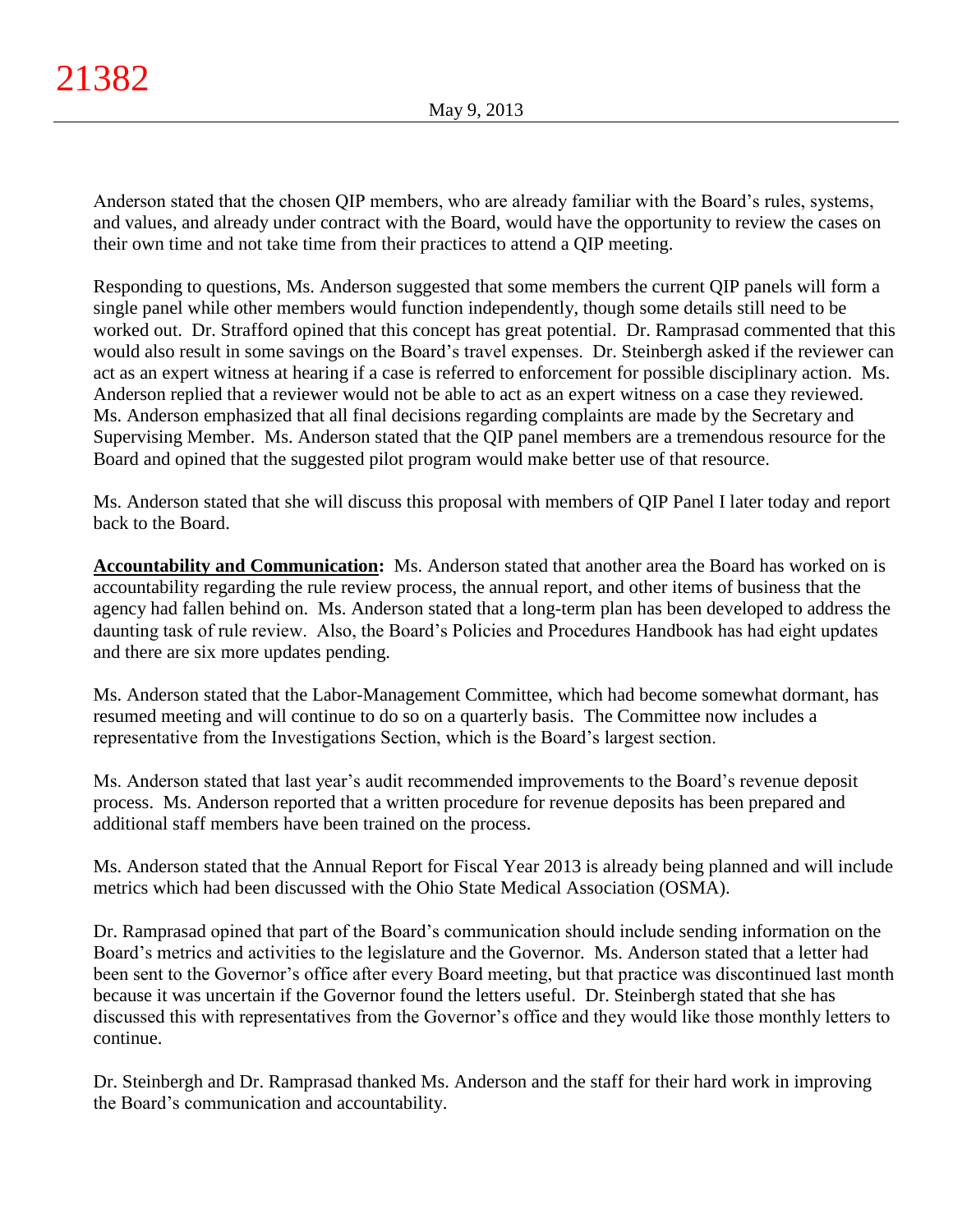Dr. Steinbergh commented that there have been discussions on how best to communicate with stakeholders. Dr. Steinbergh stated that in the past, the Board's Executive Committee would meet with representatives from an interested organization about specific topics. Dr. Steinbergh suggested that this practice be reinstituted. Dr. Steinbergh further suggested that the Board resume the practice of holding annual retreats in order to bring the Board members and staff together to discuss topics. Ms. Anderson agreed with both of Dr. Steinbergh's suggestions.

**Licensure process:** Mr. Kenney asked if there is a diagram or flowchart available which shows the entire process of licensure, from filing of an application to licensure approval. Mr. Kenney stated that this information will be valuable if the Board wants to reduce the time for licensure. Mr. Miller stated that such a diagram can be produced. Mr. Miller noted that over 8,000 unique applications were received by the Board last year and there are currently only seven staff members to process them; the staff members also have other duties to fulfill, such as answering telephone calls and emails.

Dr. Steinbergh asked if thought had been given to exposing the licensure process to LeanOhio. Ms. Anderson replied that that is something she has explored and would like to do later this year, if possible.

**Financial Disclosure Statements:** Ms. Anderson reminded the Board members that the deadline to file their annual Financial Disclosure Statements with the Ohio Ethics Commission, as required by law, is May 15, 2013.

**Focus Groups:** Ms. Anderson stated that the Board's employee focus groups continue to meet. One focus group has essentially become a website committee, exploring possible improvements to the Board's website. Other topics addressed by the focus groups include an employee recognition program and a way of disseminating information on what each employee is responsible for.

**Treatment Advisory Panel:** Ms. Anderson stated that the Board's Treatment Advisory Panel met to discuss the Board's rules on treatment of impaired practitioners and will meet again next week. The meetings take place by telephone. Ms. Anderson stated that the Panel has been very helpful, but the telephone communication slows the discussion down a bit.

Dr. Ramprasad, who has participated in the meetings, noted that one of the few things the Panel is unanimous on is that it should be acceptable for a physician to practice while taking Suboxone, whether it is for treatment of pain or treatment of dependency. Dr. Ramprasad stated that the Panel has also discussed whether 30 days of inpatient treatment should be required of impaired practitioners, or whether they should also do an additional 60 days of intensive outpatient treatment.

Ms. Bickers provided additional information regarding the discussions of the Treatment Advisory Panel.

Dr. Talmage entered the meeting at this time.

**IT Operations:** Ms. Anderson stated that the staff continues to work with the Department of Administrative Services (DAS) on the Board's new e-licensing system, which is scheduled to be online by December. Ms. Anderson stated that on April 25, 2013, the Board received communication from the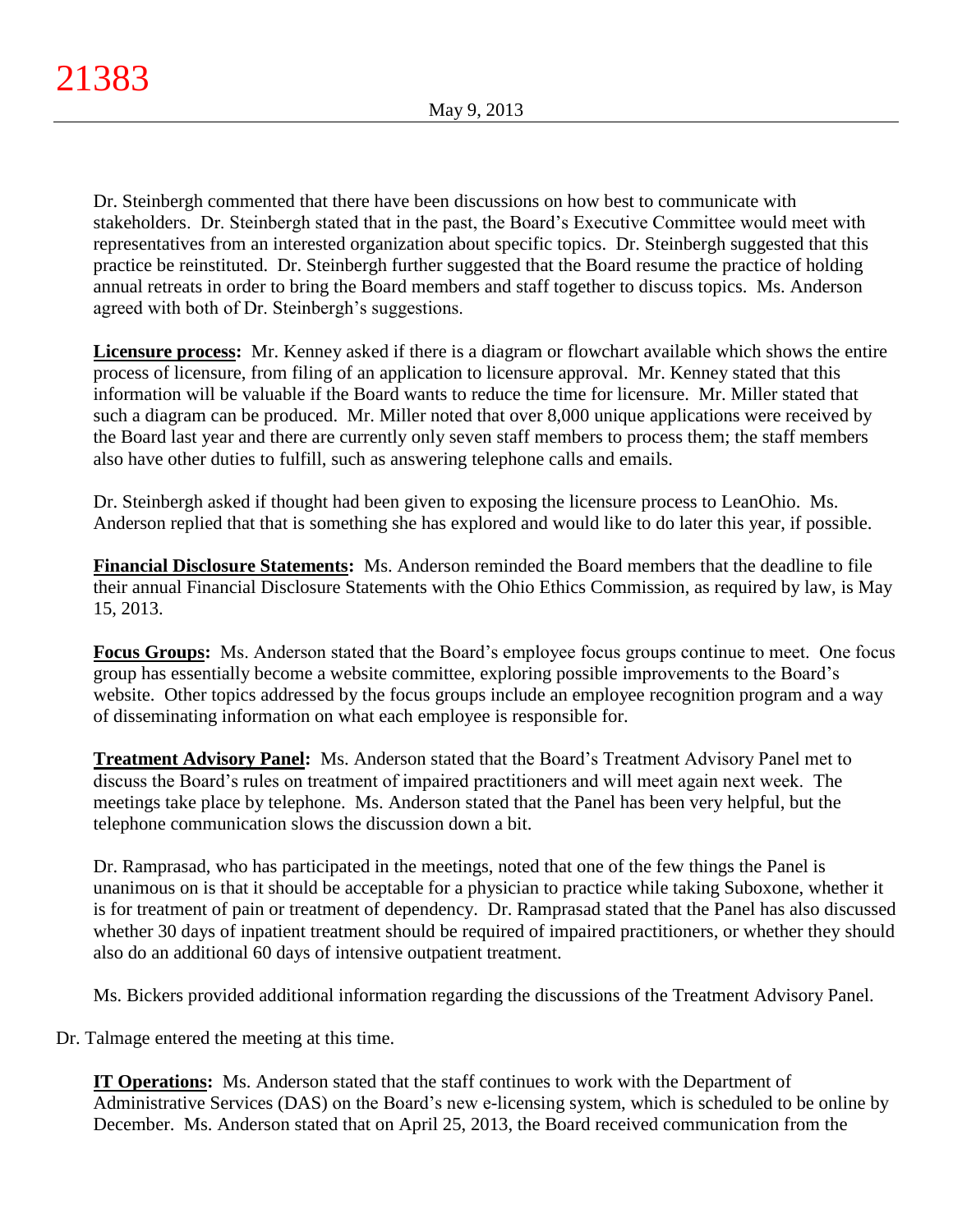vendor, Iron Data, asking for extensive information on the Medical Board's needs for the system and giving a deadline of only one week to provide the information. Ms. Anderson stated that a response was made, but expressed great concerns that the Board did not receive adequate warning or support for providing this important information. Ms. Anderson stated that she has requested a meeting with DAS to discuss this matter.

Dr. Ramprasad exited the meeting at this time.

**Approval of Travel:** Ms. Anderson asked the Board to approve Mr. Miller's travel to a meeting of the Federation of State Boards of Physical Therapy, where he gave a presentation on the topic of ex-offenders in the licensed professions. Mr. Miller's co-presenter was Tom Dilling of the Ohio Board of Nursing.

**Dr. Strafford moved to approve Mr. Miller's travel to the meeting of the Federation of State Boards of Physical Therapy. Dr. Bechtel seconded the motion.** All members voted aye. The motion carried.

**Media Plan:** Ms. Anderson noted that yesterday's meeting of the Medical Board garnered some media attention. Ms. Anderson stated that the Board works with media on a regular basis and shares the Board's decisions if a media outlet requests it. Dr. Steinbergh asked that this topic be placed on the agenda for June's meeting of the Executive Committee for further discussion.

Dr. Ramprasad returned to the meeting at this time.

**Guidelines for Morphine Equivalent Daily Dose "Trigger Point":** Ms. Anderson stated that several other states have thresholds in place regarding Morphine Equivalent Daily Dose (MED). The Governor's Cabinet Opiate Action Team (GCOAT) has selected 80 MED as the threshold in Ohio. Ms. Anderson stated that the document provided to the Board members describes the expectation for opioid prescribing in Ohio. The Ohio Board of Pharmacy has agreed to put an MED calculator on each report of the Ohio Automated Rx Reporting System (OARRS). Also, the Board of Pharmacy will put an asterisk on any doses on the OARRS report that are over 80 MED and a link to the prescriber's licensing board's statement on the subject.

Ms. Anderson continued that GCOAT's concept is for the prescribing boards to all adopt the same statement so that prescribers will have the same message. Ms. Anderson recognized Mr. Miller, as well as Tom Dilling of the Ohio Board of Nursing, for their work in drafting the document.

Ms. Anderson stated that after the document is adopted, then work will begin on developing metrics which will be used to measure the success of the program. Dr. Bechtel will serve on the committee that will consider metrics. Ms. Anderson asked the Board members to provide any input they wish on that matter.

Dr. Steinbergh asked if the Board members are comfortable with approving the document. No Board member expressed concerns.

**Dr. Strafford moved to approve the proposed guidelines for prescribing Opioids for the treatment of chronic, non-terminal pain and identifying 80 MED as the trigger point. Dr. Bechtel seconded the**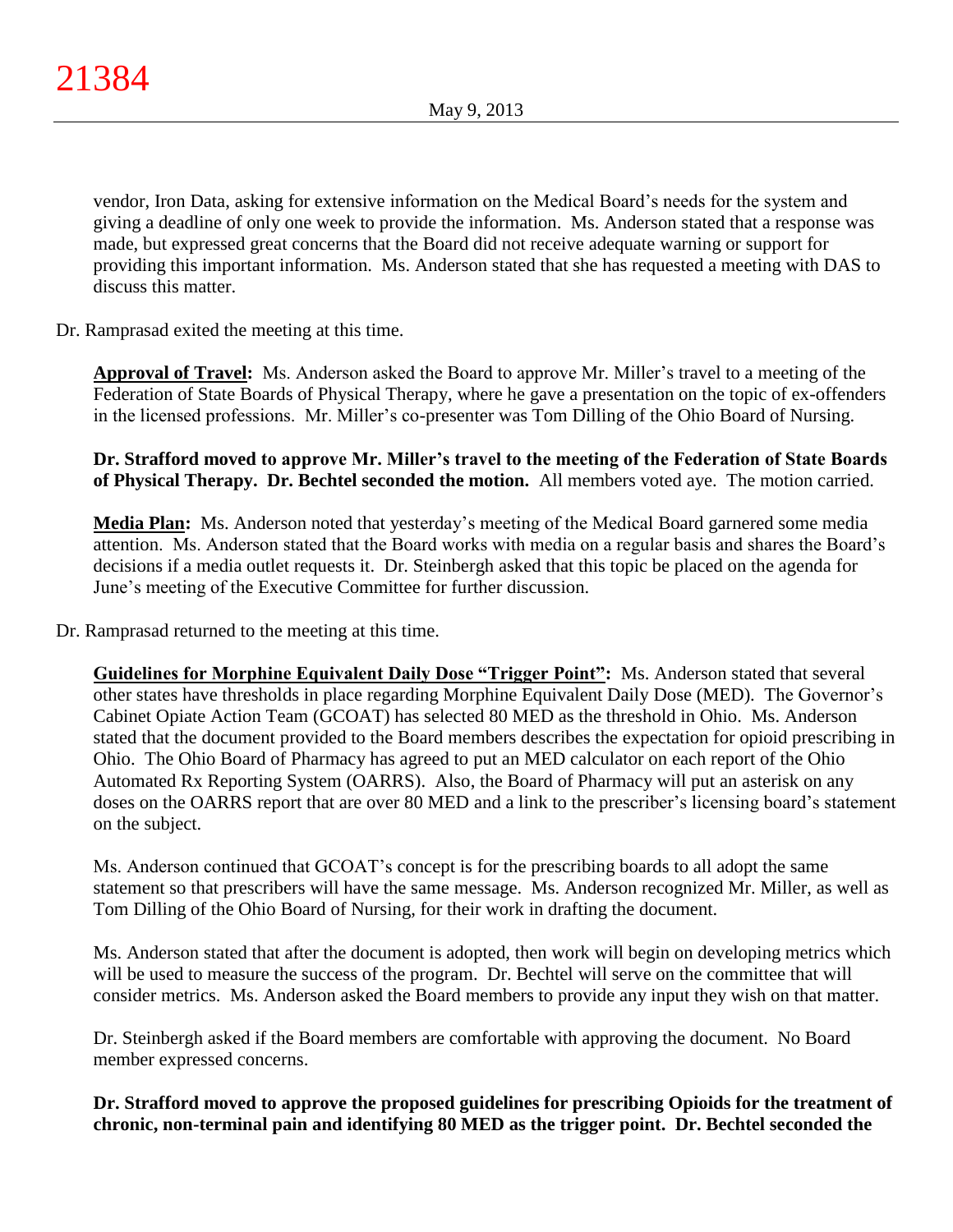## **motion.** All members voted aye. The motion carried.

Ms. Anderson stated that Frequently Asked Questions will be developed to accompany the document.

## LEGISLATIVE UPDATES

Mr. Miller stated that there is no Legislative Update this month. Mr. Miller stated that most of the Board's current concerns regarding the legislature relate to the budget and expedited licensure, topics which appear elsewhere on today's agenda.

### PROPOSED RULES, CHAPTER 4731-27, OHIO ADMINISTRATIVE CODE

Ms. Debolt stated that House Bill 417 created a new provision in the Ohio Revised Code and the Medical Practices Act that specifies how employers are to notify patients when a physician leaves a practice for any reason. Therefore, the Board's rules in this regard must be amended to match the legislation. Ms. Debolt stated that Proposed Rule 4731-27-01 provides definitions. Proposed Rule 4731-27-02 regards dismissing a patient from a practice and puts more onus on patient protection so that the patient is not abandoned. Proposed Rule 4731-27-03 regards patient notification of when a physician leaves a practice.

Concerning Proposed Rule 4731-27-03, the Board discussed this at the April 2013 Board meeting and expressed concern that under the legislation and proposed rule, the employer can provide the departing physician with the names and addresses of all the patients he or she had seen in the prior two years, thus giving the departing physician the responsibility to notify all the patients. The Board was concerned that notifying a great number of patients may be beyond the resources of a physician who had just been terminated.

Ms. Debolt stated that she discussed this issue with a representative from the Columbus Medical Association, which was a primary mover of the legislation. Ms. Debolt stated that, in the view of the Columbus Medical Association, the possible expense and administrative inconvenience to a terminated physician is acceptable because in that case, the physician will be able to create his or her own letter explaining why they've left and where they are going. In this way, the patient will not think the physician was dismissed due to incompetence. Also, the Columbus Medical Association feels that there is only a slim chance that a departing physician will be asked to send the notifications because if they were employed with a large group or system, they probably have a non-compete or non-solicitation clause in their contract. It is possible that asking the physician to send the notification can be construed as a waiver of those clauses, so it is advantageous to the former employer to keep the patient contact information.

Ms. Debolt reviewed the proposed rules that will amend the Board's current rules in order to conform to House Bill 417. Dr. Soin noted that in the proposed rules, an electronic notification sent to patients must be sent from a HIPPA-compliant system which can notify the sender that the message has been opened by the recipient. Dr. Soin opined that the rules for electronic notification should be the same as for notification by regular mail, noting that there is also no guarantee that the recipient of a mailed notification will actually open and read it. The Board members agreed that a notification that an electronic notification has been opened should not be required, as long as the system can record that the notification was sent.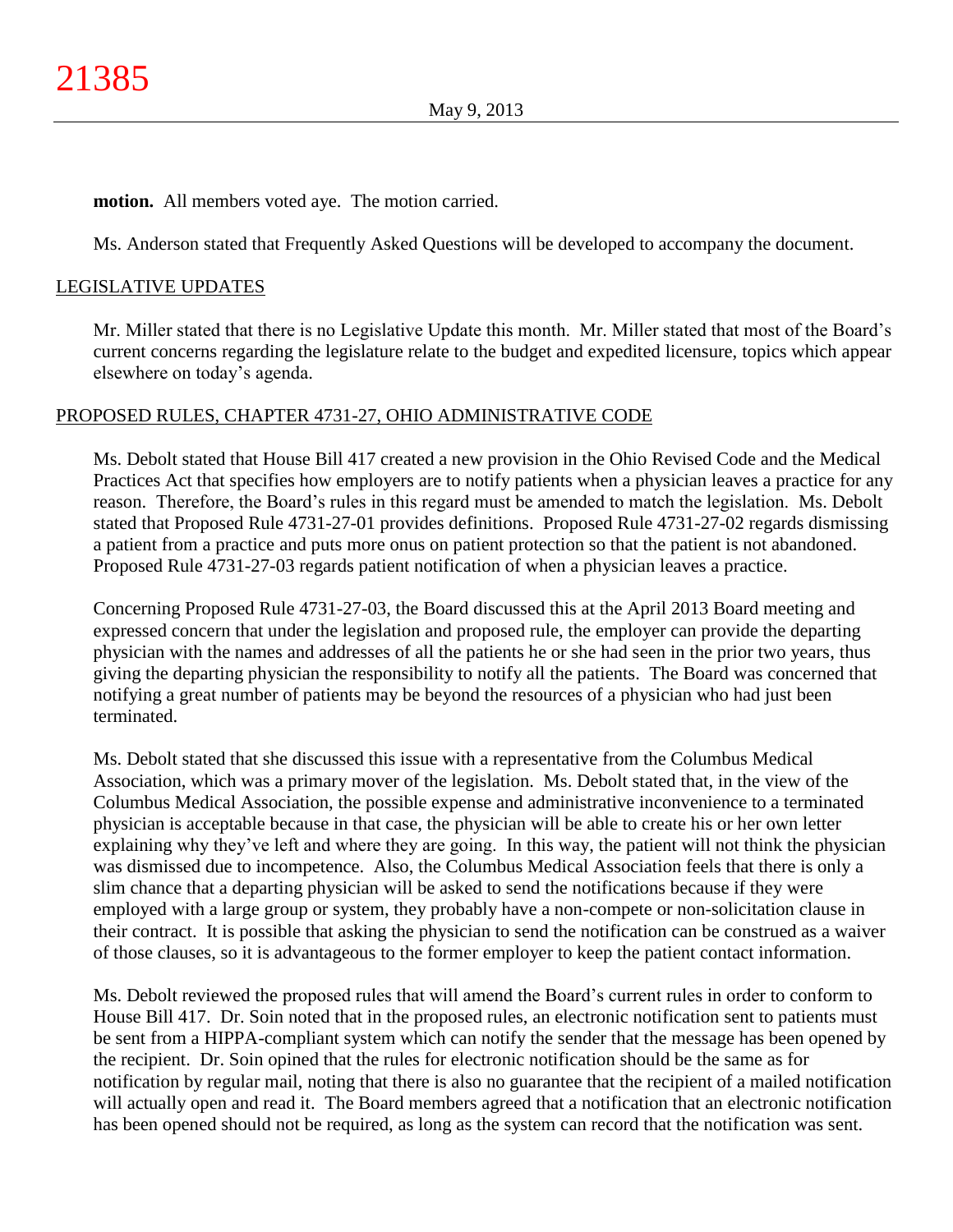Dr. Steinbergh noted that the proposed rules require that letters sent to patients notifying them of a physician termination must have copies in each patient record. Dr. Steinbergh opined that it can be very onerous to place a copy of the letter in each individual patient chart, especially since there could be many hundreds of patients. Dr. Soin stated that the rules could require that a record that the notification letter was sent be kept in the office, but not necessarily in each individual patient chart. The Board members agreed.

**Dr. Bechtel moved to amend Proposed Rule 4731-27-03 to require the healthcare entity to keep a record of notification sent to patients, but not necessarily in each individual patient chart. Dr. Bechtel further moved to amend Proposed Rule 4731-27-03 to remove the requirement that electronic notification be sent from a system that can provide notification that the notice was opened by the recipient, provided the system records that the notification was sent. Dr. Soin seconded the motion.** All members voted aye. The motion to amend carried.

Dr. Talmage expressed concern that a healthcare entity can use these rules to burden a departing physician with the very onerous task of sending notifications to patients. However, Dr. Talmage stated that he will support the rules since it is what physician organizations want. Dr. Talmage asked that physician organizations notify the Board if an entity uses this rule in a retaliatory fashion against a physician. Dr. Steinbergh agreed.

Dr. Ramprasad stated that he objected to these proposed rules last month, but he will support them now that he knows that physician organizations are supportive.

**Dr. Bechtel moved to approve proposed rules 4731-27-01, 4731-27-02, and 4731-27-03, as amended, for submission to the Common Sense Initiatives Office and for public comment. Dr. Soin seconded the motion.** All members voted aye. The motion carried.

# REPORTS BY ASSIGNED COMMITTEE

# FEDERATION OF STATE MEDICAL BOARDS ANNUAL MEETING 2013

Dr. Talmage stated that the best accomplishment of the Federation of State Medical Boards (FSMB) this year is production of guidelines for physician reentry to the workplace. Dr. Talmage further stated that the American Board of Medical Specialties (ABMS) now recognizes that physicians who are on probation but allowed to practice should not be discriminated against based on their probationary status; decisions regarding the continued certification of these physicians will now be decided on an individual basis. Dr. Talmage stated that the FSMB's opioid prescribing policy was not passed at the Annual Meeting but should be issued in July or August. Dr. Talmage stated that the policy will probably recommend a trigger point of 120 morphine equivalent doses (MED).

Dr. Talmage commented that the Annual Meeting was very good, but was somewhat constrained due to the Boston Marathon bombing and subsequent shelter-in-place advisory. Dr. Talmage stated that the people of Boston held up well under the circumstances.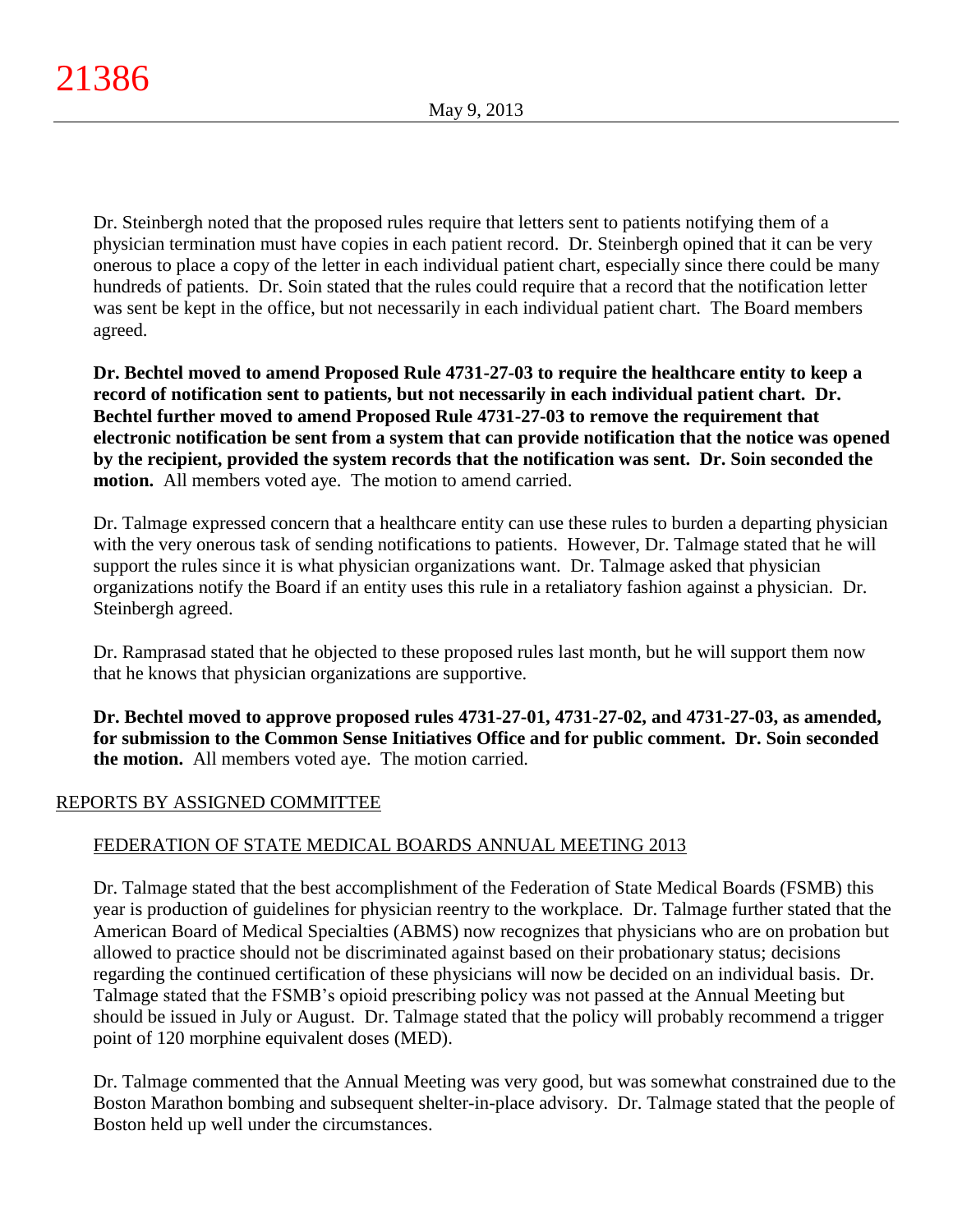Ms. Anderson stated that one significant topic of discussion was the resolution to explore interstate compacts on licensure and portability. Ms. Anderson stated that the Board is examining that issue closely and it may not necessarily be a good fit for Ohio. Ms. Anderson stated that some of the issues involved are being addressed in the proposal for expedited licensure, which will make it easier for out-of-state physicians to become licensed in Ohio. Some of the changes the Board is making to its licensure rules will also address some of these concerns.

# EXPEDITED LICENSURE

Mr. Miller stated that Ms. Anderson testified before the Senate last week about the proposed fee increase and the Board's proposal for expedited licensure, which was received favorably. Ms. Anderson and Mr. Miller also met with Senators Burke, Jones, and Oelslager on this subject.

Mr. Miller stated that the Ohio State Medical Association (OSMA) has raised concerns regarding the proposal's requirement that an applicant have specialty board certification as a requirement for expedited licensure. Mr. Miller stated that the Medical Board must have some way of ensuring that applicants have a certain level of knowledge and education, and specialty board certification provides some of that assurance. According to the most recent information from the Federation of State Medical Boards, nearly 77% of physicians hold specialty board certification. Mr. Miller stated that expedited licensure provides an opportunity for the Board to move 20% to 39% of physician licensure applications through the expedited licensure process and will have a positive impact on the workplace.

Mr. Kenney asked if any organization other than OSMA is opposing the expedited licensure proposal. Mr. Miller replied that OSMA is the only organization offering opposition that he is aware of. Dr. Steinbergh noted that OSMA asked that non-specialty board certified physicians be allowed to utilize expedited licensure on some other basis, such as continuing medical education credits. Dr. Steinbergh pointed out that non-specialty board certified physicians are not being excluded from licensure, only from the expedited licensure process. Dr. Steinbergh stated that the Board is striving to ensure that they are comfortable licensing the physicians that will go through the expedited licensure process and the current proposal is an expeditious way to achieve that. Mr. Kenney agreed, stating that that Board wants to help physicians get into the workplace but it must have guidelines.

Dr. Talmage stated that the Board does not want the traditional licensure process to be slowed due to resources being used in expedited licensure, but additional resources will be needed to achieve that goal. Mr. Miller agreed and stated that he has met with legislators and stakeholders to improve the process. Mr. Miller stated that the goal is to have expedited licensure without slowing down the traditional licensure process.

# MEDICAL BOARD NEWSLETTER

Ms. Wehrle stated that she will email a pre-publication version of the May e-newsletter to the Board members for their comments. Ms. Wehrle commented that this will be the first edition which will be published with the goldenrod color format, as the Board had requested.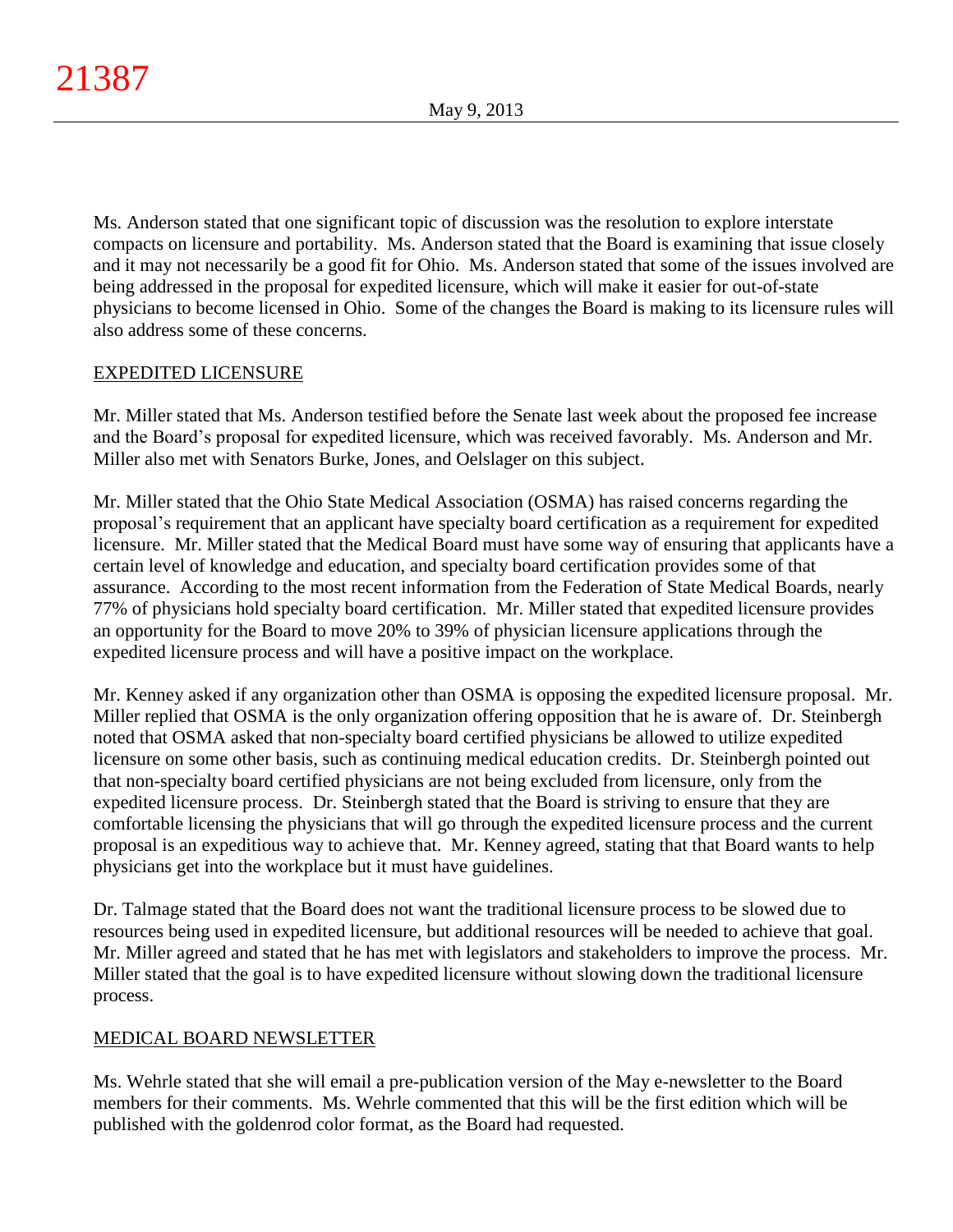# FISCAL REPORT

Ms. Loe stated that the March Fiscal Report has been distributed to the Board members. Ms. Loe noted that at the beginning of Fiscal Year 2013, the Board was projected to spend more than it took in. However, due to cuts in spending and unpaid leave taken by several employees, as well as receiving \$40,000.00 more per month than was projected, the Board's fund is in better shape than predicted. Ms. Loe estimated that the total revenue for Fiscal Year 2013 will be about \$8,500,000.00. Ms. Anderson cautioned that the savings the Board is realizing from personnel costs will not continue, noting the employee disability leave is not controllable and some high-level vacancies will be filled. Ms. Loe stated that about 4 disability leaves per year is typical, but this year has seen 15.

Mr. Gonidakis asked if the current high-level vacancies provide an opportunity to examine the salaries of those positions. Ms. Anderson replied that there is such an opportunity. Also, Ms. Anderson stated that the Board will not necessarily fill every vacancy.

# LICENSE APPLICATION REVIEWS

# SELIN CERKACI, M.D.

Dr. Ramprasad stated that Dr. Cerkaci is requesting that her 12-month fellowship and her experience in Turkey and the United States be deemed equivalent to 24 months of post-graduate education so that she may be granted a license to practice medicine in Ohio. Dr. Ramprasad stated that Dr. Cerkaci completed a 12-month fellowship in diagnostic radiology and breast imaging in 2007 and is currently an assistant professor of radiology at the Ohio State University. Dr. Cerkaci holds a medical license in Texas, is board certified in radiology, passed all steps of the United States Medical Licensing Examination with good scores, and has many publications. The Group 1 Committee recommends that Dr. Cerkaci's request be granted.

**Dr. Talmage moved to deem Dr. Cerkaci's training in Turkey, her 12-month fellowship at the University of Texas MD Anderson Cancer Center, and her experience in the United States to be equivalent to 24 months of graduate medical education through the second-year level so that she may be granted a license. Dr. Soin seconded the motion.** A vote was taken:

| <b>ROLL CALL:</b> | Dr. Strafford  | - aye |
|-------------------|----------------|-------|
|                   | Dr. Bechtel    | - aye |
|                   | Dr. Ramprasad  | - aye |
|                   | Dr. Steinbergh | - aye |
|                   | Dr. Sethi      | - aye |
|                   | Dr. Talmage    | - aye |
|                   | Mr. Gonidakis  | - aye |
|                   | Mr. Kenney     | - aye |
|                   | Dr. Soin       | - aye |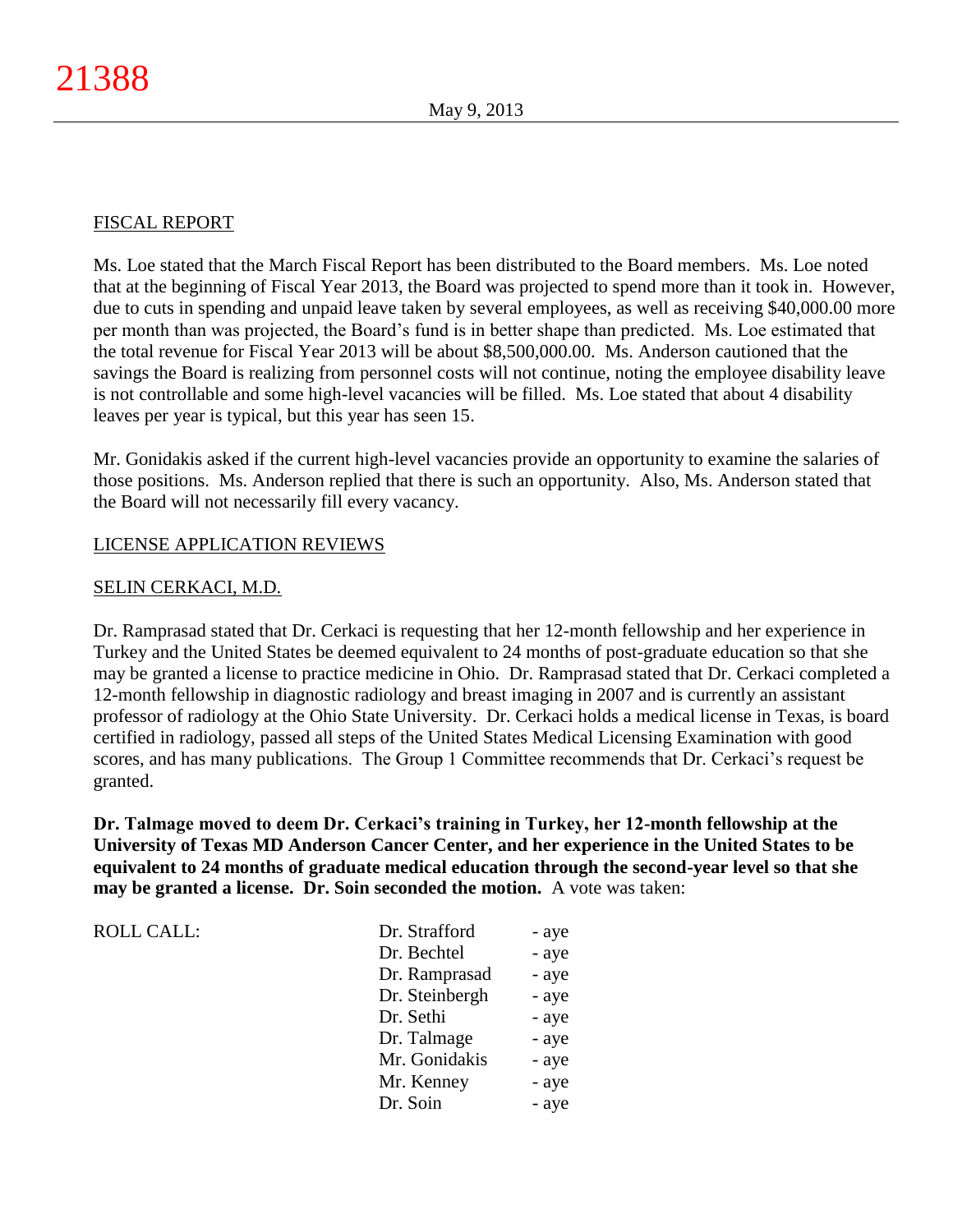The motion carried.

# MONICA MAHAJAN, M.D.

Dr. Ramprasad stated that Dr. Mahajan completed her medical education and then chose to stay home and raise her two young children. Dr. Mahajan has not practiced clinical medicine since 2010, but did achieve certification in psychiatry and neurology in 2011. The Group 1 Committee recommends approval of Dr. Mahajan's application for licensure, pending successful completion of the SPEX examination or recertification in psychiatry and neurology.

**Dr. Talmage moved to approve Dr. Mahajan's application for licensure, pending successful completion of the Special Purpose Examination (SPEX) or recertification in psychiatry and neurology. Dr. Bechtel seconded the motion.** A vote was taken:

| <b>ROLL CALL:</b> | Dr. Strafford  | - aye |
|-------------------|----------------|-------|
|                   | Dr. Bechtel    | - aye |
|                   | Dr. Ramprasad  | - aye |
|                   | Dr. Steinbergh | - aye |
|                   | Dr. Sethi      | - aye |
|                   | Dr. Talmage    | - aye |
|                   | Mr. Gonidakis  | - aye |
|                   | Mr. Kenney     | - aye |
|                   | Dr. Soin       | - aye |

The motion carried.

# EDWARD W. MILLUNCHICK, M.D.

Dr. Ramprasad stated that Dr. Millunchick worked in a children's hospital from 1971 to 1973, practiced as a pediatrician in Oakland, California, was Chief of Pediatrics at a naval hospital, and worked at several other U.S. hospitals until 1993. In 1994, Dr. Millunchick became an associate clinical professor of pediatric emergency medicine. Dr. Millunchick has worked for various organizations since 1997 and has not practiced clinical medicine since 1998. Dr. Millunchick is grandfathered into lifetime board certification in pediatrics and holds medical licensure in several states.

Dr. Ramprasad stated that the Group 1 Committee recommends approving Dr. Millunchick's application for licensure, pending successful completion of the SPEX examination or recertification by the American Board of Pediatrics.

**Dr. Bechtel moved to approve Dr. Millunchick's request for licensure, pending successful completion of the Special Purpose Examination (SPEX) or recertification by the American Board of Pediatrics. Dr. Soin seconded the motion.** A vote was taken:

| <b>ROLL CALL:</b> |  |
|-------------------|--|
|-------------------|--|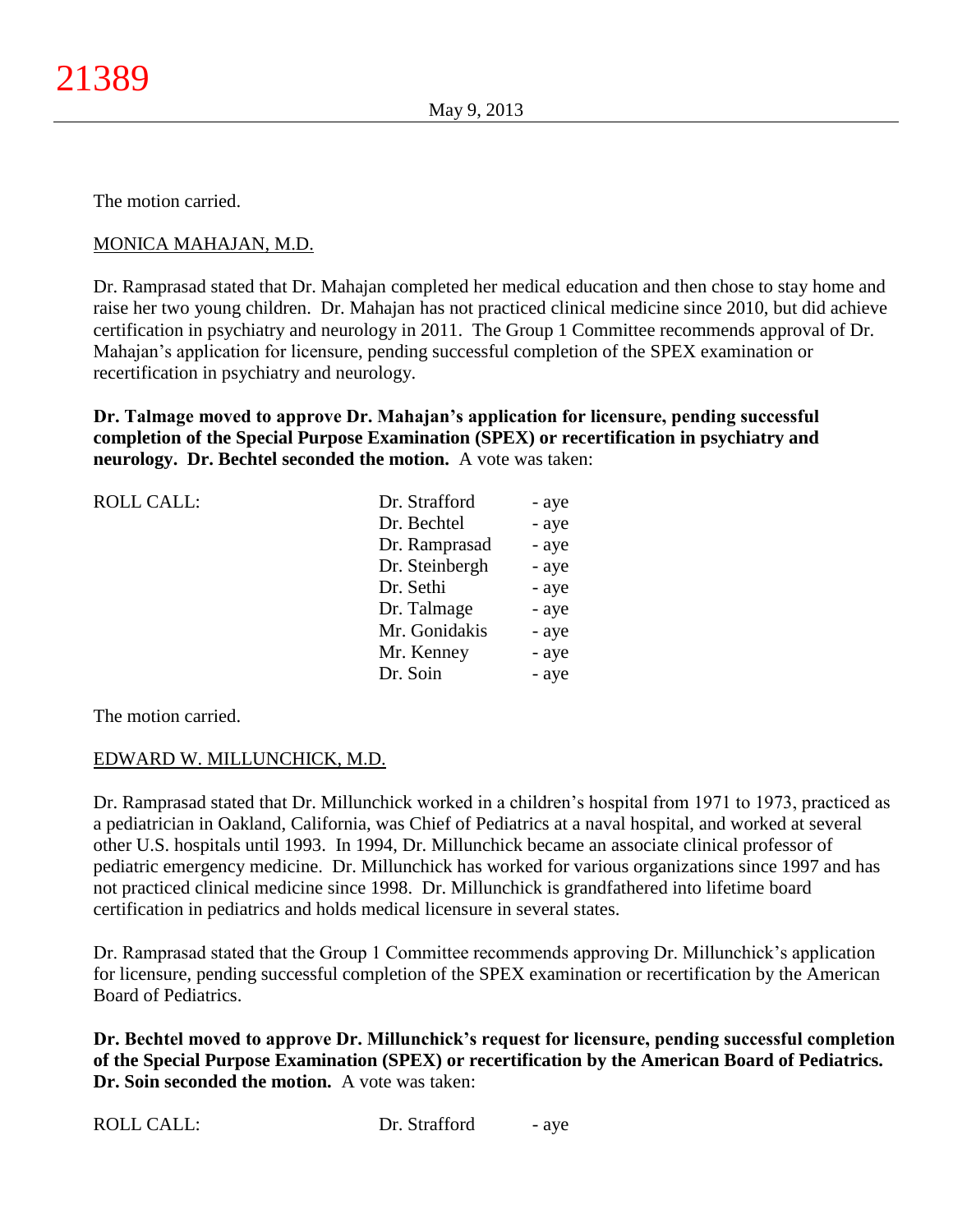| Dr. Bechtel    | - aye |
|----------------|-------|
| Dr. Ramprasad  | - aye |
| Dr. Steinbergh | - aye |
| Dr. Sethi      | - aye |
| Dr. Talmage    | - aye |
| Mr. Gonidakis  | - aye |
| Mr. Kenney     | - aye |
| Dr. Soin       | - aye |
|                |       |

The motion carried.

## HAYLEE WILLIAMS, L.M.T.

Dr. Ramprasad stated that Ms. William, who had not practiced massage therapy for more than two years, has applied for restoration of her massage therapy license. The Group 1 Committee recommended approval of Ms. Williams' application, provided she take and pass the Massage and Bodywork Licensing Examination (MBLEX)

**Dr. Talmage moved to approve Ms. Williams' application for restoration of her massage therapy license, pending successful completion of the MBLEX. Dr. Bechtel seconded the motion.** A vote was taken:

| <b>ROLL CALL:</b> |  |  |
|-------------------|--|--|

| <b>ROLL CALL:</b> | Dr. Strafford  | - aye |
|-------------------|----------------|-------|
|                   |                |       |
|                   | Dr. Bechtel    | - aye |
|                   | Dr. Ramprasad  | - aye |
|                   | Dr. Steinbergh | - aye |
|                   | Dr. Sethi      | - aye |
|                   | Dr. Talmage    | - aye |
|                   | Mr. Gonidakis  | - aye |
|                   | Mr. Kenney     | - aye |
|                   | Dr. Soin       | - aye |
|                   |                |       |

The motion carried.

#### CLINICAL RESEARCH FACULTY CERTIFICATE APPLICATION REVIEW

#### PETER EMANUEL PETROS, M.D.

Dr. Ramprasad stated that Dr. Petros has applied for a Clinical Research Faculty Certificate. When the application was initially reviewed in February, the Board was uncertain what Dr. Petros' function at the Cleveland Clinic would be. In response to the Board's inquiries, the Cleveland Clinic detailed that Dr. Petros would be performing pelvic surgeries for incontinence, addressing pelvic floor problems, and training urology and gynecology colleagues, fellows, and residents. The Group 1 Committee found the Cleveland Clinic's response to be appropriate and recommended approval of Dr. Petros' application.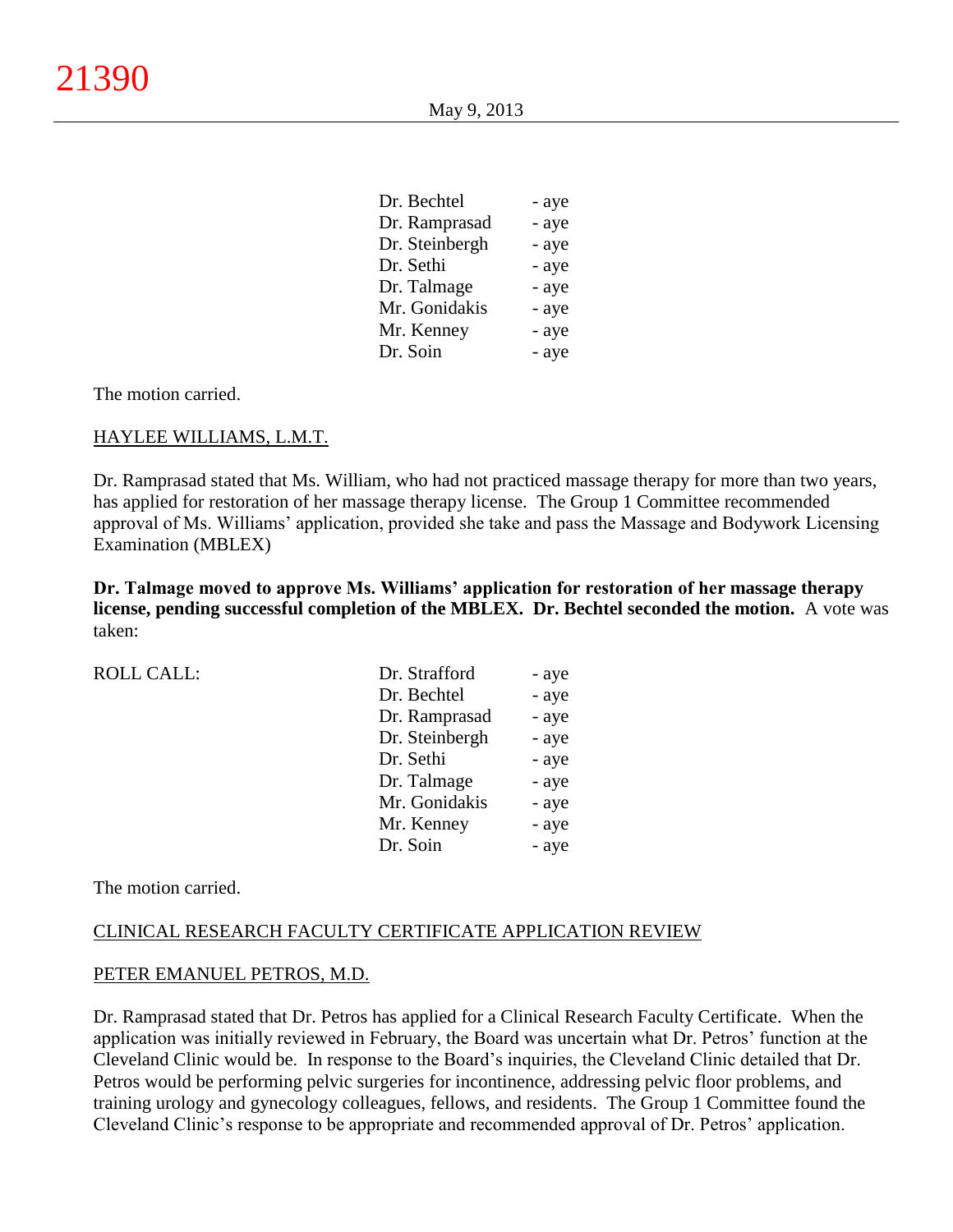**Dr. Talmage moved to approve Dr. Petros' application for a Clinical Research Faculty Certificate. Dr. Soin seconded the motion.** A vote was taken:

 $ROLL CALL$ :

| Dr. Strafford  | - aye |
|----------------|-------|
| Dr. Bechtel    | - aye |
| Dr. Ramprasad  | - aye |
| Dr. Steinbergh | - aye |
| Dr. Sethi      | - aye |
| Dr. Talmage    | - aye |
| Mr. Gonidakis  | - aye |
| Mr. Kenney     | - aye |
| Dr. Soin       | - aye |

The motion carried.

#### LUCIANO M. S. PREVEDELLO, M.D.

Dr. Ramprasad stated that this neuroradiologist has applied for a Clinical Research Faculty Certificate and will be working at Ohio State University Wexner Medical Center. The Group 1 Committee reviewed Dr. Prevedello's application and recommended approval.

**Dr. Soin moved to approve Dr. Prevedello's application for a Clinical Research Faculty Certificate. Mr. Kenney seconded the motion.** A vote was taken:

| Dr. Strafford  | - aye     |
|----------------|-----------|
| Dr. Bechtel    | - abstain |
| Dr. Ramprasad  | - aye     |
| Dr. Steinbergh | - aye     |
| Dr. Sethi      | - aye     |
| Dr. Talmage    | - aye     |
| Mr. Gonidakis  | - aye     |
| Mr. Kenney     | - aye     |
| Dr. Soin       | - aye     |
|                |           |

The motion carried.

## PROPOSED AMENDMENTS TO CHAPTER 4731-4, OHIO ADMINISTRATIVE CODE

Mr. Miller stated that the proposed amendments to Rule 4731-4 will add Oriental medicine practitioner applicants to the list of applicants who must undergo a criminal background check. The proposed amendments will also make it easier for out-of-state applicants to get their fingerprints processed. Mr. Miller explained that the Board's current rule requires applicants to have their fingerprints processed by law enforcement, but this option is not available in some states. Mr. Miller noted that the Ohio Bureau of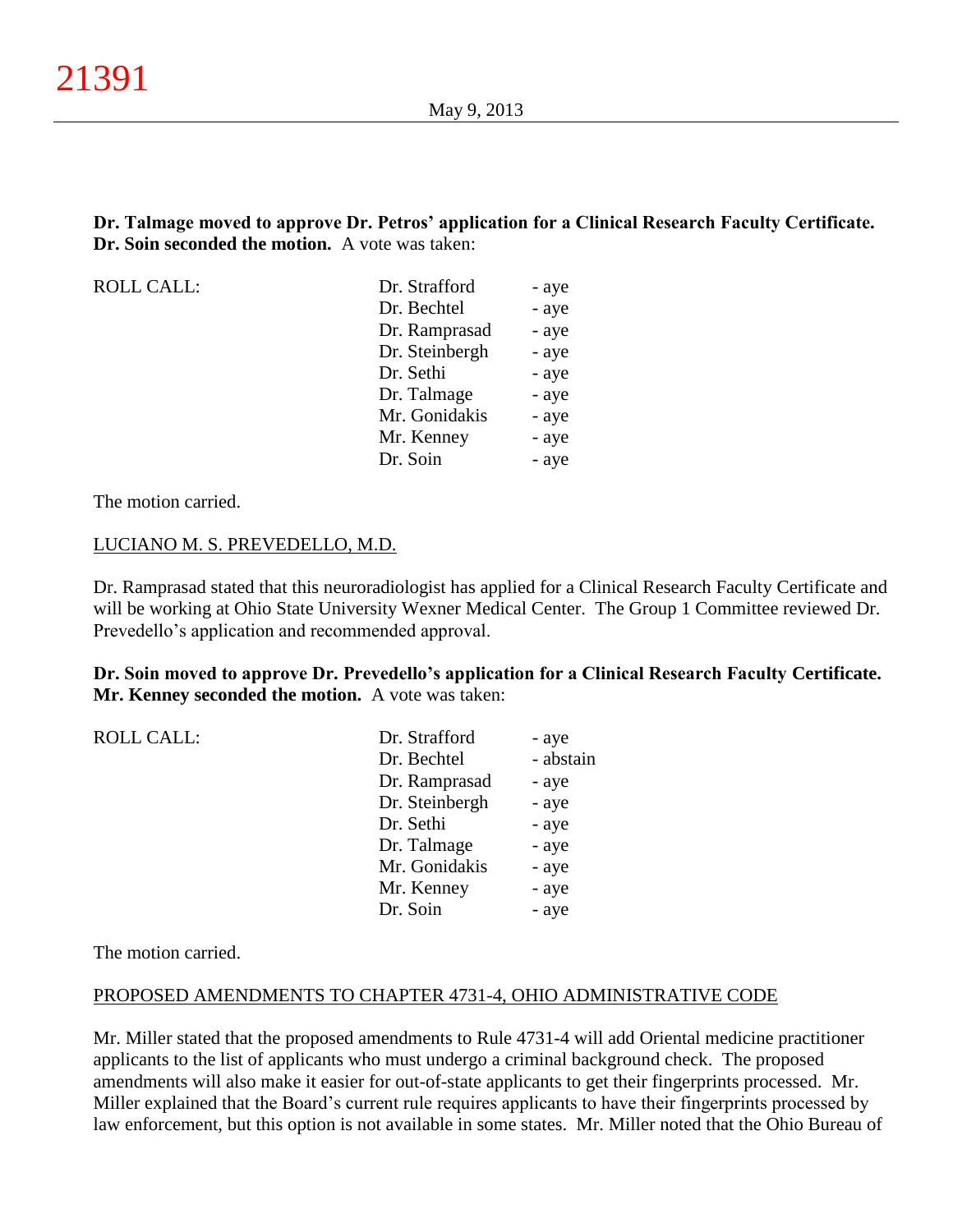Investigation accepts fingerprints processed by entities other than law enforcement, such as the United States Postal Service.

**Dr. Ramprasad moved to approve proposed rules 4731-4-01 and 4731-4-02 for submission to the Common Sense Initiatives Office and for public comment. Mr. Kenney seconded the motion.** All members voted aye. The motion carried.

# GENETIC COUNSELOR LICENSES DRAFT APPLICATIONS

Mr. Miller stated that the draft applications for genetic counselors have been provided to the Board members for their approval. If approved, the applications could be on the Medical Board's website by June.

# **Dr. Bechtel moved to approve the draft genetic counselor licenses applications. Dr. Ramprasad seconded the motion.** All members voted aye. The motion carried.

Ms. Anderson commented that it may be beneficial to invite genetic counselors to address the Board at a future meeting so that the Board is familiar with the various aspects of the profession. The Board members agreed.

# CONCEDED EMINENCE CERTIFICATES

Mr. Miller stated that he and the licensure staff have been attempting to better define the criteria for the Conceded Eminence Certificate so that applicants can be adequately vetted. Mr. Miller stated that a document provided to the Board members outlines eight requirements for the extraordinary talents and abilities that applicants should be able to demonstrate.

Dr. Ramprasad briefly paraphrased the document. Dr. Ramprasad stated that an applicant must have accomplished the following:

- Achieved educational qualifications beyond those that are required for entry into the applicant's specialty, including advanced degrees, special certification, or other academic credentials
- Written multiple articles in journals listed in the *index medicus* or equivalent scholarly publication; such articles must have an impact factor of at least 2 and demonstrate a progression in research
- Have a sustained record of excellence in original research in the development of innovative approaches  $\bullet$ to diagnosis or treatment, applications of technologies, and/or models of care that influence care on a national or international level
- Received nationally or internationally recognized prizes or awards directly related to the applicant's area of expertise and related to original research
- Participated in peer review in a field that is the same or similar to the applicant's specialty; Dr. Ramprasad noted that being an invited speaker to a recognized conference has been added to the list of what constitutes peer review
- Developed new procedures or treatments for complex medical problems that are recognized by peers as  $\bullet$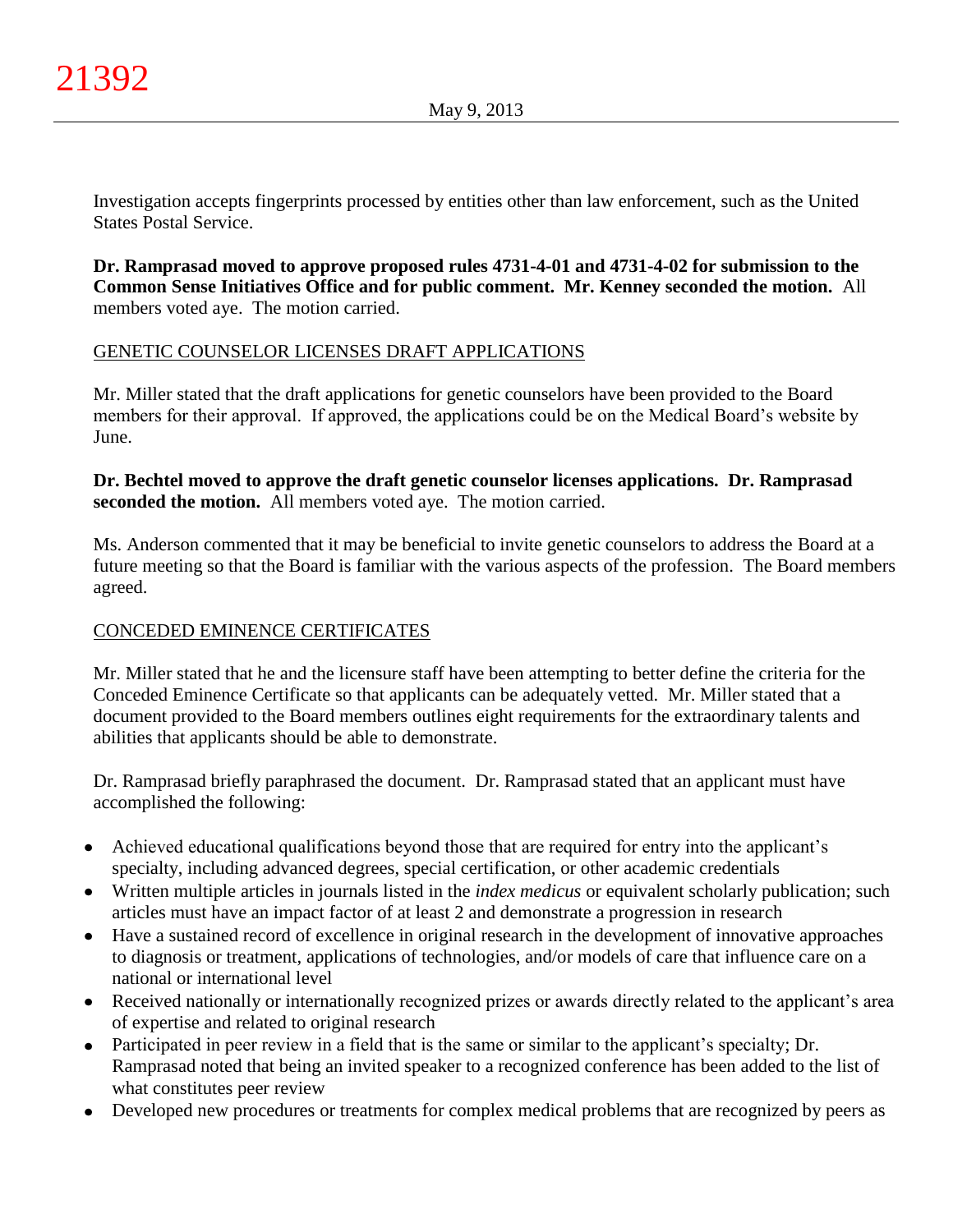a significant advancement

Held previous academic appointments with or been employed by a health care organization with a national or international reputation.

In addition, Mr. Miller stated that the Group 1 Committee also added a requirement of a letter addressing the progression of the applicant's work.

Dr. Bechtel commented that the proposed document clearly defines what an eminent physician is and greatly limits the number of potential applicants. Dr. Bechtel stated that only stellar physicians can meet these criteria and that was the purpose of the Conceded Eminence legislation, not to help the workforce of institutions.

Dr. Talmage asked if these changes were presented to the Ohio Council of Medical School Deans for their input. Mr. Miller replied that the Council has not seen the document, but Dr. Ramprasad has discussed it with individuals and Mr. Miller did significant research into what other institutions do with respect to faculty appointments in this area. Dr. Steinbergh opined that the document should be sent to the Council for comments. Mr. Kenney opined that it is proper that the Medical Board has developed these guidelines because it is responsible for ensuring that the Certificate of Conceded Eminence is issued only to those applicants who are truly eminent. Mr. Kenney felt that if other entities oppose the guidelines, they should express their opinion on each guideline individually and not be given an opportunity to rewrite the whole document.

# **Dr. Talmage moved to approve the proposed guidelines for the criteria of the Certificate of Conceded Eminence. Mr. Kenney seconded the motion.** All members voted aye. The motion carried.

Mr. Gonidakis exited the meeting at this time.

# PHYSICIANS SCOPE OF PRACTICE CONCERNS

Dr. Strafford stated that as Secretary and Supervising Member, he and Dr. Bechtel occasionally review a case in which a physician is practicing beyond their training or expertise but their hospital or group is not addressing the issue. Dr. Strafford asked for the Board's guidance in these matters. Dr. Ramprasad opined that such a physician would not be meeting the minimal standards of care and should be investigated and possibly cited on that basis. Dr. Steinbergh agreed. Dr. Strafford thanked the Board for its direction.

# INTERIM REPORT IN LICENSURE

Mr. Miller stated that the interim report on licensure was discussed by the Group 1 Committee. Mr. Miller stated that he will email the report to all Board members.

# PHYSICIAN ASSISTANT MATTERS

Dr. Steinbergh stated that the Physician Assistant Policy Committee (PAPC) was unable to meet yesterday due to a lack of a quorum. Dr. Steinbergh noted that the terms of some PAPC members will expire later